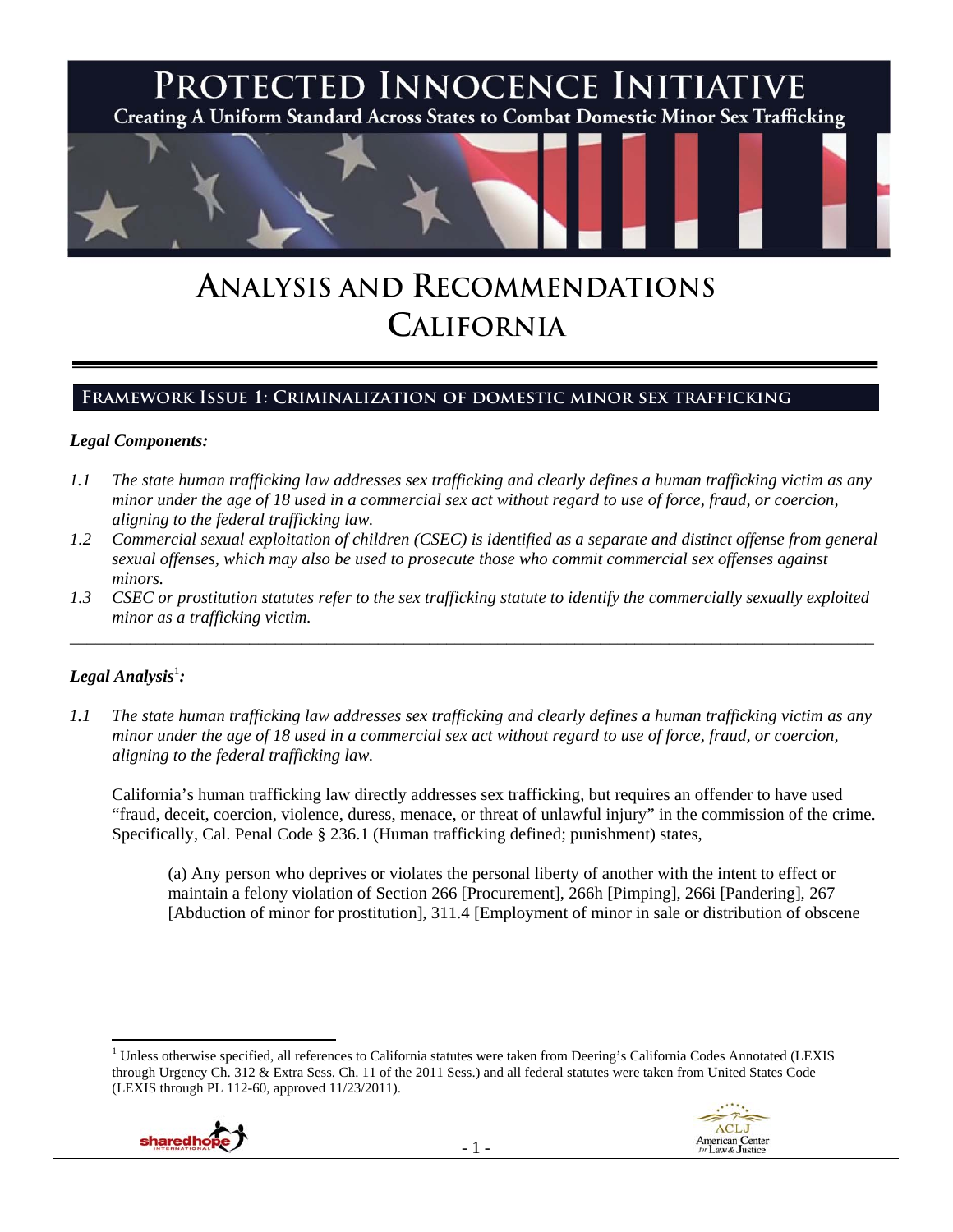matter in production of pornography], or 518 [Definition of extortion],<sup>2</sup> or to obtain forced labor or services, $3$  is guilty of human trafficking.

. . . . (d)

> (1) For purposes of this section, unlawful deprivation or violation of the personal liberty of another includes substantial and sustained restriction of another's liberty accomplished through fraud, deceit, coercion, violence, duress, menace, or threat of unlawful injury to the victim or to another person, under circumstances where the person receiving or apprehending the threat reasonably believes that it is likely that the person making the threat would carry it out.

(2) Duress includes knowingly destroying, concealing, removing, confiscating, or possessing any actual or purported passport or immigration document of the victim.

. . . .

(f) The Legislature finds that the definition of human trafficking in this section is equivalent to the federal definition of a severe form of trafficking found in Section 7102(8) of Title 22 of the United States Code.<sup>4</sup>

. . . .

A conviction under Cal. Penal Code  $\S 236.1$  is punishable as a felony<sup>5</sup> by imprisonment in a state prison for 3, 4, or 5 years<sup>6</sup> and a possible fine not to exceed \$10,000. Cal. Penal Code  $\S$ § 236.1(b), 17(a), 672. If the victim

4 22 U.S.C. § 7102(8) defines "severe forms of trafficking in persons" as

(A) sex trafficking in which a commercial sex act is induced by force, fraud, or coercion, or in which the person induced to perform such act has not attained 18 years of age; or

(B) the recruitment, harboring, transportation, provision, or obtaining of a person for labor or services, through the use of force, fraud, or coercion for the purpose of subjection to involuntary servitude, peonage, debt bondage, or slavery. 5  $5$  Cal. Penal Code § 17(a) defines "felony" as

a crime that is punishable with death, by imprisonment in the state prison, or notwithstanding any other provision of law, by imprisonment in a county jail under the provisions of subdivision (h) of Section 1170. Every other crime or public offense is a misdemeanor except those offenses that are classified as infractions. 6

 $6$  Cal. Penal Code § 1170(a)(3), (b) (Determinate sentencing; sentence recall; medical release) (Operative until January 1, 2014) explains,

(a)

. . . .

(3) In any case in which the punishment prescribed by statute for a person convicted of a public offense is a term of imprisonment in the state prison of any specification of three time periods, the court shall sentence the defendant to one of the terms of imprisonment specified unless the convicted person is given any other disposition provided by law, including a fine, jail, probation, or the suspension of imposition or execution of sentence or is sentenced pursuant to subdivision (b) of Section 1168 because he or she had committed his or her crime prior to July 1, 1977. In sentencing the convicted person, the court shall apply the sentencing rules of the Judicial Council. The court, unless it determines that there are circumstances in mitigation of the punishment prescribed, shall also impose any other term that it is required by law to impose as an additional term. Nothing in this article shall affect any provision of law that imposes the death penalty, that authorizes or restricts the granting of probation or suspending the execution or imposition of sentence, or expressly provides for imprisonment in the state prison for life. . . .

(b) When a judgment of imprisonment is to be imposed and the statute specifies three possible terms, the choice of the appropriate term shall rest within the sound discretion of the court. . . .

Note, however, that some of a judge's discretion in selecting among the 3 specified terms of imprisonment will soon be eliminated. As of January 1, 2014, Cal. Penal Code § 1170(b) will state,

When a judgment of imprisonment is to be imposed and the statute specifies three possible terms, the court shall order imposition of the middle term, unless there are circumstances in aggravation or mitigation of the crime. . . . In determining whether there are circumstances that justify imposition of the upper or lower term, the court may consider





<sup>&</sup>lt;sup>2</sup> Cal. Penal Code § 518 states, "Extortion is the obtaining of property from another, with his consent, or the obtaining of an official act of a public officer, induced by a wrongful use of force or fear, or under color of official right." 3

<sup>&</sup>lt;sup>3</sup> Cal. Penal Code § 236.1(e) defines "forced labor or services" as "labor or services that are performed or provided by a person and are obtained or maintained through force, fraud, or coercion, or equivalent conduct that would reasonably overbear the will of the person."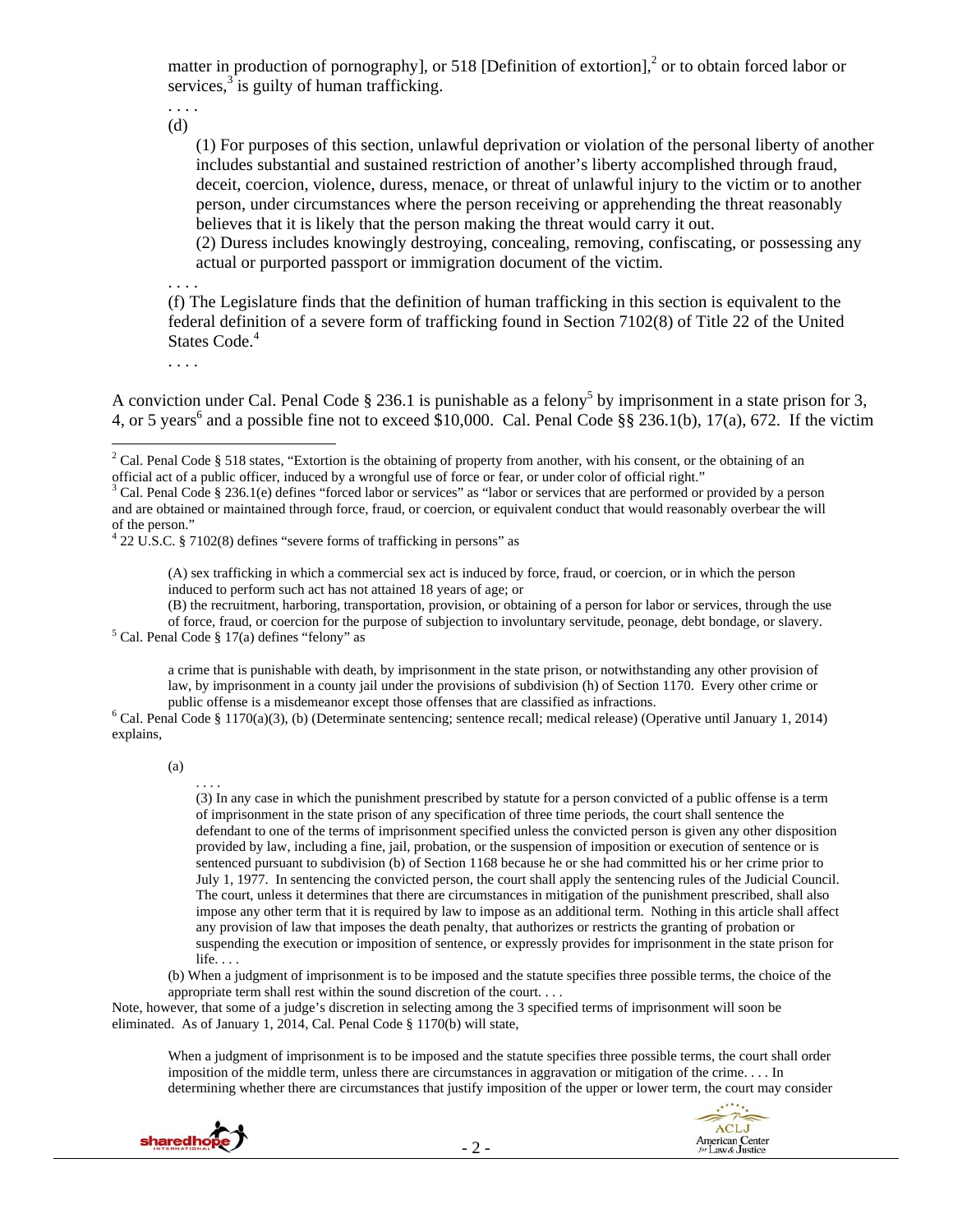is under the age of 18, however, a conviction is punishable by imprisonment for 4, 6, or 8 years and a possible fine not to exceed \$10,000, but if the victim is under the age of 18 and the trafficking involves a commercial sex act,<sup>7</sup> a conviction is punishable by imprisonment for 4, 6, or 8 years and a mandatory fine not to exceed \$100,000. Cal. Penal Code § 236.1(c), (g)(1).

- 1.1.1 Recommendation: Amend Cal. Penal Code § 236.1 (Human trafficking defined; punishment) so that "unlawful deprivation or violation of the personal liberty of another" occurs without regard to the use of force, fraud, or threat of unlawful injury to the victim or to another person when the victim is a minor under 18 and to make it a crime to deprive or violate the personal liberty of another with the intent to purchase a commercial sex act from a minor. $8<sup>8</sup>$
- *1.2 Commercial sexual exploitation of children (CSEC) is identified as a separate and distinct offense from general sexual offenses, which may also be used to prosecute those who commit commercial sex offenses against minors.*

California has several statutes specifically criminalizing CSEC, including the following:

1. Cal. Penal Code § 266 (Procurement) makes it a crime if a person

inveigles or entices any unmarried female, of previous chaste character,<sup>9</sup> under the age of 18 years, into any house of ill fame, or of assignation, or elsewhere, for the purpose of prostitution, or to have illicit carnal connection with any man;  $[\text{or}] \dots$  aids or assists in such inveiglement or enticement;  $[\text{or}] \dots$  by any false pretenses, false representation, or other fraudulent means, procures any female to have illicit carnal connection with any man . . . .

A conviction under Cal. Penal Code  $\S 266$  is punishable as either a misdemeanor or felony.<sup>10</sup> A misdemeanor conviction is punishable by imprisonment in a county jail up to 1 year, a fine not to exceed

<u> 1989 - Johann Stein, marwolaethau a gweledydd a ganrad y ganrad y ganrad y ganrad y ganrad y ganrad y ganrad</u>

the record in the case, the probation officer's report, other reports, including reports received pursuant to Section 1203.03, and statements in aggravation or mitigation submitted by the prosecution, the defendant, or the victim, or the family of the victim if the victim is deceased, and any further evidence introduced at the sentencing hearing. The court shall set forth on the record the facts and reasons for imposing the upper or lower term. . . .

<sup>7</sup> For purposes of Cal. Penal Code § 236.1(g), Cal. Penal Code § 236.1(g)(2) defines "commercial sex act" as "any sexual conduct on account of which anything of value is given or received by any person."

 $8$  Subsequent recommendations in this report referring to Cal. Penal Code  $\S$  236.1 (Human trafficking defined; punishment) are predicated upon the recommendations contained in Section 1.1 being previously or simultaneously implemented.<br><sup>9</sup> The California Supreme Court has stated that whether a victim under the age of 18 is of "previous chaste char

10 Under California law, whether a crime is a felony or misdemeanor is determined by the type and place of punishment. Cal. Penal Code § 17(a), (b). A felony is any crime punished by death, imprisonment in a state prison, or imprisonment in a county jail under Cal. Penal Code § 1170(h), while a misdemeanor is any crime punished by a fine, imprisonment in a county jail, or both. Cal. Penal Code § 17(a); *see also infra* note 37 discussing the test concerning when a crime is a felony or misdemeanor. Several California statues, however, include a choice of punishments that, depending on which punishment is imposed, determine whether a conviction is a misdemeanor or a felony. *See, e.g.,* Cal. Penal Code §§ 266, 261.5(c), (d). These statutes have been termed "wobblers." *E.g.,* People v. Mauch, 77 Cal. Rptr. 3d 751, 754 (Cal. Ct. App. 2008) (stating that Cal. Penal Code § 17(b) "only applies to offenses, known as 'wobblers'"). Specifically, Cal. Penal Code § 17(b) states,

(b) When a crime is punishable, in the discretion of the court, either by imprisonment in the state prison or imprisonment in a county jail under the provisions of [Cal. Penal Code § 1170(h)], or by fine or imprisonment in the county jail, it is a misdemeanor for all purposes under the following circumstances:

(1) After a judgment imposing a punishment other than imprisonment in the state prison or imprisonment in a county jail under the provisions of subdivision (h) of Section 1170.

(2) When the court, upon committing the defendant to the Division of Juvenile Justice, designates the offense to be a misdemeanor.

(3) When the court grants probation to a defendant without imposition of sentence and at the time of granting probation, or on application of the defendant or probation officer thereafter, the court declares the offense to be a misdemeanor.

(4) When the prosecuting attorney files in a court having jurisdiction over misdemeanor offenses a complaint



question for the jury." People v. Elliott, 51 P. 955 (Cal. 1898).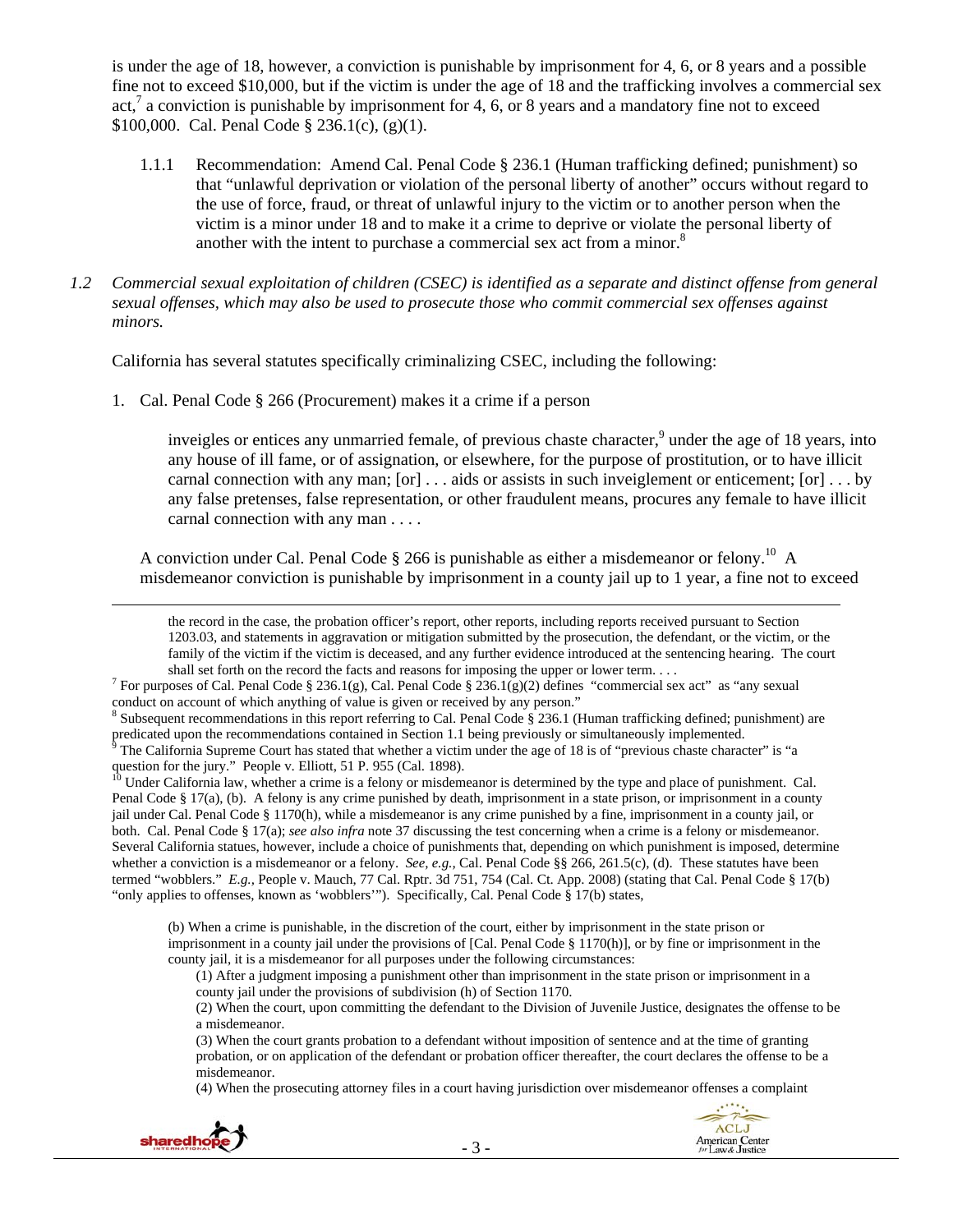\$2,000, or both. Cal. Penal Code §§ 266, 17(b). A felony conviction is punishable by imprisonment in a state prison for 16 months, 2 years, or 3 years<sup>11</sup> and a possible fine not to exceed \$2,000. Cal. Penal Code §§ 18(a), 266. First time convictions, for either a misdemeanor or felony, are also subject to an additional mandatory fine of \$300 while subsequent convictions are subject to an additional mandatory fine of \$500, if the offender is able to pay. Cal. Penal Code §§ 290.3(a), 290(c).

2. Cal. Penal Code § 266h(b) (Pimping) states,

Any person who, knowing another person is a prostitute, lives or derives support or maintenance in whole or in part from the earnings or proceeds of the person's prostitution, or from money loaned or advanced to or charged against that person by any keeper or manager or inmate of a house or other place where prostitution is practiced or allowed, or who solicits or receives compensation for soliciting for the person, when the prostitute is a minor, is guilty of pimping a minor  $\dots$ 

If the victim is a minor 16 years of age or older, a conviction under Cal. Penal Code § 266h(b) is punishable as a felony by imprisonment in a state prison for 3, 4, or 6 years and a possible fine not to exceed  $$10,000$ .<sup>12</sup> Cal. Penal Code §§ 266h(b)(1), 672. If the minor is under 16, however, a conviction under Cal. Penal Code § 266h(b) is punishable as a felony by imprisonment in a state prison for 3, 6, or 8 years and a possible fine not to exceed \$10,000. Cal. Penal Code §§ 266h(b)(2), 672. In either instance, the court may also order an additional fine not to exceed \$5,000. Cal. Penal Code § 266k(a).

3. Cal. Penal Code § 266i(a) (Pandering) makes it a crime if a person

(1) Procures another person for the purpose of prostitution.

(2) By promises, threats, violence, or by any device or scheme, causes, induces, persuades, or encourages another person to become a prostitute.

(3) Procures for another person a place as an inmate in a house of prostitution or as an inmate of any place in which prostitution is encouraged or allowed within this state.

(4) By promises, threats, violence, or by any device or scheme, causes, induces, persuades, or encourages an inmate of a house of prostitution, or any other place in which prostitution is encouraged or allowed, to remain therein as an inmate.

<u> Andrewski politika (za obrazu pod predsjednika u predsjednika u predsjednika u predsjednika (za obrazu pod p</u> specifying that the offense is a misdemeanor, unless the defendant at the time of his or her arraignment or plea objects to the offense being made a misdemeanor, in which event the complaint shall be amended to charge the felony and the case shall proceed on the felony complaint.

(5) When, at or before the preliminary examination or prior to filing an order pursuant to Section 872, the magistrate determines that the offense is a misdemeanor, in which event the case shall proceed as if the defendant had been arraigned on a misdemeanor complaint.

In addition to interpreting the statutory language, California Judges Benchguide 74 was used for clarifying which statutes fall under the "wobbler" category. JUDICIAL COUNCIL OF CALIFORNIA, CALIFORNIA JUDGES BENCHGUIDE 74, SENTENCING GUIDELINES FOR COMMON MISDEMEANORS AND INFRACTIONS (2011), *available at* http://www2.courtinfo.ca.gov/protem/pubs/bg74.pdf (listing misdemeanor statutes and indicating "wobbler" status with an asterisk).<br><sup>11</sup> Cal. Penal Code § 18 (Punishment of felony not otherwise prescribed) provides,

imprisonment in the county jail not exceeding one year or by a fine, or by both. 12 Cal. Penal Code § 672 (Conviction of crime for which no fine prescribed) states,

Upon a conviction for any crime punishable by imprisonment in any jail or prison, in relation to which no fine is herein prescribed, the court may impose a fine on the offender not exceeding one thousand dollars (\$1,000) in cases of misdemeanors or ten thousand dollars (\$10,000) in cases of felonies, in addition to the imprisonment prescribed.





<sup>(</sup>a) Except in cases where a different punishment is prescribed by any law of this state, every offense declared to be a felony is punishable by imprisonment for 16 months, or two or three years in the state prison unless the offense is punishable pursuant to subdivision (h) of Section 1170.

<sup>(</sup>b) Every offense which is prescribed by any law of the state to be a felony punishable by imprisonment or by a fine, but without an alternate sentence to the county jail for a period not exceeding one year, may be punishable by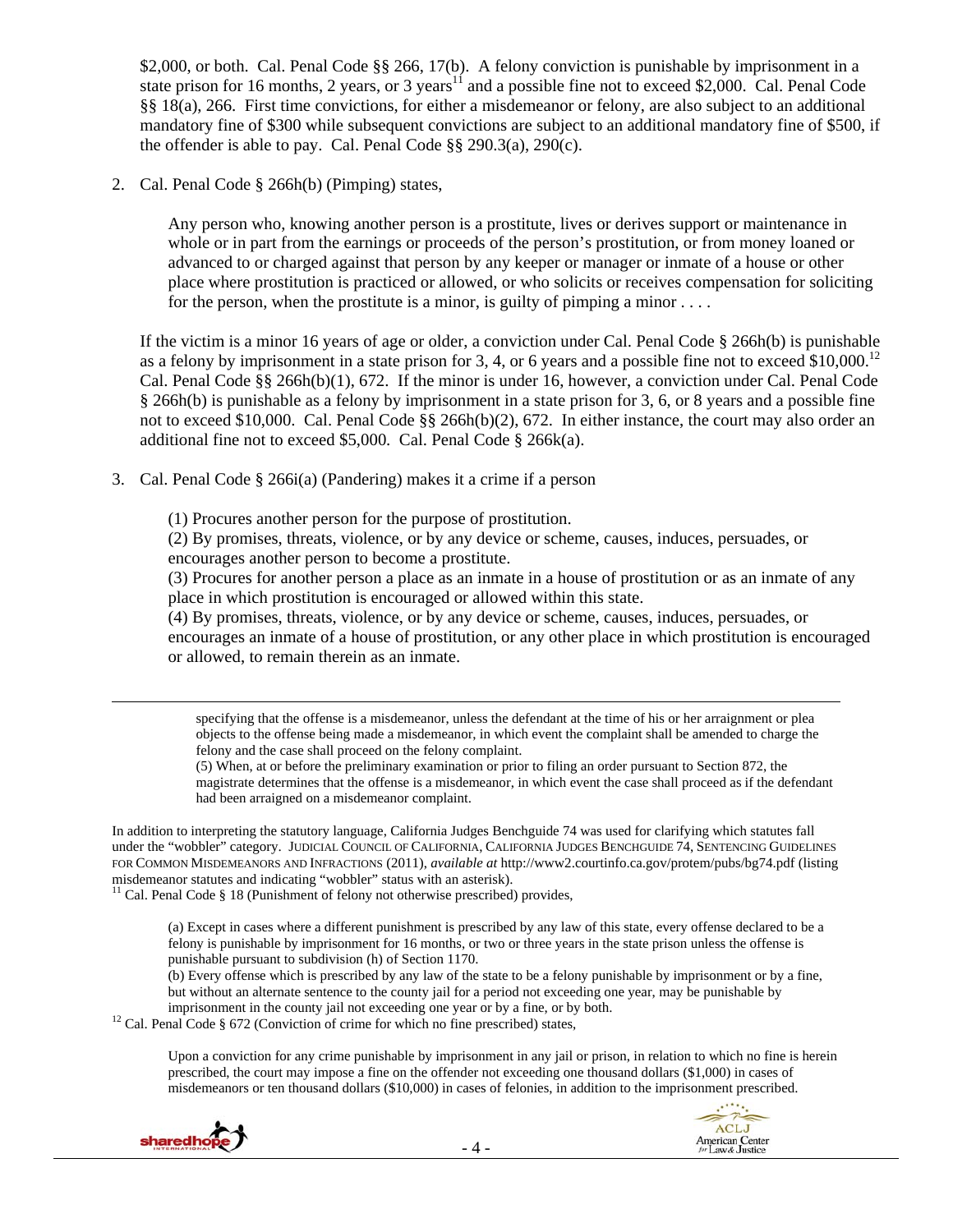(5) By fraud or artifice, or by duress of person or goods, or by abuse of any position of confidence or authority, procures another person for the purpose of prostitution, or to enter any place in which prostitution is encouraged or allowed within this state, or to come into this state or leave this state for the purpose of prostitution.

(6) Receives or gives, or agrees to receive or give, any money or thing of value for procuring, or attempting to procure, another person for the purpose of prostitution, or to come into this state or leave this state for the purpose of prostitution.

If the person procured is a minor 16 or older, a conviction under Cal. Penal Code § 266i(a) is punishable as a felony by imprisonment in a state prison for 3, 4, or 6 years and a possible fine not to exceed \$10,000. Cal. Penal Code §§ 266i(b)(1), 672. If the person procured is a minor under 16, however, a conviction is punishable as a felony by imprisonment in a state prison for 3, 6, or 8 years and a possible fine not to exceed \$10,000. Cal. Penal Code  $\S$ § 266i(b)(2), 672. In either instance, the court may also order an additional fine not to exceed \$5,000. Cal. Penal Code § 266k(a).

- 4. Cal. Penal Code § 267 (Abduction of minor for prostitution) makes it a crime when a person "takes away any other person under the age of 18 years from the father, mother, guardian, or other person having the legal charge of the other person, without their consent, for the purpose of prostitution." A conviction under Cal. Penal Code § 267 is punishable as a felony by imprisonment in a state prison for 16 months, 2 years, or 3 years and a fine not to exceed \$2,000.13 Cal. Penal Code §§ 267, 18(a). The court may also order an additional fine not to exceed \$20,000. Cal. Penal Code § 266k(b).
- 5. Cal. Penal Code § 311.4(b) (Employment of minor in sale or distribution of obscene matter or production of pornography) states that a crime is committed by

[e]very person who, with knowledge that a person is a minor under the age of 18 years, or who, while in possession of any facts on the basis of which he or she should reasonably know that the person is a minor under the age of 18 years, knowingly promotes, employs, uses, persuades, induces, or coerces a minor under the age of 18 years, or any parent or guardian of a minor under the age of 18 years under his or her control who knowingly permits the minor, to engage in or assist others to engage in either posing or modeling alone or with others for purposes of preparing any representation of information, data, or image, including, but not limited to, any film, filmstrip, photograph, negative, slide, photocopy, videotape, video laser disc, computer hardware, computer software, computer floppy disc, data storage media, CD-ROM, or computer-generated equipment or any other computer-generated image that contains or incorporates in any manner, any film, filmstrip, or a live performance involving, sexual conduct by a minor under the age of 18 years alone or with other persons or animals, for commercial purposes . . . .

A conviction under Cal. Penal Code § 311.4(b) is punishable as a felony by imprisonment in a state prison for 3, 6, or 8 years and a possible fine not to exceed \$10,000. Cal. Penal Code §§ 311.4(b), 672.

Several other laws, while not expressly commercial in nature, may also apply in cases involving the commercial sexual exploitation of a child. These include the following:

1. Cal. Penal Code § 266j (Procurement of child) provides,

Any person who intentionally gives, transports, provides, or makes available, or who offers to give, transport, provide, or make available to another person, a child under the age of 16 for the purpose of any lewd or lascivious act as defined in Section  $288<sup>14</sup>$  or who causes, induces, or persuades a child under the age of 16 to engage in such an act with another person . . . .





 <sup>13</sup> *See supra* note 11 discussing penalties applicable to a felony under Cal. Penal Code § 18. <sup>14</sup> Cal. Penal Code § 288(a) states,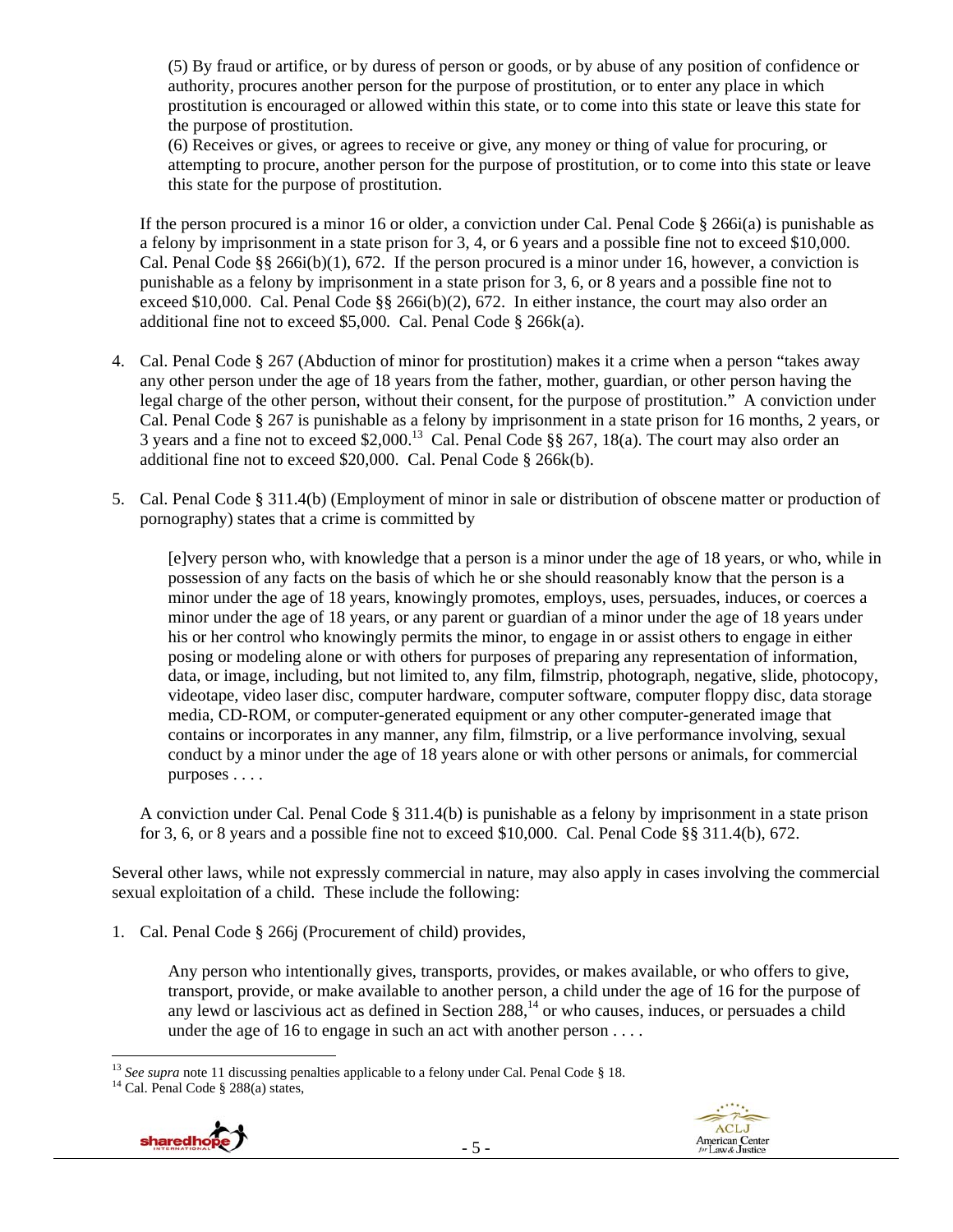A conviction under Cal. Penal Code § 266j is punishable as a felony by imprisonment for 3, 6, or 8 years in a state prison and a fine not to exceed \$15,000. Cal. Penal Code § 266j. The court may also order an additional fine not to exceed \$20,000. Cal. Penal Code § 266k(b).

2. Cal. Penal Code § 261(a)–(c) (Rape; "duress"; "menace") states,

. . . .

. . . .

(a) Rape is an act of sexual intercourse accomplished with a person not the spouse of the perpetrator, under any of the following circumstances:

(2) Where it is accomplished against a person's will by means of force, violence, duress, menace, or fear of immediate and unlawful bodily injury on the person or another.

(b) As used in this section, "duress" means a direct or implied threat of force, violence, danger, or retribution sufficient to coerce a reasonable person of ordinary susceptibilities to perform an act which otherwise would not have been performed, or acquiesce in an act to which one otherwise would not have submitted. The total circumstances, including the age of the victim, and his or her relationship to the defendant, are factors to consider in appraising the existence of duress.

(c) As used in this section, "menace" means any threat, declaration, or act which shows an intention to inflict an injury upon another.

A conviction under Cal. Penal Code § 261(a)–(c) generally is punishable as a felony by imprisonment in a state prison for 3, 6, or 8 years and a possible fine not to exceed \$70, if the offender is able to pay. Cal. Penal Code §§ 17(a), 264(a), (b). An additional mandatory fine not to exceed \$5,000 also applies if the rape victim is a minor under 14 years of age. Cal. Penal Code § 294(b) (Restitution fine to be imposed on conviction of violation of specified offenses against children). Convictions under Cal. Penal Code § 261(a)(2), however, result in longer prison terms if the victim is a minor. Specifically, if the victim is younger than 14 years of age, a conviction is punishable by imprisonment in a state prison for 9, 11, or 13 years, but if the victim is a minor 14 years of age or older, a conviction is punishable by imprisonment for 7, 9, or 11 years. Cal. Penal Code § 264(c).

3. Cal. Penal Code § 261.5 (Unlawful sexual intercourse with a minor; misdemeanor or felony violation; civil penalties) states,

(a) Unlawful sexual intercourse is an act of sexual intercourse accomplished with a person who is not the spouse of the perpetrator, if the person is a minor. For the purposes of this section, a "minor" is a person under the age of 18 years and an "adult" is a person who is at least 18 years of age. (b) Any person who engages in an act of unlawful sexual intercourse with a minor who is not more than three years older or three years younger than the perpetrator, is guilty of a misdemeanor. (c) Any person who engages in an act of unlawful sexual intercourse with a minor who is more than three years younger than the perpetrator is guilty of either a misdemeanor or a felony, and shall be punished by imprisonment in a county jail not exceeding one year, or by imprisonment pursuant to subdivision (h) of Section 1170 [Determinate sentencing; sentence recall; medical release].<sup>15</sup>

Except as provided in subdivision (i), any person who willfully and lewdly commits any lewd or lascivious act, including any of the acts constituting other crimes provided for in Part 1, upon or with the body, or any part or member thereof, of a child who is under the age of 14 years, with the intent of arousing, appealing to, or gratifying the lust, passions, or sexual desires of that person or the child, is guilty of a felony and shall be punished by imprisonment in the

<u> 1989 - Johann Stoff, amerikansk politiker (d. 1989)</u>

state prison for three, six, or eight years. 15 Cal. Penal Code § 1170(h) (Determinate sentencing; sentence recall; medical release) (Operative until Jan. 1, 2014) states,

(1) Except as provided in paragraph (3), a felony punishable pursuant to this subdivision where the term is not specified in the underlying offense shall be punishable by a term of imprisonment in a county jail for 16 months, or two or three



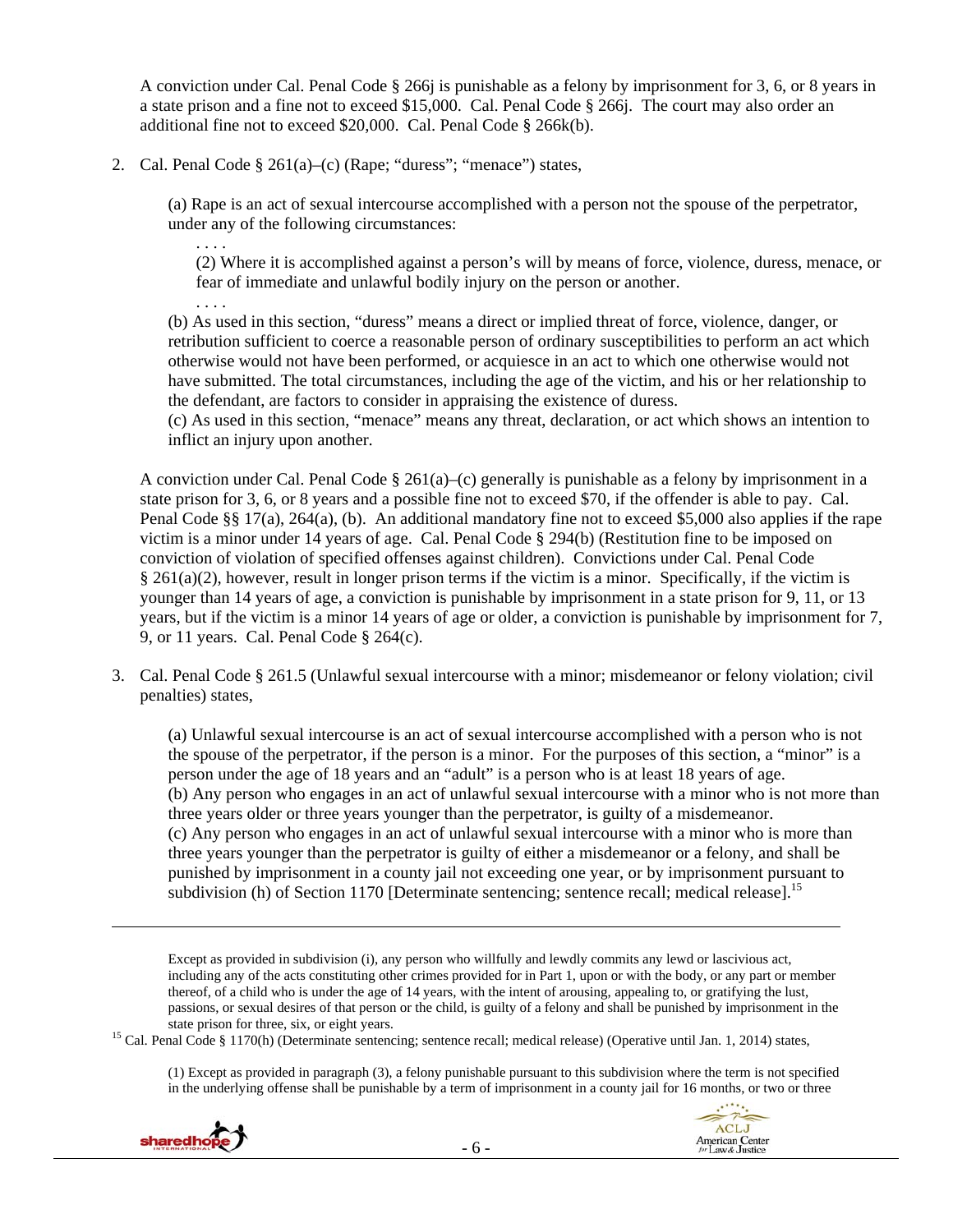(d) Any person 21 years of age or older who engages in an act of unlawful sexual intercourse with a minor who is under 16 years of age is guilty of either a misdemeanor or a felony, and shall be punished by imprisonment in a county jail not exceeding one year, or by imprisonment pursuant to subdivision (h) of Section 1170 for two, three, or four years.

. . . .

A conviction under Cal. Penal Code § 261.5(b) is punishable as a misdemeanor by imprisonment in a county jail up to 6 months, a fine not to exceed \$1,000, or both. Cal. Penal Code §§ 261.5(b), 19. A conviction under Cal. Penal Code § 261.5(c) or (d) is punishable as either a misdemeanor or felony. A misdemeanor conviction is punishable by imprisonment in a county jail up to 1 year and a possible fine not to exceed \$1,000. Cal. Penal Code §§ 261.5(c), (d), 672. A felony conviction under Cal. Penal Code § 261.5(c) is punishable by imprisonment in a county jail for 16 months, 2 years, or 3 years and a possible fine not exceeding \$10,000. Cal. Penal Code  $\S$ § 261.5(c), 1170(h)(1), 672. A felony conviction under Cal. Penal Code § 261.5(d) is punishable by imprisonment in a county jail for 2, 3, or 4 years and a possible fine not to exceed \$10,000. Cal. Penal Code §§ 261.5(d), 1170(h)(2), 672. Additionally, for any conviction under this statute, the court may assess an additional fine not to exceed \$70, if the defendant is able to pay. Cal. Penal Code § 261.5(e)(3).

4. Cal. Penal Code § 269(a) (Aggravated sexual assault of child) provides,

Any person who commits any of the following acts upon a child who is under 14 years of age and seven or more years younger than the person is guilty of aggravated sexual assault of a child:

(1) Rape, in violation of paragraph (2) or (6) of subdivision (a) of Section 261.

(2) Rape or sexual penetration, in concert, in violation of Section 264.1.

(3) Sodomy, in violation of paragraph (2) or (3) of subdivision (c), or subdivision (d), of Section 286.

(4) Oral copulation, in violation of paragraph (2) or (3) of subdivision (c), or subdivision (d), of Section 288a.

(5) Sexual penetration, in violation of subdivision (a) of Section 289.

A conviction under Cal. Penal Code § 269(a) is punishable as a felony by imprisonment of 15 years to life in a state prison and a possible fine not to exceed \$10,000. Cal. Penal Code §§ 269(b), 672. Cal. Penal Code § 269(c) further provides that "[t]he court shall impose a consecutive sentence for each offense that results in a conviction under this section if the crimes involve separate victims or involve the same victim on separate occasions as defined in subdivision (d) of Section 667.6 [Enhancement and fine for prior conviction or prior term for sex offense]."

<u> Andrewski politika (za obrazu pod predsjednika u predsjednika u predsjednika u predsjednika (za obrazu pod p</u>

<sup>(3)</sup> Notwithstanding paragraphs (1) and (2), where the defendant (A) has a prior or current felony conviction for a serious felony described in subdivision (c) of Section 1192.7 [Limitation of plea bargaining] [Operative until Jan. 1, 2014] or a prior or current conviction for a violent felony described in subdivision (c) of Section 667.5 [Enhancement of prison terms for new offenses], (B) has a prior felony conviction in another jurisdiction for an offense that has all the elements of a serious felony described in subdivision (c) of Section 1192.7 or a violent felony described in subdivision (c) of Section 667.5, (C) is required to register as a sex offender pursuant to Chapter 5.5 (commencing with Section 290) of Title 9 of Part 1, or (D) is convicted of a crime and as part of the sentence an enhancement pursuant to Section 186.11 [Pattern of related felony conduct] is imposed, an executed sentence for a felony punishable pursuant to this subdivision shall be served in state prison.





years.

<sup>(2)</sup> Except as provided in paragraph (3), a felony punishable pursuant to this subdivision shall be punishable by imprisonment in a county jail for the term described in the underlying offense.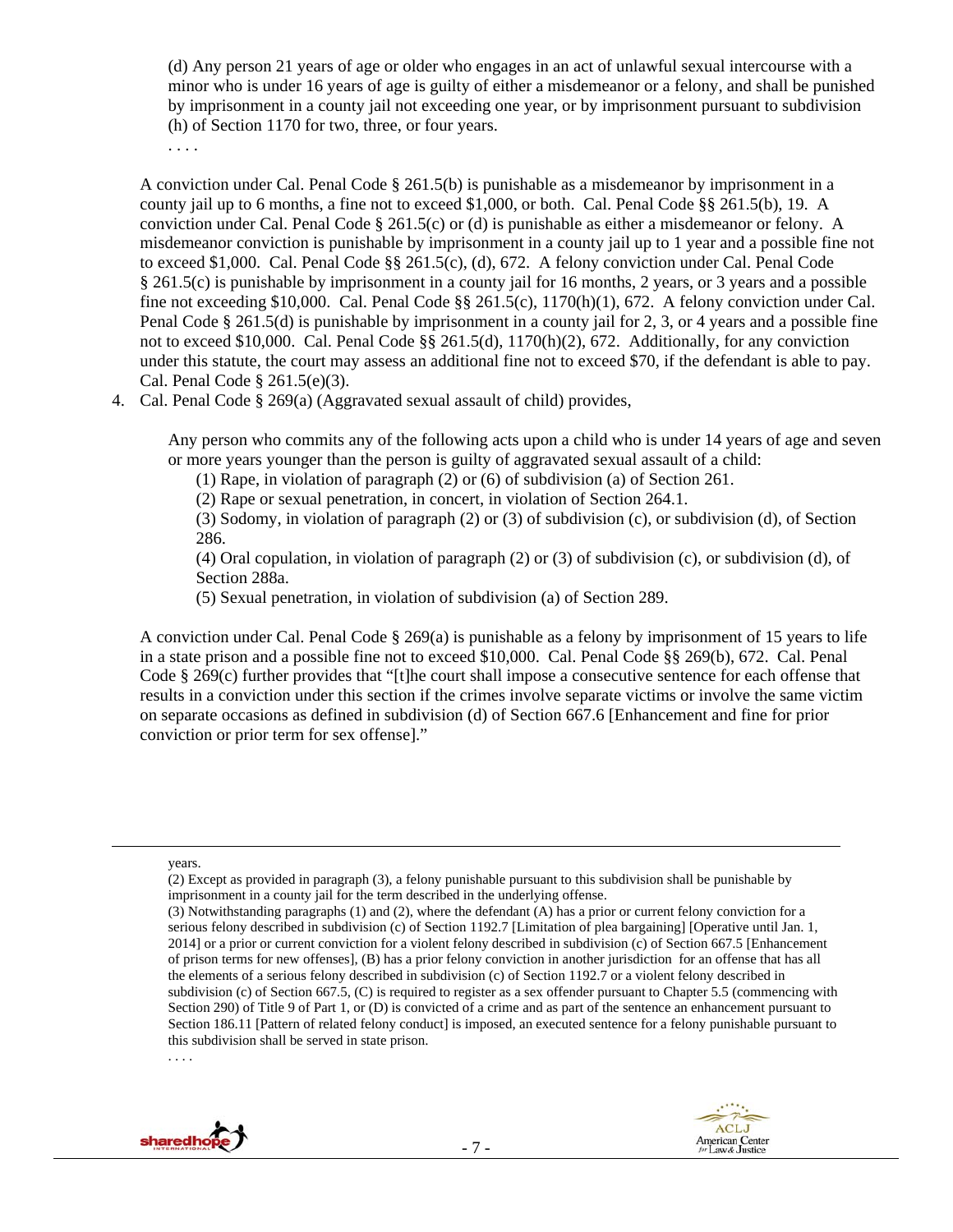5. Cal. Penal Code § 288(a) (Lewd or lascivious acts involving children) makes it a crime for

any person who willfully and lewdly commits any lewd or lascivious act, including any of the acts constituting other crimes provided for in Part 1, upon or with the body, or any part or member thereof, of a child who is under the age of 14 years, with the intent of arousing, appealing to, or gratifying the lust, passions, or sexual desires of that person or the child . . . .

A conviction under Cal. Penal Code § 288(a) is punishable as a felony by imprisonment in a state prison for 3, 6, or 8 years and a possible fine not to exceed \$10,000. Cal. Penal Code §§ 288(a), 672. If the defendant uses "force, violence, duress, menace, or fear of immediate and unlawful bodily injury on the victim or another person," however, a conviction is punishable by imprisonment in a state prison for 5, 8, or 10 years and a possible fine not to exceed \$10,000. Cal. Penal Code §§ 288(b)(1), 672. If the defendant personally inflicted "bodily harm"<sup>16</sup> on the victim during the commission of Cal. Penal Code § 288(a), the term of imprisonment is extended to life with the possibility of parole. Cal. Penal Code § 288(i)(1). Furthermore, if the victim is 14 or 15 years old and the defendant "is at least 10 years older than the child," a conviction is punishable as either a misdemeanor by imprisonment in a county jail up to 1 year and a possible fine not to exceed \$1,000, or a felony by imprisonment in a state prison for 1, 2, or 3 years and a possible fine not to exceed \$10,000. Cal. Penal Code  $\S$ § 288(c)(1), 17(b), 672. Other enhancement provisions may also apply.<sup>17</sup> Lastly, if the victim was under 14 years of age, "[a]ny person convicted of . . . [Cal. Penal Code § 288] shall not have his or her sentence suspended until the court obtains a report from a reputable psychiatrist, from a reputable psychologist who meets the standards set forth in Section 1027, as to the mental condition of that person." Cal. Penal Code § 288.1 (Sentencing for crime against child).

6. Cal. Penal Code § 288.3(a) (Contact or communication with minor with knowledge and intent to commit specified offenses punishable by imprisonment; additional punishment for repeat violation) makes it a crime if a person

contacts or communicates with<sup>18</sup> a minor, or attempts to contact or communicate with a minor, who knows or reasonably should know that the person is a minor, with intent to commit an offense specified in Section. . . 261 [Rape; "duress"; "menace"], 264.1 [Punishment for aiding or abetting rape], . . . 286 [Sodomy], 288 [Lewd or lascivious acts involving children], 288a [Oral copulation], 288.2 [Sending harmful matter to minor by telephone messages, electronic mail, Internet, or commercial online service; Defenses; Exemption of carrier, broadcaster, or transmitter], 289 [Penetration by foreign object], 311.1 [Sale or distribution of obscene matter depicting person under age of 18 years engaging in sexual conduct], 311.2 [Production, distribution, or exhibition of obscene matter], 311.4 [Employment of minor in sale or distribution of obscene matter or production of pornography] or 311.11 [Possession or control of child pornography; persons previously convicted guilty of felony] involving the minor . . . .

 $^{18}$  Cal. Penal Code § 288.3(b) (Contact or communication with minor with knowledge and intent to commit specified offenses punishable by imprisonment; additional punishment for repeat violation) defines "contacts or communicates with" as including "direct and indirect contact or communication that may be achieved personally or by use of an agent or agency, any print medium, any postal service, a common carrier or communication common carrier, any electronic communications system, or any telecommunications, wire, computer, or radio communications device or system."





 <sup>16</sup> For the purposes of Cal. Penal Code § 288(a), "bodily harm" is defined as "any substantial physical injury resulting from the

use of force that is more than the force necessary to commit the offense." Cal. Penal Code § 288(i)(3).<br><sup>17</sup> A person convicted under Cal. Penal Code § 288 "shall receive a five-year enhancement for a prior conviction" un Penal Code § 261, § 262, § 264.1, § 269, § 285, § 286, § 288, § 288a, § 288.5 or § 289. Cal. Penal Code § 667.51(a), (b). If, however, the defendant has more than one prior conviction for any of the previously listed offenses, a conviction under Cal. Penal Code § 288 or § 288.5 is punishable by imprisonment in a state prison for 15 years to life. Cal. Penal Code § 667.51(c). Furthermore, a defendant convicted of a felony under Cal. Penal Code § 288(a), or (c)(1) is subject to an additional one-year term of imprisonment in a state prison if "the offense was committed with a minor for money or other consideration." Cal. Penal Code  $§ 675(a).$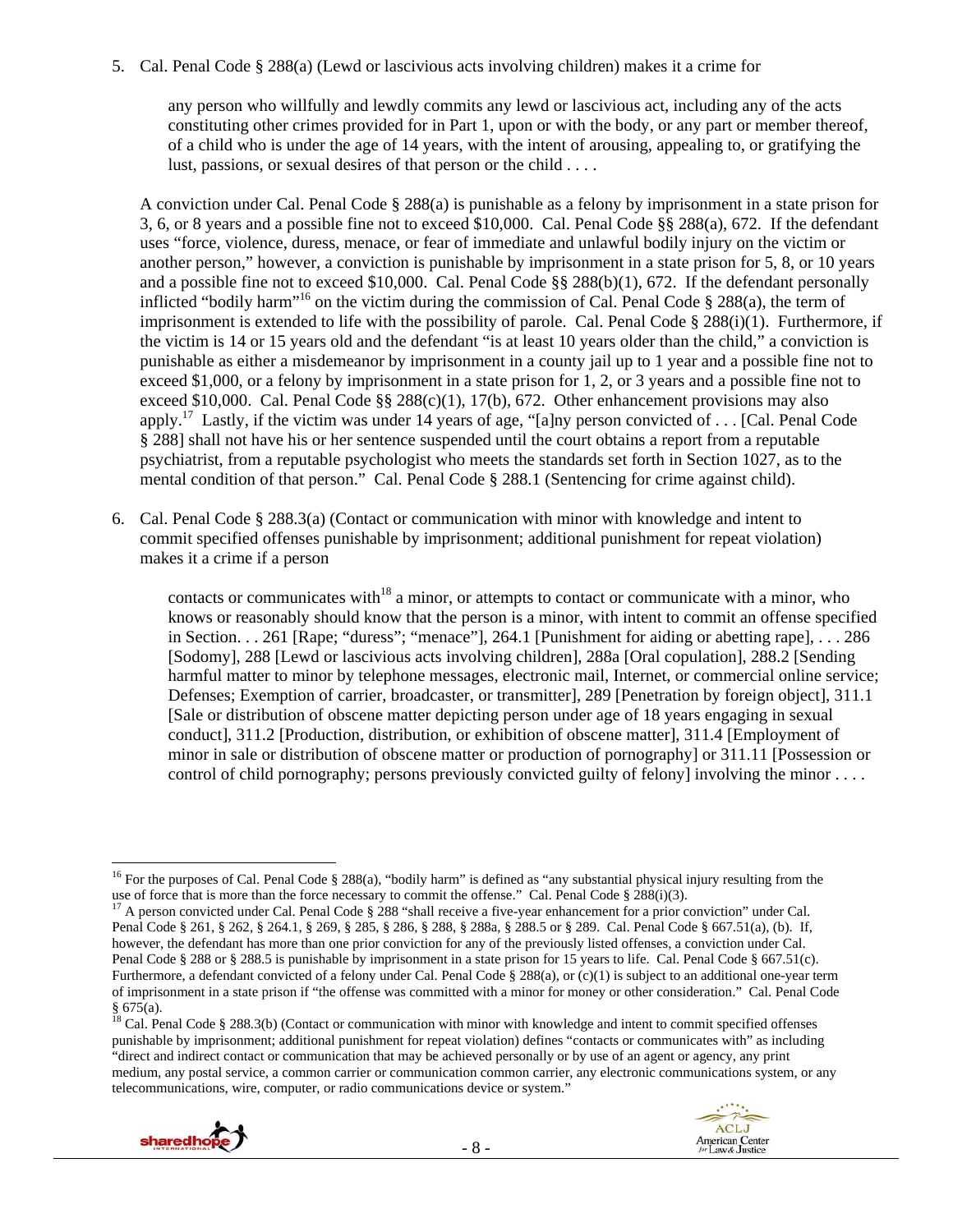A conviction under Cal. Penal Code § 288.3(a) is punishable as a felony "by imprisonment in the state prison for the term prescribed for an attempt<sup>19</sup> to commit the intended offense" and a fine not to exceed  $$10,000$ . Cal. Penal Code § 288.3(a), 17(a), 672. Subsequent convictions under this statute are punishable by "an additional and consecutive term of imprisonment in the state prison for five years." Cal. Penal Code  $§$  288.3(c).

7. Cal. Penal Code § 288.4(a)(1) (Arrangement of meeting with minor for purpose of engaging in certain lewd and lascivious behavior; punishment) makes it a crime if a person

motivated by an unnatural or abnormal sexual interest in children, arranges a meeting with a minor or a person he or she believes to be a minor for the purpose of exposing his or her genitals or pubic or rectal area, having the child expose his or her genitals or pubic or rectal area, or engaging in lewd or lascivious behavior . . . .

A conviction under Cal. Penal Code § 288.4(a)(1) is punishable as a misdemeanor by imprisonment in a county jail up to 1 year, a fine not to exceed \$5,000, or both.<sup>20</sup> Cal. Penal Code §§ 288.4(a)(1), 17(a). If, however, the defendant "goes to the arranged meeting place at or about the arranged time," a conviction is punishable as a felony by imprisonment in a state prison for 2, 3, or 4 years and a possible fine not to exceed \$10,000. Cal. Penal Code  $\S$ § 288.4(b), 17(a), 672. First time convictions are also subject to an additional mandatory fine of \$300 while subsequent convictions are subject to an additional mandatory fine of \$500, if the offender is able to pay. Cal. Penal Code §§ 290.3(a), 290(c).

*1.3 CSEC or prostitution statutes refer to the sex trafficking statute to identify the commercially sexually exploited minor as a trafficking victim.* 

None of California's CSEC laws refer to Cal. Penal Code § 236.1 (Human trafficking defined; punishment).

1.3.1 Recommendation: Amend Cal. Penal Code § 266 (Procurement), § 266h(b) (Pimping), § 266i(a) (Pandering), § 267 (Abduction of minor for prostitution), and § 311.4 (Employment of minor in sale or distribution of obscene matter or production of pornography) to refer to Cal. Penal Code § 236.1 (Human trafficking defined; punishment) to ensure that the minors involved in these cases are properly identified as trafficking victims.

<sup>&</sup>lt;sup>20</sup> If the defendant has "a prior conviction for an offense listed in subdivision (c) of Section 290," a conviction under this statute is as punishable a felony by imprisonment in a state prison for 16 months, 2 years, or 3 years and a possible fine not to exceed \$10,000. Cal. Penal Code §§ 288.4(a)(2), 17(a), 18(a), 672.



  $19$  Cal. Penal Code § 664 (Punishment for unsuccessful attempt to commit crime) states,

Every person who attempts to commit any crime, but fails, or is prevented or intercepted in its perpetration, shall be punished where no provision is made by law for the punishment of those attempts, as follows:

<sup>(</sup>a) If the crime attempted is punishable by imprisonment in the state prison, or by imprisonment pursuant to subdivision (h) of Section 1170, the person guilty of the attempt shall be punished by imprisonment in the state prison or in a county jail, respectively, for one-half the term of imprisonment prescribed upon a conviction of the offense attempted. . . .

<sup>(</sup>b) If the crime attempted is punishable by imprisonment in a county jail, the person guilty of the attempt shall be punished by imprisonment in a county jail for a term not exceeding one-half the term of imprisonment prescribed upon a conviction of the offense attempted.

<sup>(</sup>c) If the offense so attempted is punishable by a fine, the offender convicted of that attempt shall be punished by a fine not exceeding one-half the largest fine which may be imposed upon a conviction of the offense attempted. (d) If a crime is divided into degrees, an attempt to commit the crime may be of any of those degrees, and the punishment for the attempt shall be determined as provided by this section.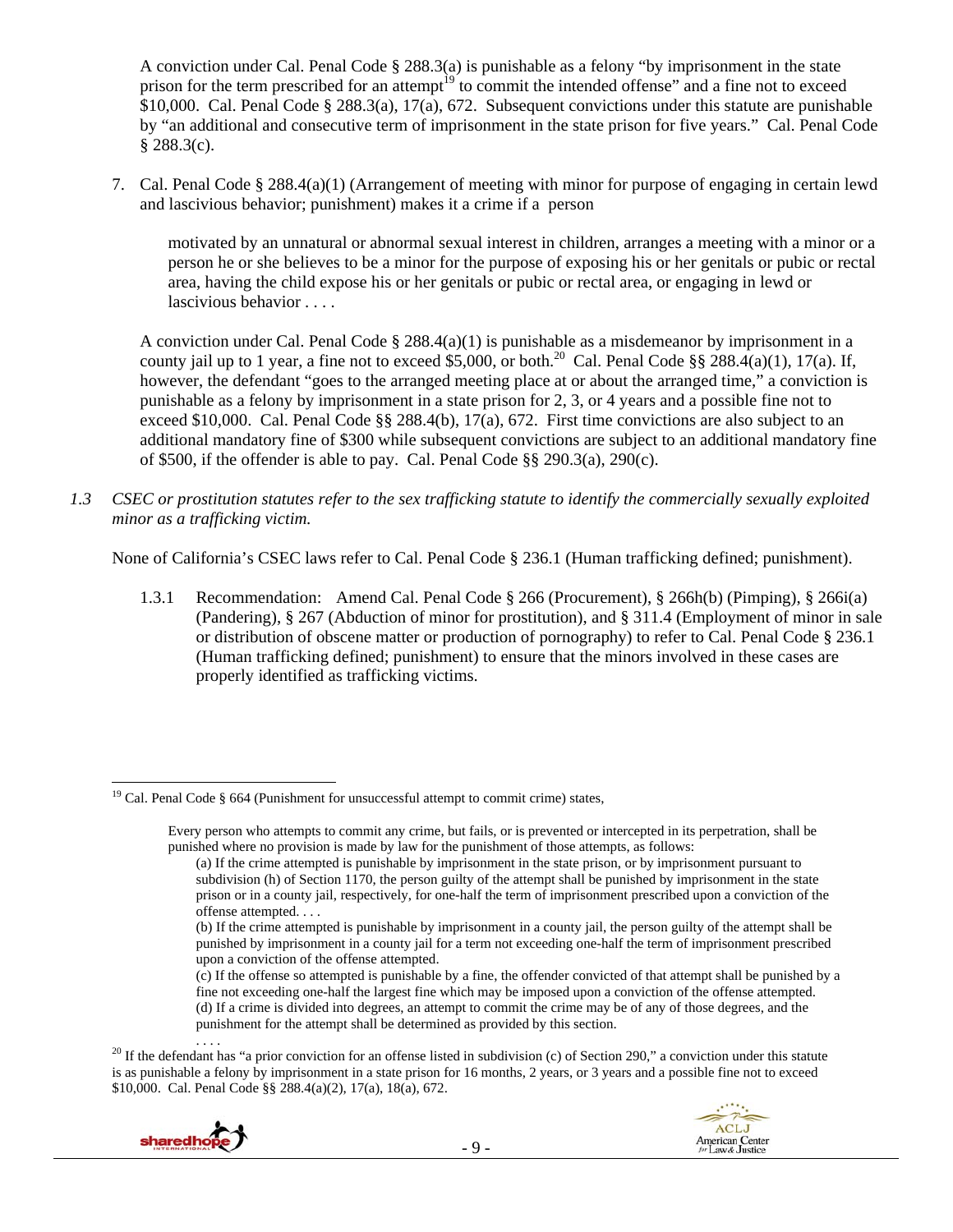#### **Framework Issue 2: Criminal provisions for demand**

#### *Legal Components:*

- *2.1 The state sex trafficking law can be applied to the buyers of commercial sex acts with a victim of domestic minor sex trafficking.*
- *2.2 Buyers of commercial sex acts with a minor can be prosecuted under CSEC laws.*
- *2.3 Solicitation laws differentiate buying sex acts with an adult and buying sex acts with a minor under 18.*
- *2.4 Penalties for buyers of commercial sex acts with minors are as high as federal penalties.*
- *2.5 Using the Internet to lure, entice, or purchase, or attempt to lure, entice, or purchase commercial sex acts with a minor is a separate crime or results in an enhanced penalty for buyers.*
- *2.6 No age mistake defense is permitted for a buyer of commercial sex acts with any minor under 18.*
- *2.7 Base penalties for buying sex acts with a minor are sufficiently high for all minors under 18 and not reduced for older minors.*
- *2.8 Financial penalties for buyers of commercial sex acts with minors are sufficiently high to make it difficult for buyers to hide the crime.*
- *2.9 Buying and possessing child pornography carries penalties as high as similar federal offenses.*
- *2.10 Convicted buyers of commercial sex acts with minors and child pornography are required to register as sex offenders.*

\_\_\_\_\_\_\_\_\_\_\_\_\_\_\_\_\_\_\_\_\_\_\_\_\_\_\_\_\_\_\_\_\_\_\_\_\_\_\_\_\_\_\_\_\_\_\_\_\_\_\_\_\_\_\_\_\_\_\_\_\_\_\_\_\_\_\_\_\_\_\_\_\_\_\_\_\_\_\_\_\_\_\_\_\_\_\_\_\_\_\_\_\_\_

## *Legal Analysis:*

*2.1 The state sex trafficking law can be applied to the buyers of commercial sex acts with a victim of domestic minor sex trafficking.* 

Cal. Penal Code § 236.1 (Human trafficking defined; punishment) does not apply to buyers who purchase sex with a minor. Cal. Penal Code § 236.1 does not prohibit the act of purchasing a commercial sex act. Moreover, Cal. Penal Code § 236.1(a) does not include in its list of predicate crimes the statutes most applicable to buyers: Cal. Penal Code § 266e (Acquiring prostitute) or § 647(b) (Disorderly conduct; restrictions on probation).<sup>21</sup>

- 2.1.1 Recommendation: Amend Cal. Penal Code § 236.1(a) (Human trafficking defined; punishment) to include violations of Cal. Penal Code § 266e (Acquiring prostitute) and § 647(b) (Disorderly conduct; restrictions on probation) when the victim is a minor, without regard to the use of force, fraud or coercion.
- *2.2 Buyers of commercial sex acts with a minor can be prosecuted under CSEC laws.*

California does not have a law specifically prohibiting the buying of sex with a minor. Buyers may, however, be prosecuted under California's general age-neutral solicitation statute. Cal. Penal Code § 647(b) (Disorderly conduct; restrictions on probation) states,

[E]very person who commits any of the following acts is guilty of disorderly conduct, a misdemeanor:

. . . . (b) Who solicits or who agrees to engage in or who engages in any act of prostitution.<sup>22</sup> A person agrees to engage in an act of prostitution when, with specific intent to so engage, he or she manifests an acceptance of an offer or solicitation to so engage, regardless of whether the offer or solicitation was made by a person who also possessed the specific intent to engage in prostitution.

<sup>&</sup>lt;sup>22</sup> Cal. Penal Code § 647(b) defines "prostitution" as "any lewd act between persons for money or other consideration."





 <sup>21</sup> See infra Section 2.2 for the substantive provisions of Cal. Penal Code § 266e (Acquiring prostitute) and Cal. Penal Code § 647(b) (Disorderly conduct; Restrictions on probation).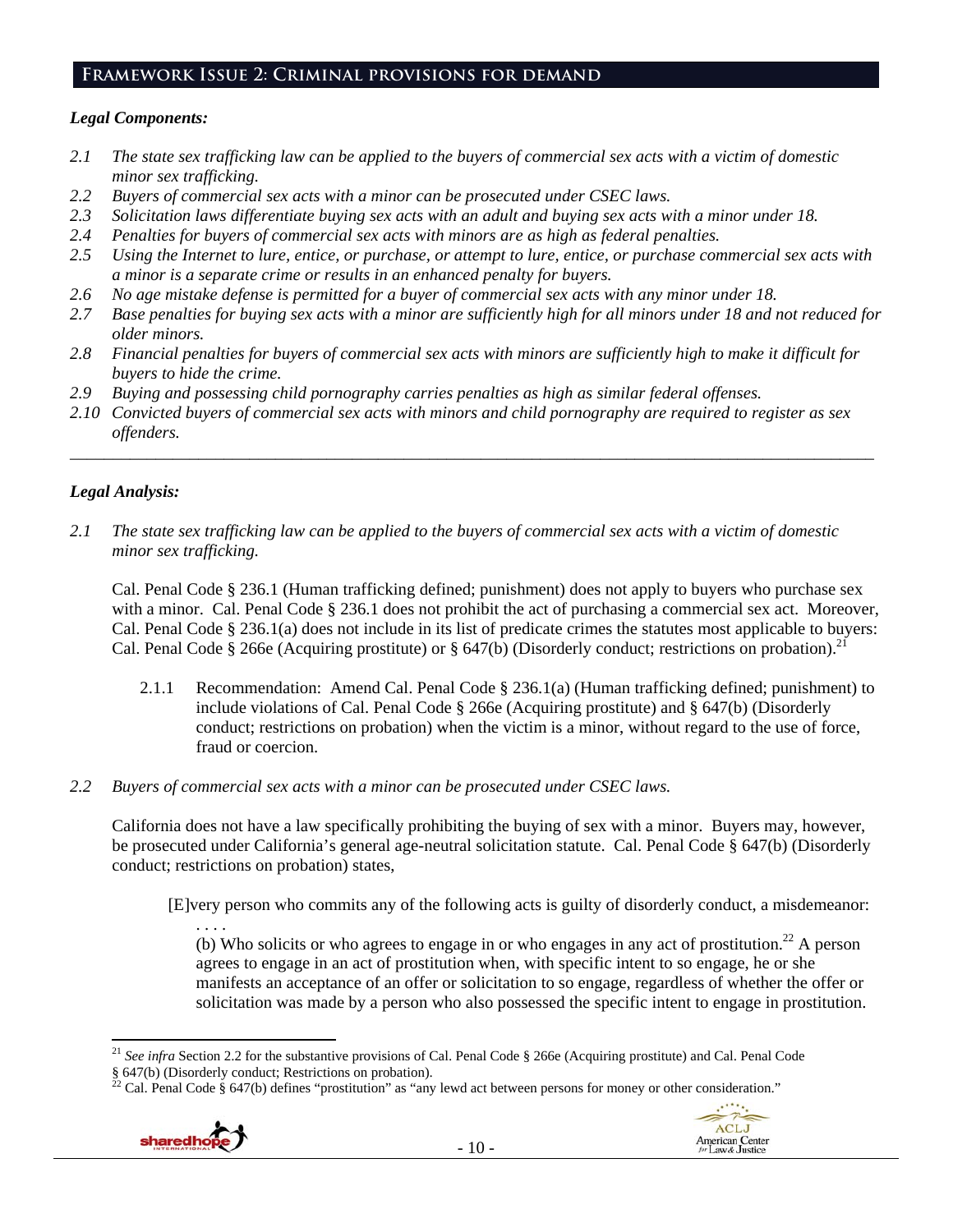No agreement to engage in an act of prostitution shall constitute a violation of this subdivision unless some act, in addition to the agreement, is done within this state in furtherance of the commission of an act of prostitution by the person agreeing to engage in that act. . . .

A conviction under this statute is punishable as a misdemeanor by imprisonment in a county jail up to 6 months, a fine not to exceed \$1,000, or both. Cal. Penal Code §§ 647(b), 672, 19. Second convictions under Cal. Penal Code § 647(b) are subject to a mandatory minimum of 45 days in a county jail, while subsequent convictions are subject to a mandatory minimum of 90 days in a county jail. Cal. Penal Code  $\S$  647(k). In instances where a "violation of subdivision (b) . . . was committed within 1,000 feet of a private residence and with the use of a vehicle," the court may also suspend a buyer's driver's license up to 30 days.<sup>23</sup> Cal. Penal Code § 647(k). For any conviction under this statute, the court may also order an additional fine not to exceed \$70, if the defendant is able to pay. Cal. Penal Code § 647.1.

Buyers also may be prosecuted under Cal. Penal Code § 266e (Acquiring prostitute), which makes it a crime if a person "purchases, or pays any money or other valuable thing for, any person for the purpose of prostitution as defined in subdivision (b) of Section 647." Like Cal. Penal Code § 647(b), this statute is age-neutral and does not impose enhanced penalties for purchasing sex with a minor. Regardless of the victim's age, a conviction under Cal. Penal Code § 266e is punishable as a felony by imprisonment in a state prison for 16 months, 2 years, or 3 years and a possible fine not to exceed \$10,000. Cal. Penal Code §§ 266e, 672.

- 2.2.1 Recommendation: Amend Cal. Penal Code § 647(b) (Disorderly conduct; restrictions on probation) and § 266e (Acquiring prostitute) to refer cases of solicitation of a minor for prostitution to Cal. Penal Code § 236.1(a) (Human trafficking defined; punishment) for prosecution as a trafficking offense.
- *2.3 Solicitation laws differentiate buying sex acts with an adult and buying sex acts with a minor under 18.*

Neither Cal. Penal Code § 647(b) (Disorderly conduct; restrictions on probation) nor § 266e (Acquiring prostitute) differentiate between the buying of sex with an adult or a minor.<sup>24</sup>

- 2.3.1 Recommendation: Amend Cal. Penal Code § 647(b) (Disorderly conduct; restrictions on probation) and § 266e (Acquiring prostitute) to expressly prohibit soliciting a minor under the age of 18.
- *2.4 Penalties for buyers of commercial sex acts with minors are as high as federal penalties.*

A conviction under Cal. Penal Code § 647(b) (Disorderly conduct; restrictions on probation)<sup>25</sup> is punishable as a misdemeanor by imprisonment in a county jail up to 6 months, a fine not to exceed \$1,000, or both. Cal. Penal Code §§ 647(b), 19. Second convictions under Cal. Penal Code § 647(b) are subject to a mandatory minimum of 45 days in a county jail, while subsequent convictions are subject to a mandatory minimum of 90 days in a county jail. Cal. Penal Code §  $647(k)$ . When a "violation of subdivision (b) . . . was committed within 1,000 feet of a private residence and with the use of a vehicle," the court may also suspend the buyer's driver's license up to 30 days.<sup>26</sup> Cal. Penal Code § 647(k). For any conviction under Cal. Penal Code § 647(b), the court may also order an additional fine not to exceed \$70, if the defendant is able to pay. Cal. Penal Code § 647.1. Buyers





 <sup>23</sup> Cal. Penal Code  $\S$  647(k) states,

In lieu of the suspension, the court may order a person's privilege to operate a motor vehicle restricted, for not more than six months, to necessary travel to and from the person's place of employment or education. If driving a motor vehicle is necessary to perform the duties of the person's employment, the court may also allow the person to drive in

that person's scope of employment.<br><sup>24</sup> See supra Section 2.2 for the substantive provisions of Cal. Penal Code § 647(b) and § 266e.<br><sup>25</sup> See supra Section 2.2 for the substantive provisions of Cal. Penal Code § 647(b).<br><sup></sup>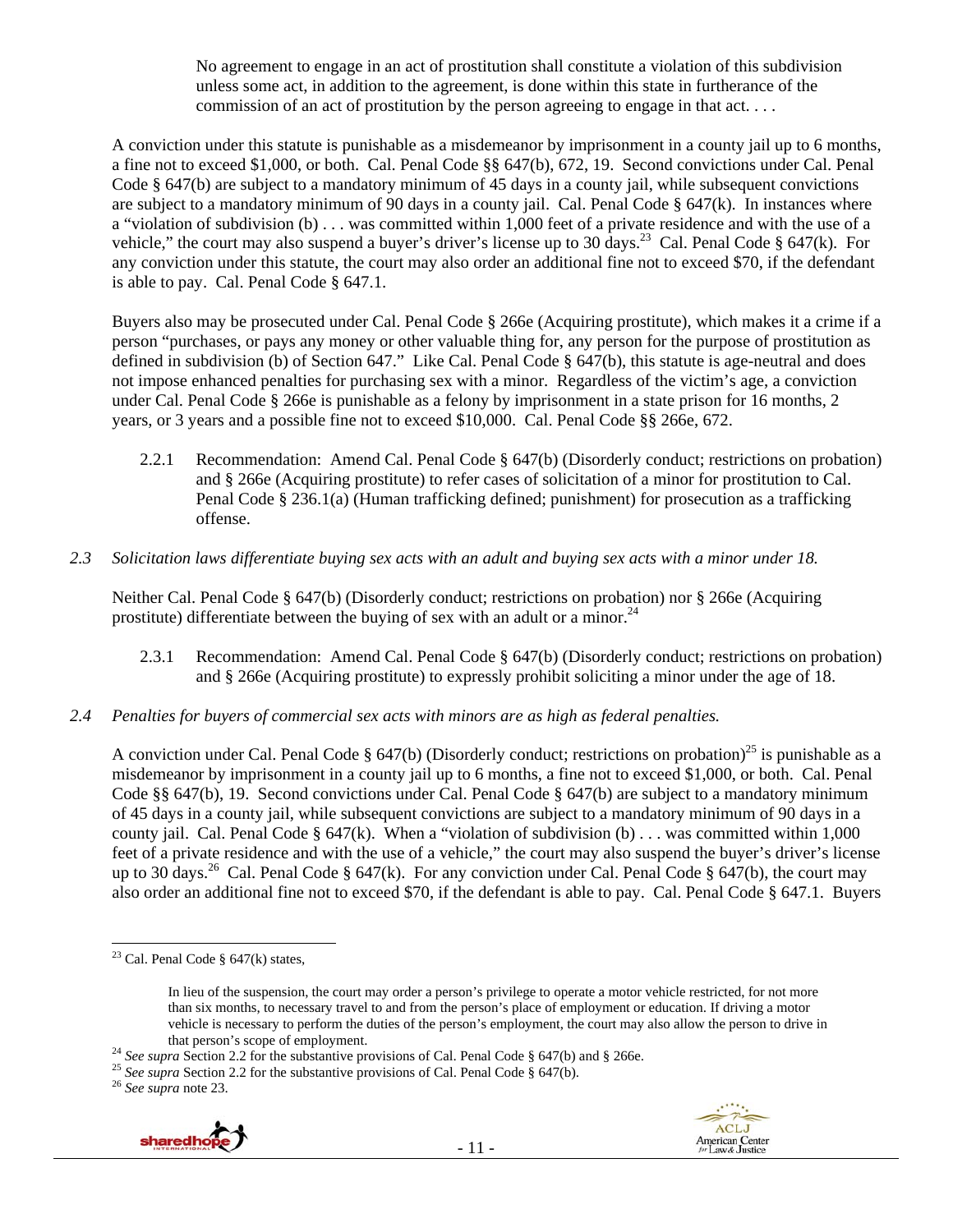convicted under Cal. Penal Code § 266e (Acquiring prostitute)<sup>27</sup>are guilty of a felony punishable by imprisonment in a state prison for 16 months, 2 years, or 3 years and a possible fine not to exceed \$10,000. Cal. Penal Code §§ 266e, 672.

In comparison, if the victim is under the age of 14, a conviction under the Trafficking Victims Protection Act  $(TVPA)^{28}$  for child sex trafficking is punishable by 15 years to life imprisonment and a fine not to exceed \$250,000. 18 U.S.C. §§ 1591(b)(1), 3559(a)(1), 3571(b)(3). If the victim is between the ages of 14–17, a conviction is punishable by 10 years to life imprisonment and a fine not to exceed \$250,000. 18 U.S.C. §§ 1591(b)(2), 3559(a)(1), 3571(b)(3). A conviction is punishable by mandatory life imprisonment, however, if the buyer has a prior conviction for a federal sex offense<sup>29</sup> against a minor. 18 U.S.C. § 3559(e)(1). To the extent buyers can be prosecuted under other federal CSEC laws,  $30$  a conviction is punishable by penalties ranging from a fine not to exceed \$250,000 to life imprisonment and a fine not to exceed \$250,000.<sup>31</sup>

- 2.4.1 Recommendation: Amend Cal. Penal Code § 647(b) (Disorderly conduct; restrictions on probation) and § 266e (Acquiring prostitute) to expressly classify and punish the crimes as felonies when commercial sex is purchased with a minor under the age of 18 and to raise the penalties to be consistent with those available under federal law.
- *2.5 Using the Internet to lure, entice, or purchase, or attempt to lure, entice, or purchase commercial sex acts with a minor is a separate crime or results in an enhanced penalty for buyers.*

Cal. Penal Code § 288.3(a) (Contact or communication with minor with knowledge and intent to commit specified offenses punishable by imprisonment; additional punishment for repeat violation) makes it a crime if a person

contacts or communicates with<sup>32</sup> a minor, or attempts to contact or communicate with a minor, who knows or reasonably should know that the person is a minor, with intent to commit an offense specified in Section . . . 261 [Rape; "duress"; "menace"], 264.1 [Punishment for aiding or abetting rape], . . . 286 [Sodomy], 288 [Lewd or lascivious acts involving children], 288a [Oral copulation], 288.2 [Sending harmful matter to minor by telephone messages, electronic mail, Internet, or commercial online service; Defenses; Exemption of carrier, broadcaster, or transmitter], 289 [Penetration by foreign object], 311.1 [Sale or distribution of obscene matter depicting person under age of 18 years engaging in sexual conduct], 311.2 [Production, distribution, or exhibition of obscene matter], 311.4 [Employment of

<sup>31 18</sup> U.S.C. §§ 2251A(b) (conviction punishable by imprisonment for 30 years to life and a fine), 2251(e) (conviction punishable by imprisonment for 15–30 years and a fine), 2423(a) (conviction punishable by imprisonment for 10 years to life and a fine),  $2422(a)$  (conviction punishable by a fine, imprisonment up to 20 years, or both),  $2252(a)(2)$ , (4) (stating that a conviction under subsection (a)(2) is punishable by imprisonment for  $5-20$  years and a fine, while a conviction under subsection (a)(4) is punishable by imprisonment up to 10 years, a fine, or both); *see also* 18 U.S.C. §§ 3559(a)(1) (classifying all of the above listed offenses as felonies), 3571(b)(3) (providing a fine up to \$250,000 for any felony conviction). 32 *Supra* note 18.





<sup>&</sup>lt;sup>27</sup> See supra Section 2.2 for the substantive provisions of Cal. Penal Code § 266e.

<sup>&</sup>lt;sup>28</sup> Trafficking Victims Protection Act (TVPA) of 2000, Pub. L. No. 106-386, 114 Stat. 1464, 1466 (codified in scattered sections of 18 and 22 U.S.C.).

<sup>&</sup>lt;sup>29</sup> Pursuant to 18 U.S.C. § 3559(e)(2), "federal sex offense" is defined as

an offense under section 1591 [18 USCS § 1591] (relating to sex trafficking of children), 2241 [18 USCS § 2241] (relating to aggravated sexual abuse), 2242 [18 USCS § 2242] (relating to sexual abuse), 2244(a)(1) [18 USCS § 2244(a)(1)] (relating to abusive sexual contact), 2245 [18 USCS § 2245] (relating to sexual abuse resulting in death), 2251 [18 USCS § 2251] (relating to sexual exploitation of children), 2251A [18 USCS § 2251A] (relating to selling or buying of children), 2422(b) [18 USCS § 2422(b)] (relating to coercion and enticement of a minor into prostitution), or

<sup>2423(</sup>a) [18 USCS § 2423(a)] (relating to transportation of minors).<br><sup>30</sup> 18 U.S.C. §§ 2251A(b) (Selling or buying of children), 2251(a) (Sexual exploitation of children), 2423(a) (Transportation of a minor with intent for minor to engage in criminal sexual activity), 2422(a) (Coercion and enticement), 2252(a)(2), (a)(4) (Certain activities relating to material involving the sexual exploitation of minors).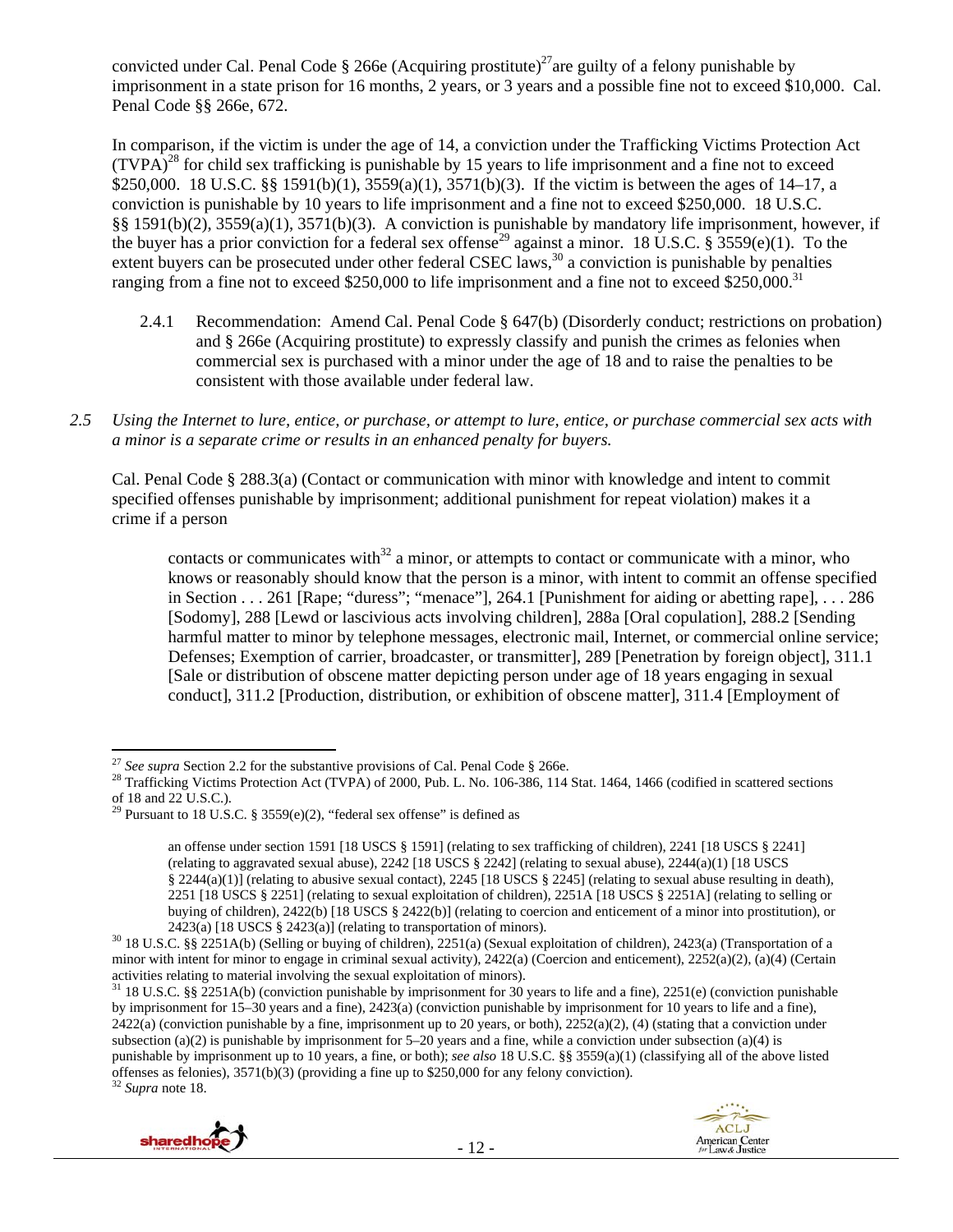minor in sale or distribution of obscene matter or production of pornography] or 311.11 [Possession or control of child pornography; persons previously convicted guilty of felony] involving the minor ....

A conviction under Cal. Penal Code § 288.3(a) is punishable as a felony by "imprisonment in the state prison for the term prescribed for an attempt<sup>33</sup> to commit the intended offense" and a possible fine not to exceed \$10,000. Cal. Penal Code §§ 288.3(a), 17(a), 672. Subsequent convictions under this statute are punishable by "an additional and consecutive term of imprisonment in the state prison for five years." Cal. Penal Code § 288.3(c).

2.5.1 Recommendation: Amend Cal. Penal Code § 288.3(a) (Contact or communication with minor with knowledge and intent to commit specified offenses punishable by imprisonment; additional punishment for repeat violation) to include a buyer's contact or communication with a minor through the use of the Internet with intent to violate Cal. Penal Code § 647(b) (Disorderly conduct; restrictions on probation), § 266e (Acquiring prostitute), § 261.5 (Unlawful sexual intercourse with a minor; misdemeanor or felony violation; civil penalties), § 269(a) (Aggravated sexual assault of child), or § 647.6(a), (b) (Annoying or molesting children).

#### *2.6 No age mistake defense is permitted for a buyer of commercial sex acts with any minor under 18.*

Both Cal. Penal Code § 647(b) (Disorderly conduct; Restrictions on probation) and § 266e (Acquiring prostitute) are age-neutral solicitation laws, making the age of the person with whom sex is purchased irrelevant for a conviction. As a result, a mistake of age defense is inapplicable to buyers convicted under either of these statutes. Additionally, Cal. Penal Code § 288.3 (Contact or communication with minor with knowledge and intent to commit specified offenses punishable by imprisonment; additional punishment for repeat violation) does not expressly prohibit or permit a mistake of age defense. Instead, Cal. Penal Code § 288.3(a) only applies if an offender "knows or reasonably should know that the person is a minor," which indicates that a mistake of age defense is permissible.

- 2.6.1 Recommendation: Amend Cal. Penal Code § 236.1(a) (Human trafficking defined; punishment) to expressly prohibit a mistake of age defense in the case of prosecution for trafficking a minor under the age of 18 for commercial sexual exploitation.
- *2.7 Base penalties for buying sex acts with a minor are sufficiently high for all minors under 18 and not reduced for older minors.*

Because Cal. Penal Code § 647(b) (Disorderly conduct; restrictions on probation) and § 266e (Acquiring prostitute) are age-neutral solicitation laws, the same penalties apply to a buyer regardless of the age of the person solicited.<sup>34</sup>

*2.8 Financial penalties for buyers of commercial sex acts with minors are sufficiently high to make it difficult for buyers to hide the crime.* 

Buyers convicted under Cal. Penal Code § 647(b) (Disorderly conduct; restrictions on probation)<sup>35</sup> are subject to a possible fine not to exceed \$1,000. Cal. Penal Code §§ 647(b), 19. Buyers convicted under Cal. Penal Code § 266e (Acquiring prostitute) are subject to a possible fine not to exceed \$10,000.36 Cal. Penal Code §§ 266e, 672.





<sup>&</sup>lt;sup>33</sup> Supra note 19.<br><sup>34</sup> See supra Section 2.2 for the substantive provisions of Cal. Penal Code § 647(b) and § 266e.<br><sup>35</sup> See supra Section 2.2 for the substantive provisions of Cal. Penal Code § 647(b).<br><sup>36</sup> See supra S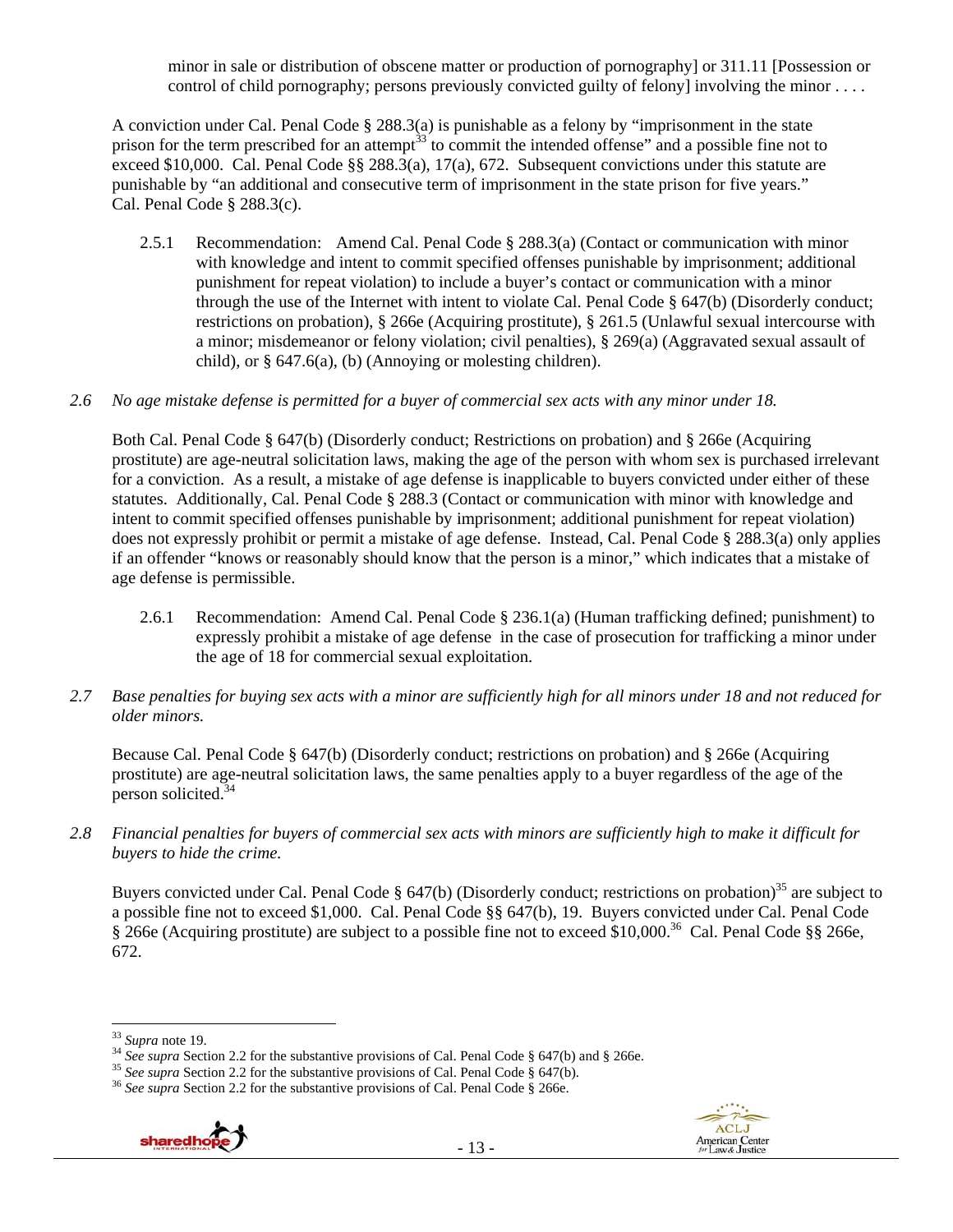Buyers also are subject to penalty assessments. Courts are directed to order a person convicted of any crime in California to pay a penalty assessment. Cal. Penal Code § 1202.4(a)(2) states, "Upon a person being convicted of any crime in the State of California, the court shall order the defendant to pay a fine in the form of a penalty assessment in accordance with Section 1464 [Penalty assessment; distribution of funds]." The state penalty assessment is \$10 for every \$10, or fraction of \$10, on "every fine, penalty, or forfeiture imposed and collected by the courts for all criminal offenses." Cal. Penal Code § 1464(a)(1). Penalty assessments do not apply to restitution fines. Cal. Penal Code § 1464(a)(3)(A).

Additionally, convicted buyers are also subject to a restitution fine. Pursuant to Cal. Penal Code § 1202.4(b) (Restitution; amount; hearing and court order; financial disclosure), "In every case where a person is convicted of a crime, the court shall impose a separate and additional restitution fine, unless it finds compelling and extraordinary reasons for not doing so, and states those reasons on the record." Although the final amount of a restitution fine falls within the court's discretion, it must be between \$100–\$1,000 for a misdemeanor conviction and \$200–\$10,000 for a felony conviction. Cal. Penal Code § 1202.4(b)(1).

Lastly, Cal. Penal Code § 1202.4(f) requires a convicted defendant to make restitution to a victim who "has suffered economic loss as a result of the defendant's conduct," for either "the amount of loss claimed by the victim or victims or any other showing to the court," and "[i]f the amount of loss cannot be ascertained at the time of sentencing," the court shall order that the amount be "determined at the direction of the court."

## *2.9 Buying and possessing child pornography carries penalties as high as similar federal offenses.*

Cal. Penal Code § 311.11(a) (Possession or control of child pornography; persons previously guilty of felony) makes it a crime for any person to possess child pornography. Specifically, Cal. Penal Code § 311.11(a) states,

Every person who knowingly possesses or controls any matter, representation of information, data, or image, including, but not limited to, any film, filmstrip, photograph, negative, slide, photocopy, videotape, video laser disc, computer hardware, computer software, computer floppy disc, data storage media, CD-ROM, or computer-generated equipment or any other computer-generated image that contains or incorporates in any manner, any film or filmstrip, the production of which involves the use of a person under the age of 18 years, knowing that the matter depicts a person under the age of 18 years personally engaging in or simulating sexual conduct, as defined in subdivision (d) of Section 311.4, is guilty of a felony  $\dots$ .

A conviction under Cal. Penal Code § 311.11(a) is punishable as either a misdemeanor<sup>37</sup> or felony. Cal. Penal Code §17(a), (b). A misdemeanor conviction is punishable by imprisonment in a county jail up to 1 year, a fine not to exceed \$2,500, or both. Cal. Penal Code  $\S$ § 311.11(a), 17(b). A felony conviction is punishable by imprisonment in a state prison for 16 months, 2 years, or 3 years and a possible fine not to exceed \$10,000. Cal. Penal Code §§ 18(a), 672. Buyers who have a prior conviction under Cal. Penal Code § 311.11(a),"an offense requiring registration under the Sex Offender Registration Act, or an attempt to commit any of the above-mentioned offenses," are guilty of a felony punishable by imprisonment in a state prison for 2, 4, or 6 years and a possible fine not to exceed \$10,000. Cal. Penal Code §§ 311.11(b), 672. First time convictions, for either a misdemeanor or a felony, are also subject to an additional mandatory fine of \$300 while subsequent offenses are subject to an additional mandatory fine of \$500, unless the defendant is unable to pay. Cal. Penal Code §§ 290.3(a), 290(c).

<sup>&</sup>lt;sup>37</sup> Although Cal. Penal Code § 311.11(a) specifically states that a violation is a felony, it is also possible for a violation to be a misdemeanor. *See* People v. Sacramento Butchers' Protective Ass'n, 107 P. 712, 720 (Cal. Ct. App. 1910) (stating, "[I]n the determination whether a certain offense is a felony or a misdemeanor, no material aid is necessarily afforded by the mere characterization of the prohibited and penalized act as either the one or the other, since the nature and extent and mode of the punishment prescribed . . . is the sole test. For illustration, if a statute should denounce a certain act as a felony, but limited the power of punishment . . . to imprisonment in the county jail . . . or a fine . . . , or by both such fine and imprisonment, it would readily appear, notwithstanding its designation by the statute as a felony, that, from the nature of the punishment prescribed, the act so denounced and designated could be nothing more than an ordinary misdemeanor . . . .") (citations omitted).



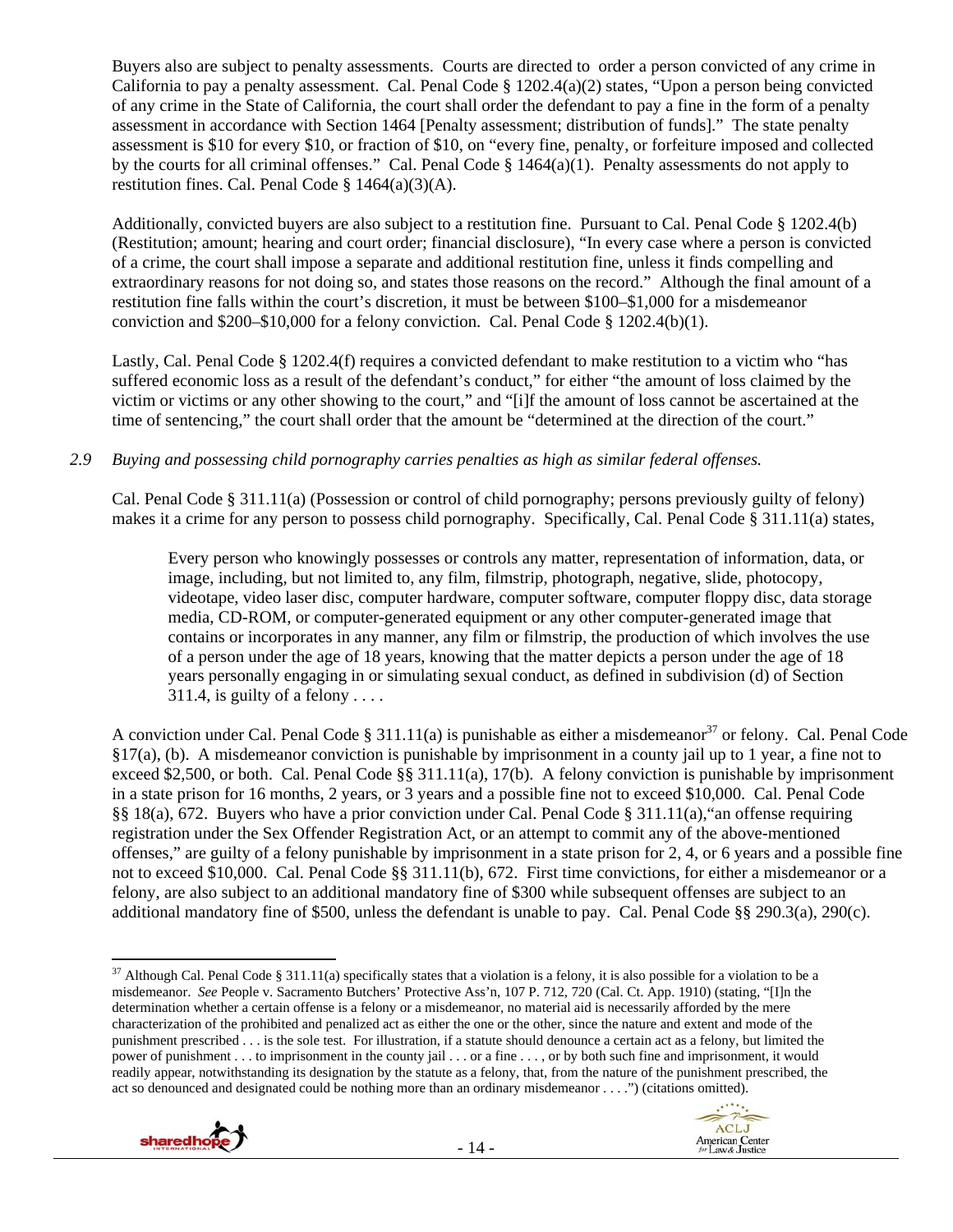A buyer who "exchanges" child pornography may be prosecuted under Cal. Penal Code § 311.3(a) (Sexual exploitation of child), which provides,

A person is guilty of sexual exploitation of a child if he or she knowingly develops, duplicates, prints, or exchanges any representation of information, data, or image, including, but not limited to, any film, filmstrip, photograph, negative, slide, photocopy, videotape, video laser disc, computer hardware, computer software, computer floppy disc, data storage media, CD-ROM, or computer-generated equipment or any other computer-generated image that contains or incorporates in any manner, any film or filmstrip that depicts a person under the age of 18 years engaged in an act of sexual conduct.<sup>38</sup>

A first time conviction under Cal. Penal Code § 311.3(a) is punishable as a misdemeanor by imprisonment in a county jail up to 1 year, a fine not to exceed \$2,000, or both. Cal. Penal Code  $\S$ § 311.3(d), 17(a). A conviction for a buyer who has a prior conviction under Cal. Penal Code §§ 311.1–311.11, however, is punishable as a felony by imprisonment in a state prison for 16 months, 2 years, or 3 years and a possible fine not to exceed \$10,000. Cal. Penal Code §§ 311.3(d), 17(a), 18(a), 672. First time convictions are also subject to an additional mandatory fine of \$300 while subsequent convictions are subject to an additional mandatory fine of \$500, if the offender is able to pay. Cal. Penal Code §§ 290.3(a), 290(c).

Additionally, under Cal. Penal Code § 312.3(a) (Forfeiture and destruction of matter depicting minors engaging in or simulating sexual conduct), to the extent that "[m]atter that depicts a person under the age of 18 years personally engaging in or personally simulating sexual conduct as defined in Section 311.4," comes into "the possession of any city, county, city and county, or state official or agency" it will be "subject to forfeiture."

In comparison, a federal conviction for possession of child pornography<sup>39</sup> is generally punishable by imprisonment for 5–20 years and a fine not to exceed  $$250,000.<sup>40</sup>$  Subsequent convictions, however, are punishable by imprisonment up to 40 years and a fine not to exceed  $$250,000.<sup>41</sup>$ 

2.9.1 Recommendation: Amend Cal. Penal Code § 311.11(a) (Possession or control of child pornography; persons previously guilty of felony) and § 311.3 (Sexual exploitation of child) to

<sup>&</sup>lt;sup>41</sup> 18 U.S.C. §§ 2252(b) (stating if a person has a prior conviction under subsection (a)(2), or a list of other statutes, a conviction is punishable by a fine and imprisonment for 15–40 years, but if a person has a prior conviction under subsection (a)(4), or a list of other statutes, a conviction is punishable by a fine and imprisonment for 10–20 years), 2252A(b)(1) (stating if a person has a prior conviction under subsection (a)(2), (a)(3), or a list of other statutes, a conviction is punishable by a fine and imprisonment for 15–40 years), 1466A(a), (b) (stating that the penalty scheme for section 2252A(b) applies); *see also* 18 U.S.C. §§ 3559(a)(1) (classifying all of the above listed offenses as felonies),  $3571(b)(3)$  (providing a fine up to \$250,000 for any felony conviction).





  $38$  Cal. Penal Code § 311.3(b) defines "sexual conduct" as the following:

<sup>(1)</sup> Sexual intercourse, including genital-genital, oral-genital, anal-genital, or oral-anal, whether between persons of the same or opposite sex or between humans and animals.

<sup>(2)</sup> Penetration of the vagina or rectum by any object.

<sup>(3)</sup> Masturbation for the purpose of sexual stimulation of the viewer.

<sup>(4)</sup> Sadomasochistic abuse for the purpose of sexual stimulation of the viewer.

<sup>(5)</sup> Exhibition of the genitals or the pubic or rectal area of any person for the purpose of sexual stimulation of the viewer.

<sup>(6)</sup> Defecation or urination for the purpose of sexual stimulation of the viewer.<br><sup>39</sup> 18 U.S.C. §§ 2252(a)(2), (a)(4) (Certain activities relating to material involving the sexual exploitation of minors), 2252A(a)(2)–(3) (Certain activities relating to material constituting or containing child pornography), 1466A(a), (b) (Obscene visual representations of the sexual abuse of children).

<sup>&</sup>lt;sup>40</sup> 18 U.S.C. §§ 2252(b) (stating that a conviction under subsection (a)(2) is punishable by imprisonment for 5–20 years and a fine, while a conviction under subsection (a)(4) is punishable by imprisonment up to 10 years, a fine, or both),  $2252A(b)(1)$  (a conviction is punishable by imprisonment for  $5-20$  years and a fine),  $1466A(a)$ , (b) (stating that a conviction under subsection (a) is "subject to the penalties provided in section  $2252A(b)(1)$ ," imprisonment for  $5-20$  years and a fine, while a conviction under subsection (b) is "subject to the penalties provided in section 2252A(b)(2)," imprisonment up to 10 years, a fine, or both); *see also* 18 U.S.C. §§ 3559(a)(1) (classifying all of the above listed offenses as felonies), 3571(b)(3) (providing a fine up to \$250,000 for any felony conviction).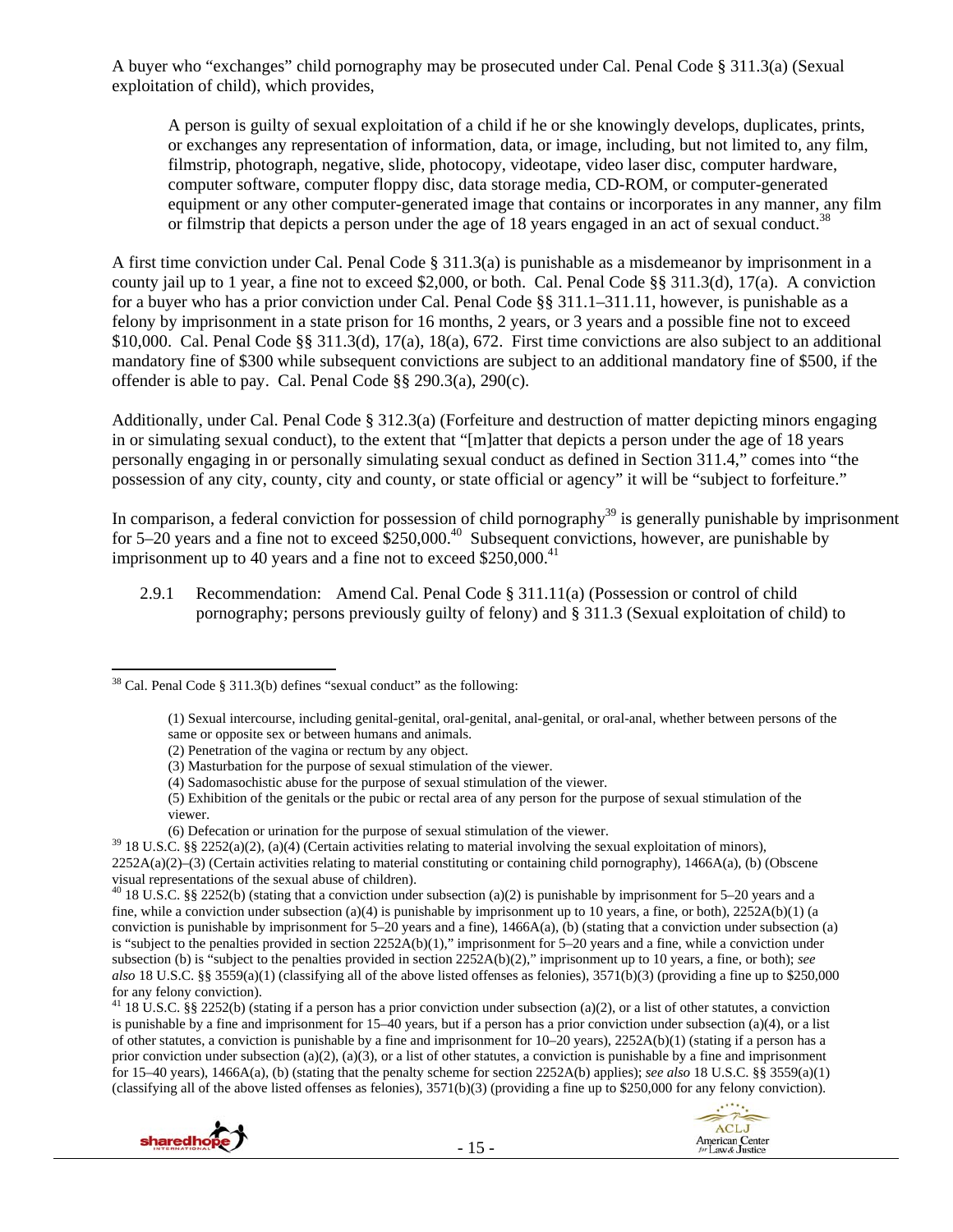increase the penalties for possession of child pornography to the level of federal penalties to provide consistent punishment for and deterrent to this crime.

*2.10 Convicted buyers of commercial sex acts with minors and child pornography are required to register as sex offenders.* 

Unless convicted under California's sexual offense laws, buyers of commercial sex with minors will not be required to register as sex offenders. Pursuant to Cal. Penal Code § 290(c) (Sex offender registration act; persons required to register) persons required to register as sex offenders include those convicted under

paragraph  $(1)$ ,  $(2)$ ,  $(3)$ ,  $(4)$ , or  $(6)$  of subdivision (a) of Section 261 [Rape; "duress"; "menace"], ... 266c [Inducing consent to sexual act by fraud or fear], . . . 269 [Aggravated sexual assault of child], 285 [Incest], 286 [Sodomy], 288 [Lewd or lascivious acts involving children], 288a [Oral copulation], 288.3 [Contact or communication with minor with knowledge and intent to commit specified offenses punishable by imprisonment; additional punishment for repeat violation], 288.4 [Arrangement of meeting with minor for purpose of engaging in certain lewd and lascivious behavior; punishment], 288.5 [Continuous sexual abuse of child], 288.7 [Sexual acts with child 10 years old or younger; punishment as felony], 289 [Penetration by foreign object], . . . 311.11 [Possession or control of child pornography; persons previously convicted guilty of felony], or 647.6 [Annoying or molesting children; punishment; probation], . . . any offense involving lewd or lascivious conduct under Section 272 [Contributing to delinquency of minor; luring minor under 14 away from home], or any felony violation of Section 288.2 [Sending harmful matter to minor by telephone messages, electronic mail, Internet, or commercial online service; defenses; exemption of carrier, broadcaster, or transmitter]; any statutory predecessor that includes all elements of one of the above-mentioned offenses; or any person who since that date has been or is hereafter convicted of the attempt or conspiracy to commit any of the abovementioned offenses.

Buyers convicted under Cal. Penal Code § 647(b) (Disorderly conduct; restrictions on probation) and § 266e (Acquiring prostitute) are not required to register under Cal. Penal Code § 290(c) (Sex offender registration act; persons required to register).

2.10.1 Recommendation: Amend Cal. Penal Code § 290(c) (Sex offender registration act; persons required to register) to require buyers convicted under Cal. Penal Code § 236.1 (Human trafficking defined; punishment), § 647(b) (Disorderly conduct; restrictions on probation), or § 266e (Acquiring prostitute) to register as sex offenders if the victim is a minor under the age of 18.



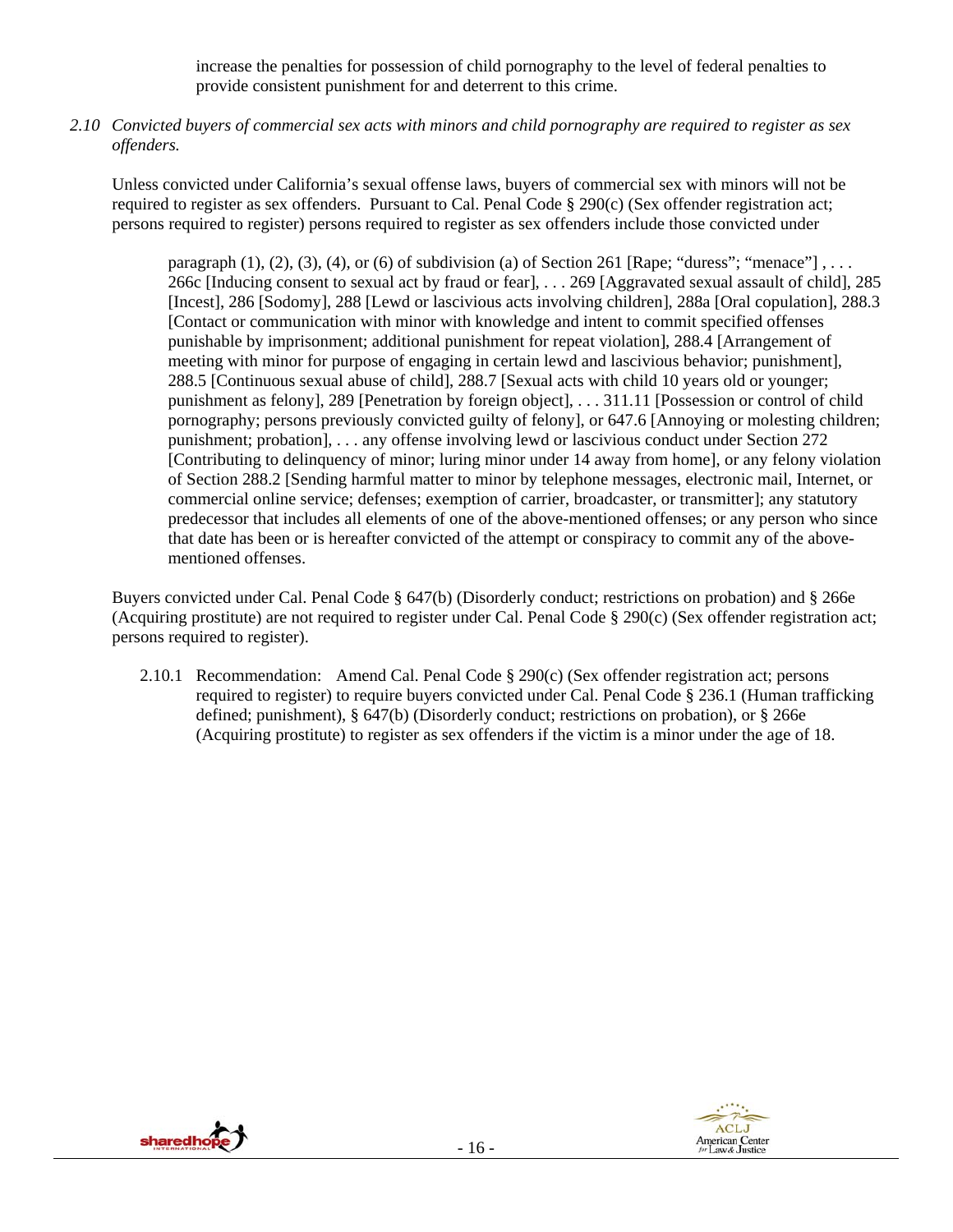## **Framework Issue 3: Criminal provisions for traffickers**

#### *Legal Components:*

- *3.1 Penalties for trafficking a child for sexual exploitation are as high as federal penalties.*
- *3.2 Creating and distributing child pornography carries penalties as high as similar federal offenses.*
- *3.3 Using the Internet to lure, entice, recruit or sell commercial sex acts with a minor is a separate crime or results in an enhanced penalty for traffickers.*
- *3.4 Financial penalties for traffickers, including asset forfeiture, are sufficiently high.*
- *3.5 Convicted traffickers are required to register as sex offenders.*
- *3.6 Laws relating to termination of parental rights for certain offenses include sex trafficking or CSEC offenses in order to remove the children of traffickers from their control and potential exploitation.*

*\_\_\_\_\_\_\_\_\_\_\_\_\_\_\_\_\_\_\_\_\_\_\_\_\_\_\_\_\_\_\_\_\_\_\_\_\_\_\_\_\_\_\_\_\_\_\_\_\_\_\_\_\_\_\_\_\_\_\_\_\_\_\_\_\_\_\_\_\_\_\_\_\_\_\_\_\_\_\_\_\_\_\_\_\_\_\_\_\_\_\_\_\_\_* 

## *Legal Analysis:*

*3.1 Penalties for trafficking a child for sexual exploitation are as high as federal penalties.* 

A conviction under Cal. Penal Code § 236.1(a)(Human trafficking defined; punishment) is punishable as a felony by imprisonment in a state prison for 3, 4, or 5 years and a possible fine not to exceed \$10,000. Cal. Penal Code §§ 236.1(b), 17(a), 672. If the victim is under the age of 18, however, a conviction is punishable by imprisonment for 4, 6, or 8 years and a possible fine not to exceed \$10,000, but if the victim is under the age of 18 and the trafficking involves a commercial sex act,<sup>42</sup> a conviction is punishable by imprisonment for 4, 6, or 8 years and a mandatory fine not to exceed \$100,000. Cal. Penal Code  $\S$  236.1(c), (g)(1).

If the victim is an unmarried, chaste female who is under the age of 18, a trafficker may be convicted under Cal. Penal Code § 266 (Procurement).<sup>43</sup> A conviction under Cal. Penal Code § 266 is punishable as either a misdemeanor or felony. Cal. Penal Code § 17(b). A misdemeanor conviction is punishable by imprisonment in a county jail up to 1 year, a fine not to exceed \$2,000, or both. Cal. Penal Code § 266. A felony conviction is punishable by imprisonment in a state prison for 16 months, 2 years, or 3 years and a possible fine not to exceed \$2,000. Cal. Penal Code §§ 18(a), 266. First time convictions, for either a misdemeanor or felony, are also subject to an additional mandatory fine of \$300 while subsequent convictions are subject to an additional mandatory fine of \$500, if the offender is able to pay. Cal. Penal Code §§ 290.3(a), 290(c).

Additionally, traffickers may be convicted under Cal. Penal Code § 266h(b) (Pimping) or Cal. Penal Code  $§$  266i(a) (Pandering).<sup>44</sup> If the victim is a minor 16 years of age or older, a conviction under either of these statutes is punishable as a felony by imprisonment in a state prison for 3, 4, or 6 years and a possible fine not to exceed \$10,000. Cal. Penal Code  $\S$ § 266h(b)(1), 266i(b)(1), 672. However, if the victim is under 16 years of age, a conviction under either of these statutes is punishable as a felony by imprisonment in a state prison for 3, 6, or 8 years and a possible fine not to exceed \$10,000. Cal. Penal Code §§ 266h(b)(2), 266i(b)(2), 672. In either instance, the court may also order an additional fine not to exceed \$5,000. Cal. Penal Code § 266k(a).

If the victim is under 16 years of age, a trafficker may also be convicted for a felony under Cal. Penal Code § 266j (Procurement of child),<sup>45</sup> punishable by imprisonment in a state prison for 3, 6, or 8 years and a fine not to exceed \$15,000. Cal. Penal Code § 266j. If the crime involves a minor under the age of 18, traffickers may be convicted under Cal. Penal Code  $\S 267$  (Abduction of minor for prostitution),<sup>46</sup> a felony punishable by





 <sup>42</sup> For purposes of Cal. Penal Code § 236.1(g), Cal. Penal Code § 236.1(g)(2) defines "commercial sex act" as "any sexual conduct on account of which anything of value is given or received by any person."<br><sup>43</sup> See supra Section 1.2 for the substantive provisions of Cal. Penal Code § 266.

<sup>&</sup>lt;sup>44</sup> See supra Section 1.2 for the substantive provisions of Cal. Penal Code § 266h and § 266i.<br><sup>45</sup> See supra Section 1.2 for the substantive provisions of Cal. Penal Code § 266j.<br><sup>46</sup> See supra Section 1.2 for the subst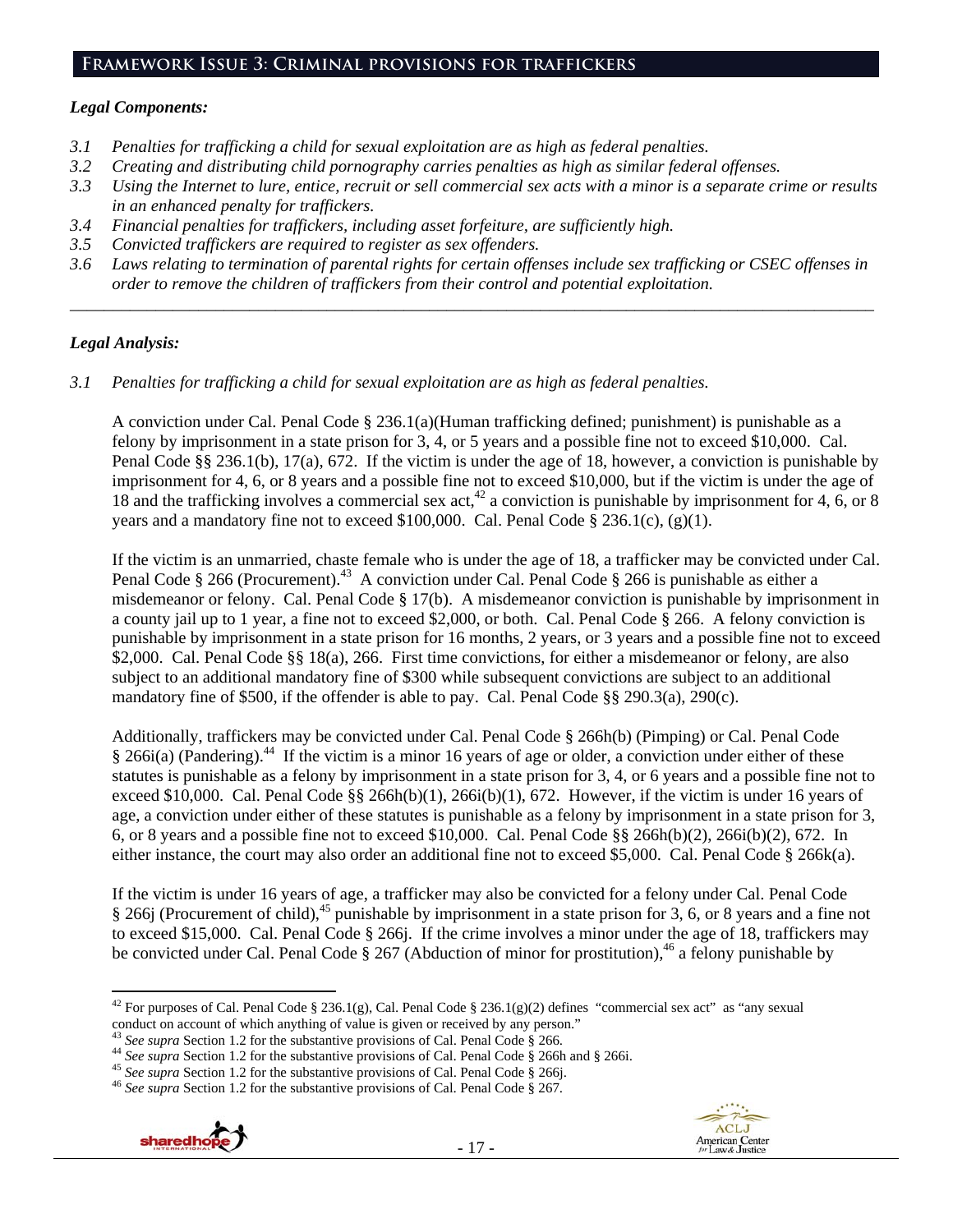imprisonment in a state prison for 16 months, 2 years, or 3 years and a fine not to exceed \$2,000. Cal. Penal Code §§ 267, 18(a). For convictions under either of these statutes, the court may also order an additional fine not to exceed \$20,000. Cal. Penal Code § 266k(b).

In comparison, if the victim is under the age of 14, a conviction under the Trafficking Victims Protection Act  $(TVPA)<sup>47</sup>$  for child sex trafficking is punishable by 15 years to life imprisonment and a fine not to exceed \$250,000. 18 U.S.C. §§ 1591(b)(1), 3559(a)(1), 3571(b)(3). If the victim is between the ages of 14–17, a conviction is punishable by 10 years to life imprisonment and a fine not to exceed \$250,000. 18 U.S.C. §§ 1591(b)(2), 3559(a)(1), 3571(b)(3). A conviction is punishable by mandatory life imprisonment, however, if the trafficker has a prior conviction for a federal sex offense<sup>48</sup> against a minor.

- 3.1.1 Recommendation: Amend Cal. Penal Code § 236.1(g)(1) (Human trafficking defined; punishment) to include a term of imprisonment equivalent to federal levels when a minor is trafficked for the purpose of commercial sex acts.
- 3.1.2 Recommendation: Amend Cal. Penal Code § 266 (Procurement), § 266h (Pimping), § 266i (Pandering), and § 266j (Procurement of child) to raise the penalties to federal levels when the victim is a minor under 18.
- *3.2 Creating and distributing child pornography carries penalties as high as similar federal offenses.*

Cal. Penal Code § 311.1(a) (Sale or distribution of obscene matter depicting person under age of 18 years engaging in sexual conduct) prohibits the distribution of child pornography. A violation of Cal. Penal Code § 311.1(a) occurs when a person

knowingly sends or causes to be sent, or brings or causes to be brought, into this state for sale or distribution, or in this state possesses, prepares, publishes, produces, develops, duplicates, or prints any representation of information, data, or image, including, but not limited to, any film, filmstrip, photograph, negative, slide, photocopy, videotape, video laser disc, computer hardware, computer software, computer floppy disc, data storage media, CD-ROM, or computer-generated equipment or any other computer-generated image that contains or incorporates in any manner, any film or filmstrip, with intent to distribute or to exhibit to, or to exchange with, others, or who offers to distribute, distributes, or exhibits to, or exchanges with, others, any obscene matter, knowing that the matter depicts a person under the age of 18 years personally engaging in or personally simulating sexual conduct, as defined in Section 311.4 [Employment of minor in sale or distribution of obscene matter or production of pornography] . . . .

A conviction under Cal. Penal Code § 311.1(a) is punishable as either a misdemeanor or felony. Cal. Penal Code § 17(a), (b). A misdemeanor conviction is punishable by imprisonment in a county jail up to 1 year, a fine not to exceed \$1,000, or both. Cal. Penal Code § 311.1(a). A felony conviction is punishable by imprisonment in a state prison for 16 months, 2 years, or 3 years and a possible fine not to exceed \$10,000. Cal. Penal Code §§ 311.1(a), 17(a), 18(a). Also, offenders convicted of a first offense are subject to an additional \$300 fine, and those convicted of any subsequent offense are subject to a \$500 fine, if the offender is able to pay. Cal. Penal Code §§ 290.3, 290(c).

In comparison, if the victim is under the age of 14, a conviction under the TVPA for child sex trafficking is punishable by 15 years to life imprisonment and a fine not to exceed \$250,000. 18 U.S.C. §§ 1591(b)(1),  $3559(a)(1)$ ,  $3571(b)(3)$ . If the victim is between the ages of  $14-17$ , a conviction is punishable by 10 years to life imprisonment and a fine not to exceed \$250,000. 18 U.S.C. §§ 1591(b)(2), 3559(a)(1), 3571(b)(3). A conviction is punishable by mandatory life imprisonment, however, if the trafficker has a prior conviction for a

<sup>47</sup> *See supra* note 28. 48 *See supra* note 29.





<sup>&</sup>lt;sup>47</sup> See supra note 28.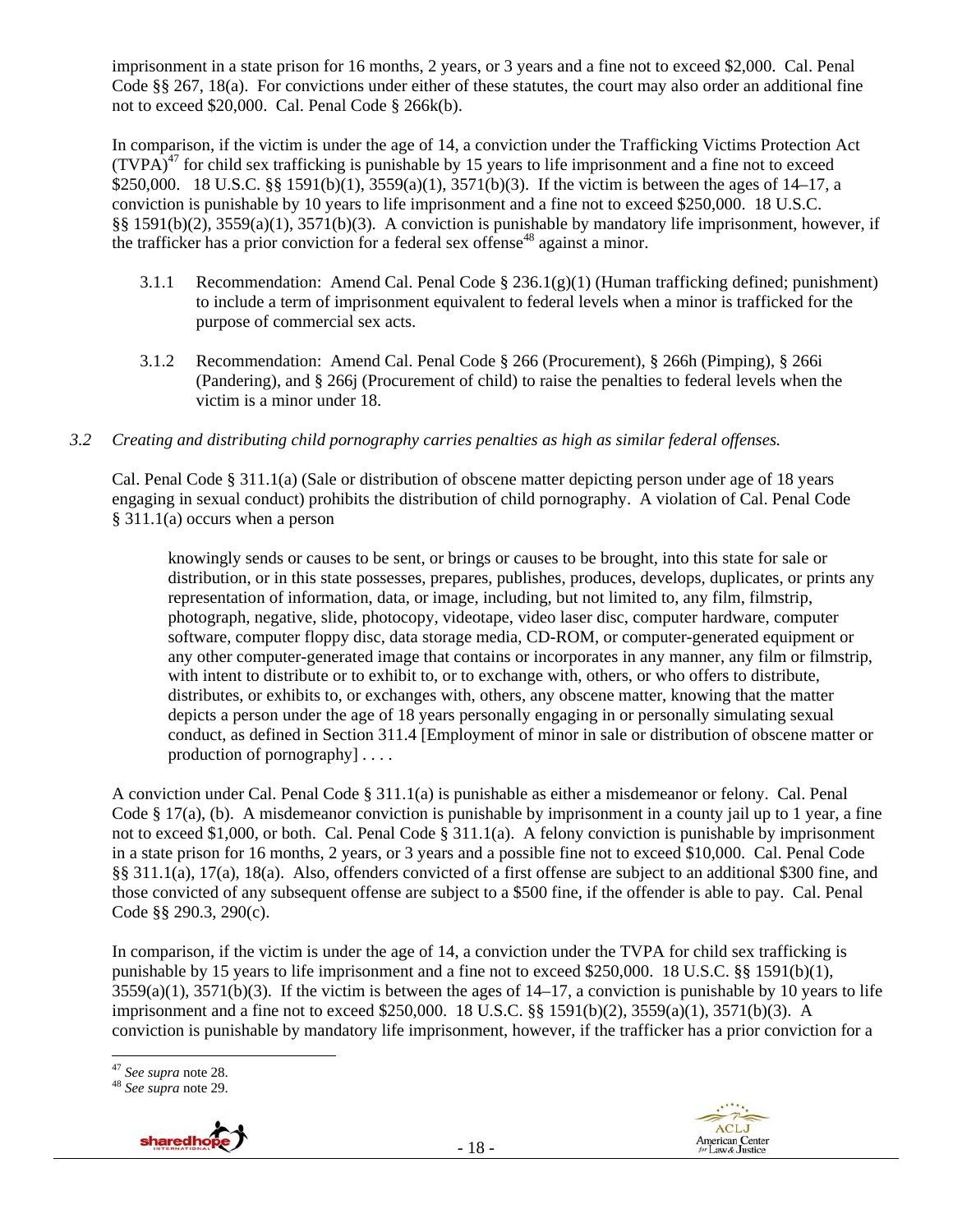federal sex offense<sup>49</sup> against a minor. Additionally, a federal conviction for distribution of child pornography<sup>50</sup> is generally punishable by imprisonment for  $5-20$  years and a fine not to exceed \$250,000.<sup>51</sup> Subsequent convictions, however, are punishable by imprisonment up to 40 years and a fine not to exceed \$250,000.<sup>52</sup>

3.2.1 Recommendation: Amend Cal. Penal Code § 311.1(a) (Sale or distribution of obscene matter depicting person under age of 18 years engaging in sexual conduct) to increase the penalties for distribution of child pornography to the level of federal penalties to create consistent punishment for and deterrent to this crime.

#### *3.3 Using the Internet to lure, entice, recruit or sell commercial sex acts with a minor is a separate crime or results in an enhanced penalty for traffickers.*

While not expressly commercial in nature, Cal. Penal Code § 288.3(a) (Contact or communication with minor with knowledge and intent to commit specified offenses punishable by imprisonment; additional punishment for repeat violation) makes it a crime if a person

contacts or communicates with<sup>53</sup> a minor, or attempts to contact or communicate with a minor, who knows or reasonably should know that the person is a minor, with intent to commit an offense specified in Section . . . 261 [Rape; "duress"; "menace"], 264.1 [Punishment for aiding or abetting rape], . . . 286 [Sodomy], 288 [Lewd or lascivious acts involving children], 288a [Oral copulation], 288.2 [Sending harmful matter to minor by telephone messages, electronic mail, Internet, or commercial online service; defenses; exemption of carrier, broadcaster, or transmitter], 289 [Penetration by foreign object], 311.1 [Sale or distribution of obscene matter depicting person under age of 18 years engaging in sexual conduct], 311.2 [Production, distribution, or exhibition of obscene matter], 311.4 [Employment of minor in sale or distribution of obscene matter or production of pornography] or 311.11 [Possession or control of child pornography; persons previously convicted guilty of felony] involving the minor . . . .

A first conviction under Cal. Penal Code § 288.3(a) is a felony punishable by "imprisonment in the state prison for the term prescribed for an attempt<sup>54</sup> to commit the intended offense" and a possible fine not to exceed \$10,000. Cal. Penal Code §§ 288.3(a), 17(a), 672. Subsequent convictions are punishable by "an additional and consecutive term of imprisonment in the state prison for five years." Cal. Penal Code § 288.3(c).

## *3.4 Financial penalties for traffickers, including asset forfeiture, are sufficiently high.*

Traffickers are subject to fines up to \$100,000. Cal. Penal Code § 236.1(c), (g)(1). Specifically, traffickers convicted under Cal. Penal Code  $\S 236.1$  (Human trafficking defined; punishment),<sup>55</sup> if the trafficking involves





<sup>&</sup>lt;sup>49</sup> See supra note 29.

<sup>&</sup>lt;sup>50</sup> 18 U.S.C. §§ 2252(a)(1), (a)(2), (a)(3) (Certain activities relating to material involving the sexual exploitation of minors),  $2252A(a)(2)$ , (a)(3) (Certain activities relating to material constituting or containing child pornography), 1466A(a) (Obscene visual representations of the sexual abuse of children).

<sup>&</sup>lt;sup>51</sup> 18 U.S.C. §§ 2252(b) (stating that a conviction under subsection (a)(1), (a)(2), or (a)(3) is punishable by imprisonment for 5– 20 years and a fine),  $2252A(b)(1)$  (a conviction is punishable by imprisonment for 5–20 years and a fine),  $1466A(a)$ , (b) (stating that a conviction under subsection (a) is "subject to the penalties provided in section  $2252A(b)(1)$ ," imprisonment for 5–20 years and a fine, while a conviction under subsection (b) is "subject to the penalties provided in section  $2252A(b)(2)$ ," imprisonment up to 10 years, a fine, or both); *see also* 18 U.S.C. §§ 3559(a)(1) (classifying all of the above listed offenses as felonies), 3571(b)(3) (providing a fine up to \$250,000 for any felony conviction).

 $52$  18 U.S.C. §§ 2252(b) (stating if a person has a prior conviction under subsection (a)(1), (a)(2), or (a)(3) or a list of other statutes, a conviction is punishable by a fine and imprisonment for 15–40 years), 2252A(b)(1) (stating if a person has a prior conviction under subsection (a)(2), (a)(3), or a list of other statutes, a conviction is punishable by a fine and imprisonment for  $15-$ 40 years), 1466A(a), (b) (stating that the penalty scheme for section 2252A(b) applies); *see also* 18 U.S.C. §§ 3559(a)(1) (classifying all of the above listed offenses as felonies), 3571(b)(3) (providing a fine up to \$250,000 for any felony conviction).<br><sup>53</sup> See supra note 18.<br><sup>54</sup> See supra note 19.<br><sup>55</sup> See supra Section 1.1 for the substa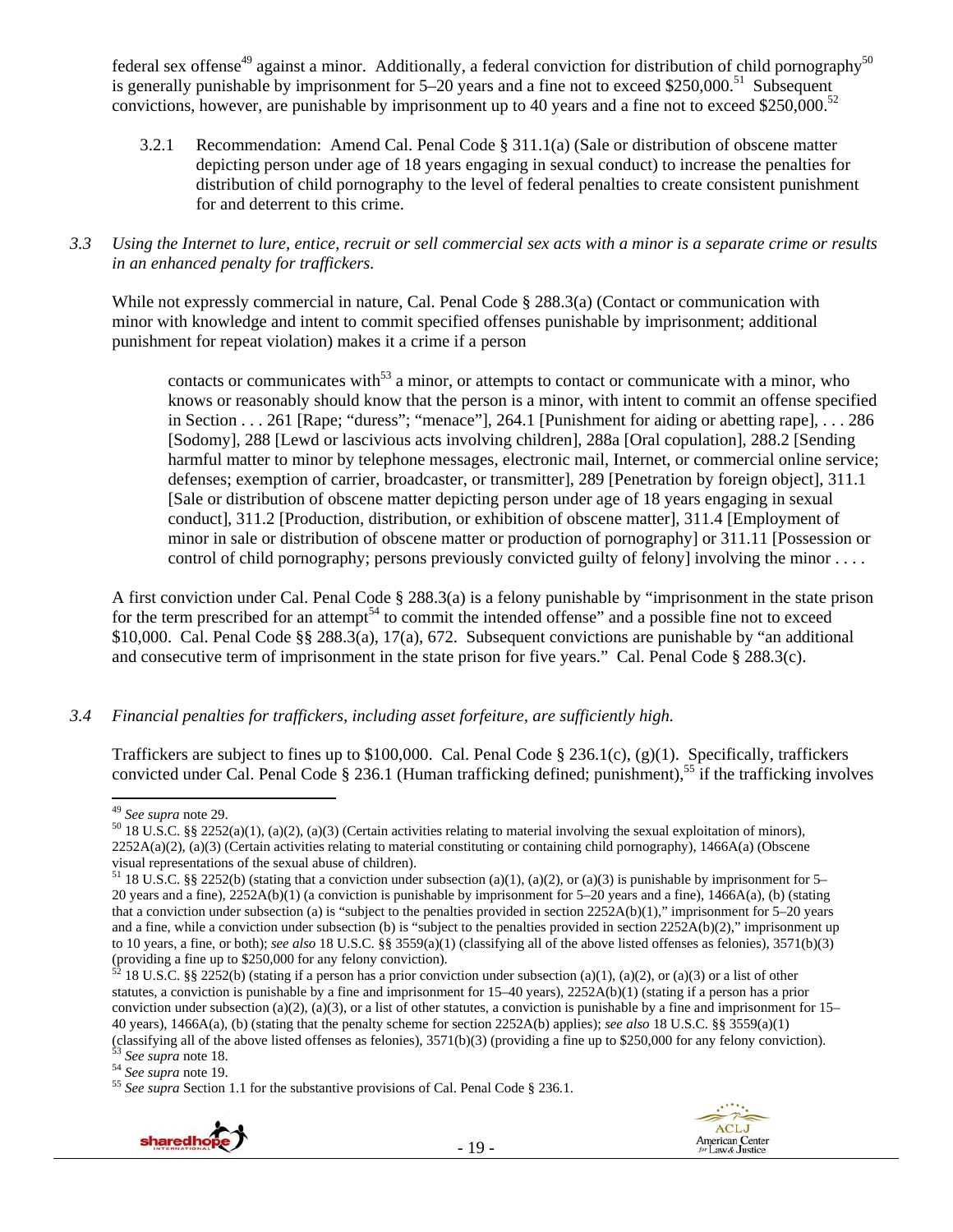a commercial sex act with a minor under the age of 18, are subject to a fine not to exceed \$100,000. Cal. Penal Code § 236.1(c), (g)(1). Traffickers convicted under Cal. Penal Code § 266 (Procurement)<sup>56</sup> are subject to a fine not to exceed \$2,000, while traffickers convicted under Cal. Penal Code § 266h(b) (Pimping), § 266i(a) (Pandering),<sup>57</sup> or § 266f (Selling prostitute) are subject to a possible fine not to exceed \$10,000. Cal. Penal Code §§ 266h(b)(1), 266i(b)(1), 266f , 672. The court may also order a person convicted under Cal. Penal Code § 266h or § 266i to pay an additional fine not to exceed \$5,000. Cal. Penal Code § 266k(a).

Traffickers convicted under Cal. Penal Code § 266j (Procurement of child),<sup>58</sup> are subject to a fine not to exceed \$15,000. Cal. Penal Code § 266j. Traffickers convicted under Cal. Penal Code § 267 (Abduction of minor for prostitution)<sup>59</sup>. Cal. Penal Code § 267. The court may also order a trafficker convicted under Cal. Penal Code § 266j or § 267 to pay an additional fine not to exceed \$20,000. Cal. Penal Code § 266k(b).

Traffickers are also subject to penalty assessments. Courts are directed to order a person convicted of any crime in California to pay a penalty assessment. Cal. Penal Code  $\S 1202.4(a)(2)$  states, "Upon a person being convicted of any crime in the State of California, the court shall order the defendant to pay a fine in the form of a penalty assessment in accordance with Section 1464." The state penalty assessment is \$10 for every \$10, or fraction of \$10, on "every fine, penalty, or forfeiture imposed and collected by the courts for all criminal offenses." Cal. Penal Code  $\S 1464(a)(1)$ . Penalty assessments do not apply to restitution fines. Cal. Penal Code  $§ 1464(a)(3)(A).$ 

Additionally, convicted traffickers are also subject to a restitution fine. Pursuant to Cal. Penal Code § 1202.4(b) (Restitution; amount; hearing and court order; financial disclosure), "In every case where a person is convicted of a crime, the court shall impose a separate and additional restitution fine, unless it finds compelling and extraordinary reasons for not doing so, and states those reasons on the record." Although the final amount of a restitution fine ultimately falls within the court's discretion, it must be between \$100–\$1,000 for a misdemeanor conviction and \$200–\$10,000 for a felony conviction. Cal. Penal Code § 1202.4(b)(1).

Lastly, traffickers convicted under Cal. Penal Code § 236.1 (Human trafficking defined; Punishment) are expressly required to make restitution to their victim. Cal. Penal Code § 1202.4(q) states,

Upon conviction for a violation of Section 236.1, the court shall, in addition to any other penalty or restitution, order the defendant to pay restitution to the victim in any case in which a victim has suffered economic loss as a result of the defendant's conduct. The court shall require that the defendant make restitution to the victim or victims in an amount established by court order, based on the amount of loss claimed by the victim or victims or any other showing to the court. In determining restitution pursuant to this section, the court shall base its order upon the greater of the following: the gross value of the victim's labor or services based upon the comparable value of similar services in the labor market in which the offense occurred, or the value of the victim's labor as guaranteed under California law, or the actual income derived by the defendant from the victim's labor or services or any other appropriate means to provide reparations to the victim.

Regarding other trafficking convictions, Cal. Penal Code § 1202.4(f) requires a convicted defendant to make restitution to a victim who "has suffered economic loss as a result of the defendant's conduct," for either "the amount of loss claimed by the victim or victims or any other showing to the court." Where "the amount of loss cannot be ascertained at the time of sentencing," the court shall order the amount to "be determined at the direction of the court."





<sup>&</sup>lt;sup>56</sup> See supra Section 1.2 for the substantive provisions of Cal. Penal Code § 266.<br><sup>57</sup> See supra Section 1.2 for the substantive provisions of Cal. Penal Code § 266h and § 266i.<br><sup>58</sup> See supra Section 1.2 for the substa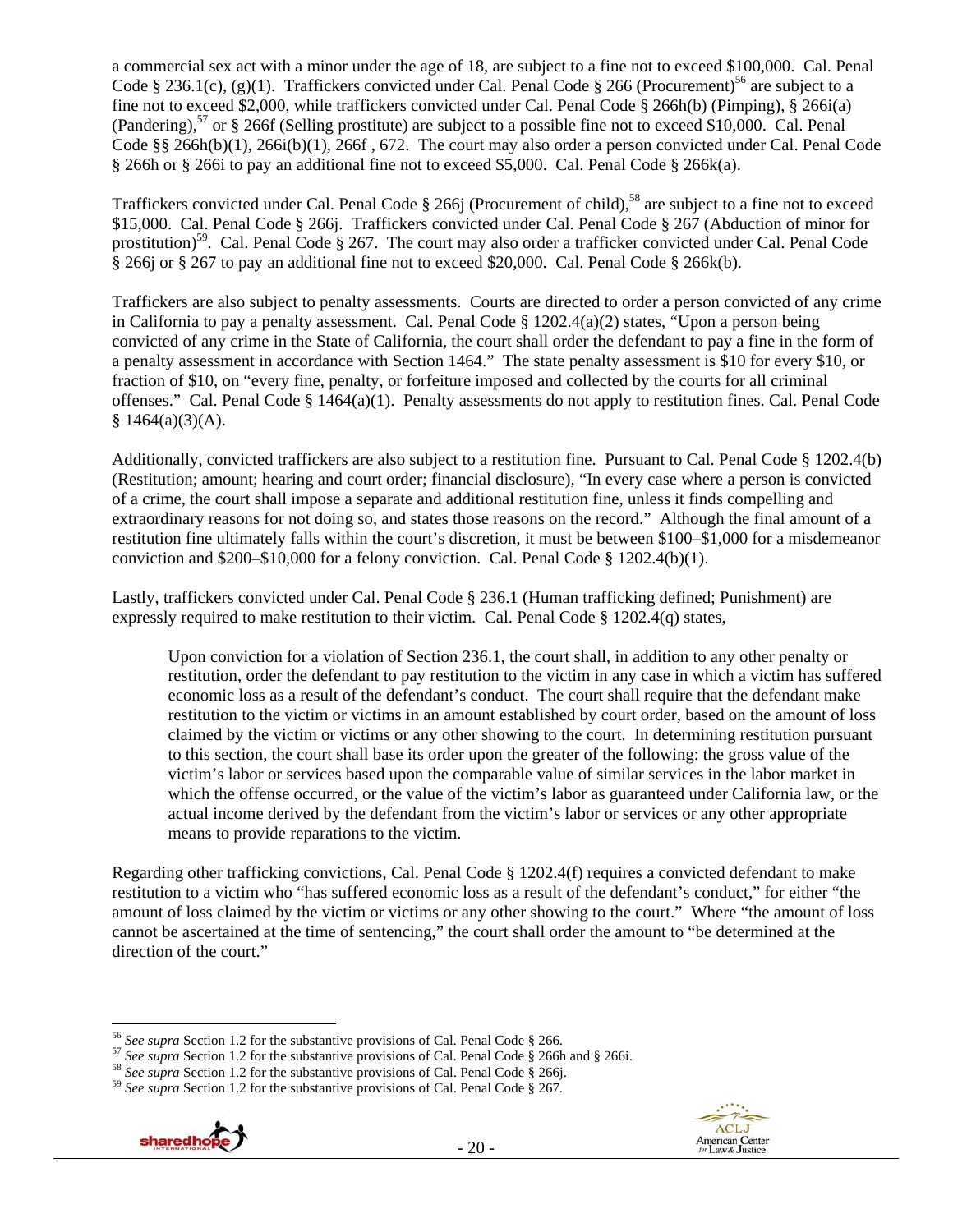According to the California Control of Profits of Organized Crime Act,<sup>60</sup>defendants, including traffickers, may be required to forfeit property and proceeds acquired through a "pattern of criminal profiteering activity."<sup>61</sup> Pursuant to Cal. Penal Code  $\S 186.2(a)(3)$ , (12), (28), (33) (Definitions),  $^{62}$  convictions under Cal. Penal Code § 311.3 (Sexual exploitation of child), § 311.4 (Employment of minor in sale or distribution of obscene matter or production of pornography), § 266h(b) (Pimping), § 266i(a) (Pandering), and § 236.1 (Human trafficking defined; punishment) are included within the definition of "criminal profiteering activity." Additionally, Cal. Penal Code § 186.3 (Property subject to forfeiture) states,

(a) In any case in which a person is alleged to have been engaged in a pattern of criminal profiteering activity, upon a conviction of the underlying offense, the assets listed in subdivisions (b) and (c) shall be subject to forfeiture upon proof of the provisions of subdivision (d) of Section 186.5 [Claims to property; response to petition; hearing].

(b) Any property interest whether tangible or intangible, acquired through a pattern of criminal profiteering activity.

(c) All proceeds of a pattern of criminal profiteering activity, which property shall include all things of value that may have been received in exchange for the proceeds immediately derived from the pattern of criminal profiteering activity.

#### *3.5 Convicted traffickers are required to register as sex offenders.*

Pursuant to Cal. Penal Code § 290(c) (Sex offender registration act; persons required to register), traffickers are required to register as sex offenders if they have been convicted under any of the following:

[Cal. Penal Code §] 266 [Procurement], or 266c [Inducing consent to sex act by fraud or fear], subdivision (b) of Section 266h [Pimping], subdivision (b) of Section 266i [Pandering], Section 266j [Procurement of child], 267 [Abduction of minor for prostitution], . . . 288.3 [Contact or communication with minor with knowledge and intent to commit specified offenses punishable by imprisonment; additional punishment for repeat violation], . . . 311.1 [Sale or distribution of obscene matter depicting person under age of 18 years engaging in sexual conduct], subdivision (b), (c), or (d) of Section 311.2 [Production, distribution, or exhibition of obscene matter], Section 311.3 [Sexual exploitation of child], 311.4 [Employment of minor in sale or distribution of obscene matter or production of pornography], 311.10 [Advertisement of obscene matters depicting minors], . . . any offense involving lewd or lascivious conduct under Section 272 [Contributing to delinquency of minor; luring minor under 14 away from home], or any felony violation of Section 288.2 [Sending harmful matter to minor by telephone messages, electronic mail, Internet, or commercial online service; defenses; exemption of carrier, broadcaster, or transmitter]; any statutory predecessor that includes all elements of one of the

(B) Are not isolated events.

on account of which anything of value is given or received by any person.





 60 Cal. Penal Code §§ 186–186.33.

 $61$  Cal. Penal Code § 186.2(b) defines "pattern of criminal profiteering activity" as

engaging in at least two incidents of criminal profiteering, as defined by this chapter, that meet the following requirements:

<sup>(</sup>A) Have the same or a similar purpose, result, principals, victims, or methods of commission, or are otherwise interrelated by distinguishing characteristics.

<sup>(</sup>C) Were committed as a criminal activity of organized crime.<br><sup>62</sup> 2011 Cal. Bill AB 90 (An act to amend Sections 186.2 and 186.8 of the Penal Code, relating to human trafficking), currently enrolled, would expand the definition of "criminal profiteering activity" to also include

<sup>(29)</sup> Any crime in which the perpetrator induces, encourages, or persuades a person under 18 years of age to engage in a commercial sex act. For purposes of this paragraph, a commercial sex act means any sexual conduct on account of which anything of value is given or received by any person.

<sup>(30)</sup> Any crime in which the perpetrator, through force, fear, coercion, deceit, violence, duress, menace, or threat of unlawful injury to the victim or to another person, causes a person under 18 years of age to engage in a commercial sex act. For purposes of this paragraph, a commercial sex act means any sexual conduct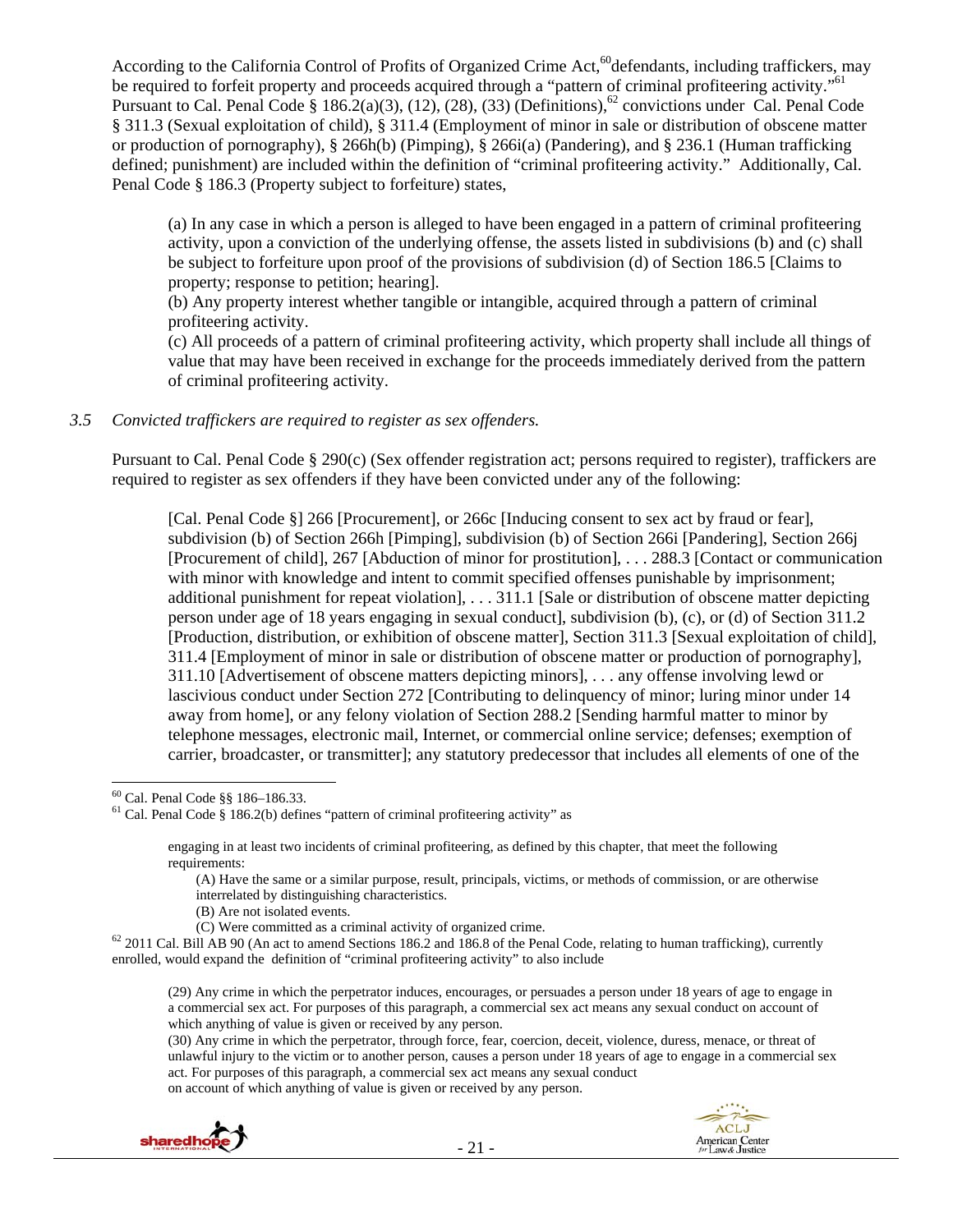above-mentioned offenses; or any person who . . . has been or is hereafter convicted of the attempt or conspiracy to commit any of the above-mentioned offenses.

3.5.1 Recommendation: Amend Cal. Penal Code § 290(c) (Sex offender registration act; persons required to register) to require traffickers convicted under Cal. Penal Code § 236.1 (Human trafficking defined; punishment), § 266b (Compelling an illicit relationship), or § 266f (Selling prostitute) to register as a sex offender if the victim is a minor under the age of 18.

#### *3.6 Laws relating to termination of parental rights for certain offenses include sex trafficking or CSEC offenses in order to remove the children of traffickers from their control and potential exploitation.*

California has several provisions that allow for the termination of parental rights. A parent's conviction under Cal. Penal Code § 236.1 (Human trafficking defined; Punishment) or any of California's CSEC laws, however, is not expressly provided as a ground for authorizing the termination of parental rights. Instead, parental rights may be terminated when a parent is convicted of a felony and other requirements are met.

If a child is found to be a dependent child,  $63$  the juvenile court may terminate parental rights pursuant to Cal. Welf. & Inst. Code § 366.26(c)(1) (Procedures for conducting hearings to terminate parental rights, determine adoption of, or guardianship of, children adjudged dependent children of juvenile court),<sup>64</sup> which states,

If the court determines, based on the assessment provided . . . and any other relevant evidence, by a clear and convincing standard, that it is likely the child will be adopted, the court shall terminate parental rights and order the child placed for adoption. . . . A finding under subdivision (b) or paragraph (1) of subdivision (e) of Section 361.5 [Family reunification services] that reunification services shall not be offered, under subdivision (e) of Section 366.21 that the whereabouts of a parent have been unknown for six months or that the parent has failed to visit or contact the child for six months, or that the parent has been convicted of a felony indicating parental unfitness, or, under Section 366.21 or 366.22, that the court has continued to remove the child from the custody of the parent or guardian and has terminated reunification services, shall constitute a sufficient basis for termination of parental rights. . . .

For children other than those adjudged dependent children, Cal. Fam. Code § 7820 (Proceeding to declare minor free from parental custody and control) authorizes petitioners to bring "[a] proceeding . . . for the purpose of having a child under the age of 18 years declared free from the custody and control of either or both parents if the child comes within any of the descriptions set out in [chapter 2 (Circumstances where proceeding may be brought)]." Cal. Fam. Code § 7803 (Effect of declaration) provides that "[a] declaration of freedom from parental custody and control pursuant to this part terminates all parental rights and responsibilities with regard to the child."

Parents convicted of a felony are also subject to losing their parental rights. Cal. Fam. Code § 7825 (Parent convicted of felony) states,

(a) A proceeding under this part may be brought where both of the following requirements are satisfied: (1) The child is one whose parent or parents are convicted of a felony.

(2) The facts of the crime of which the parent or parents were convicted are of such a nature so as to prove the unfitness of the parent or parents to have the future custody and control of the child. In making a determination pursuant to this section, the court may consider the parent's criminal record prior to the felony conviction to the extent that the criminal record demonstrates a pattern of

<sup>&</sup>lt;sup>64</sup> The provisions of Cal. Welf. & Inst. Code § 366.26 discussed herein are effective both until and after January 1, 2014 unless otherwise noted.



 $63$  See infra Section 5.4 for the laws relevant to adjudicating a child dependent.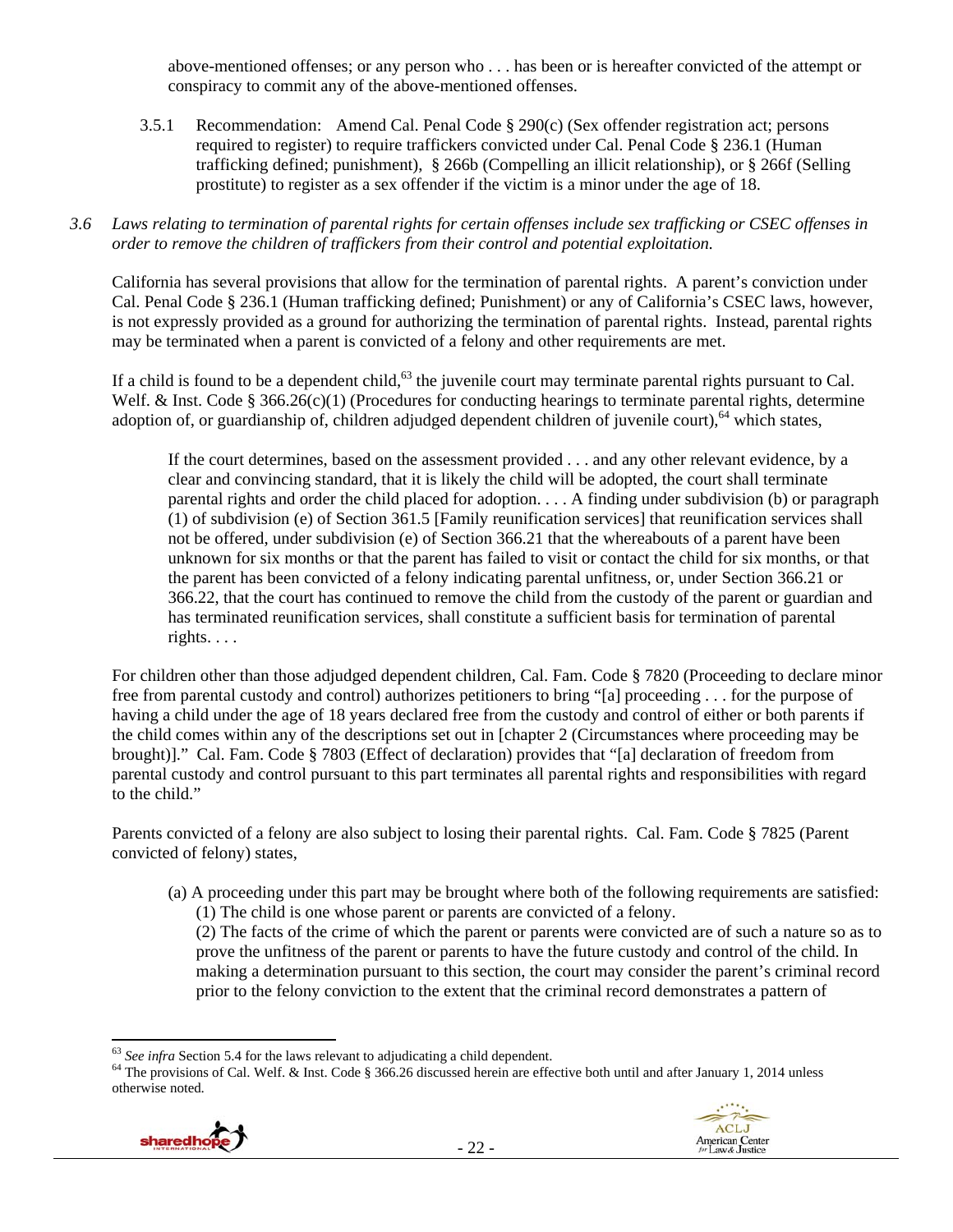behavior substantially related to the welfare of the child or the parent's ability to exercise custody and control regarding his or her child.

(b) The mother of a child may bring a proceeding under this part against the father of the child, where the child was conceived as a result of an act in violation of Section 261 [Rape; "duress"; "menace"] of the Penal Code, and where the father was convicted of that violation. For purposes of this subdivision, there is a conclusive presumption that the father is unfit to have custody or control of the child.

3.6.1 Recommendation: Amend Cal. Welf. & Inst. Code § 366.26 (Procedures for conducting hearings to terminate parental rights, determine adoption of, or guardianship of, children adjudged dependent children of juvenile court) and Part 4 (Freedom from parental custody and control) of California's Family Code to expressly provide that a parent's conviction under Cal. Penal Code § 236.1 (Human trafficking defined; punishment) or any of California's CSEC laws is grounds for terminating parental rights.

## **Framework Issue 4: Criminal provisions for facilitators**

## *Legal Components:*

- *4.1 The acts of assisting, enabling, or financially benefitting from child sex trafficking are included as criminal offenses in the state sex trafficking statute.*
- *4.2 Financial penalties, including asset forfeiture laws, are in place for those who benefit financially from or aid and assist in committing domestic minor sex trafficking.*
- *4.3 Promoting and selling child sex tourism is illegal.*
- *4.4 Promoting and selling child pornography is illegal. \_\_\_\_\_\_\_\_\_\_\_\_\_\_\_\_\_\_\_\_\_\_\_\_\_\_\_\_\_\_\_\_\_\_\_\_\_\_\_\_\_\_\_\_\_\_\_\_\_\_\_\_\_\_\_\_\_\_\_\_\_\_\_\_\_\_\_\_\_\_\_\_\_\_\_\_\_\_\_\_\_\_\_\_\_\_\_\_\_\_\_\_\_\_*

## *Legal Analysis:*

*4.1 The acts of assisting, enabling, or financially benefitting from child sex trafficking are included as criminal offenses in the state sex trafficking statute.* 

Facilitators can be convicted under Cal. Penal Code § 236.1(a) (Human trafficking defined; punishment)<sup>65</sup> if they "deprive[] or violate[] the personal liberty of another with the intent to effect or maintain a felony violation of Section 266 [Procurement], 266h [Pimping], . . . 311.4 [Employment of minor in sale or distribution of obscene matter in production of pornography],  $\ldots$  or to obtain forced labor or services.<sup>66</sup> For facilitators to commit "deprivation or violation of the personal liberty of another," however, they must accomplish the trafficking "through fraud, deceit, coercion, violence, duress, menace, or threat of unlawful injury to the victim or to another person, under circumstances where the person receiving or apprehending the threat reasonably believes that it is likely that the person making the threat would carry it out." Cal. Penal Code  $\S 236.1(d)(1)$ .

A conviction under Cal. Penal Code § 236.1 is punishable as a felony by imprisonment in a state prison for 3, 4, or 5 years and a possible fine not to exceed \$10,000. Cal. Penal Code §§ 236.1(b), 17(a), 672. If the victim is under the age of 18, however, a conviction is punishable by imprisonment for 4, 6, or 8 years and a possible fine not to exceed \$10,000, but if the victim is under the age of 18 and the trafficking involves a commercial sex act,  $^{67}$  a conviction is punishable by imprisonment for 4, 6, or 8 years and a mandatory fine not to exceed \$100,000. Cal. Penal Code § 236.1(c), (g)(1).

<sup>&</sup>lt;sup>65</sup> See supra Section 1.1 for the substantive provisions of Cal. Penal Code § 236.1.<br><sup>66</sup> See supra note 3.<br><sup>67</sup> For purposes of Cal. Penal Code § 236.1(g), Cal. Penal Code § 236.1(g)(2) defines "commercial sex act" as " conduct on account of which anything of value is given or received by any person."



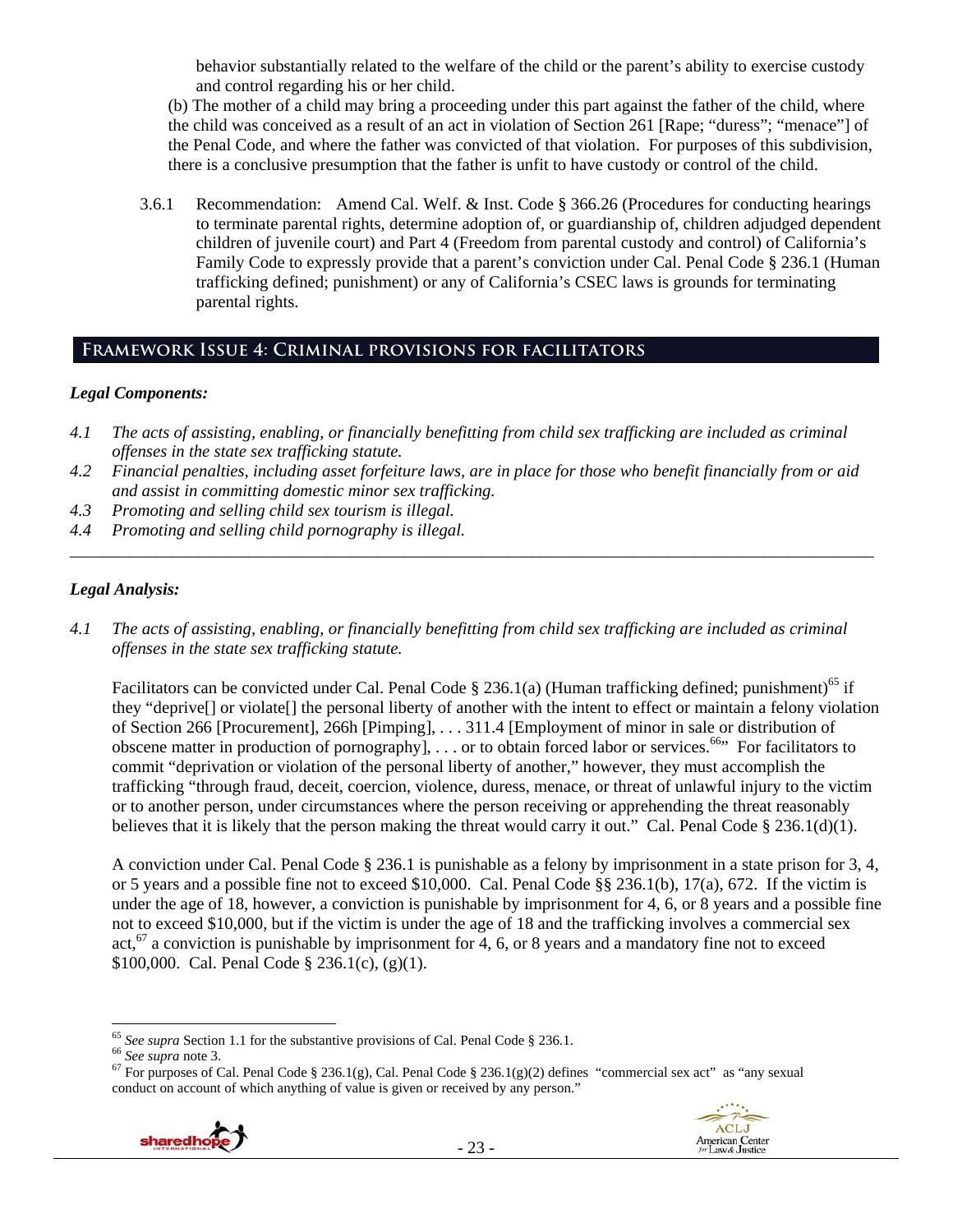Facilitators may also be convicted under several CSEC laws. Cal. Penal Code § 266 (Procurement) may be used to prosecute a facilitator who "aids or assists in" the "inveiglement or enticement" of "any unmarried female, of previous chaste character, under the age of 18 years, into any house of ill fame, or of assignation, or elsewhere, for the purpose of prostitution." A conviction under Cal. Penal Code § 266 is punishable as either a misdemeanor or a felony.<sup>68</sup> If convicted of a misdemeanor, the offender is subject to imprisonment of up to 1 year in a county jail, a fine not to exceed \$2,000, or both. Cal. Penal Code §§ 266, 17(b). If convicted of a felony, an offender is subject to imprisonment in the state prison for 16 months, 2 years, or 3 years and a possible fine not to exceed \$10,000. Cal. Penal Code §§ 266, 18(a), 672.

A facilitator may be convicted under Cal. Penal Code § 266h(b) (Pimping) if the facilitator, "knowing another person is a prostitute, lives or derives support or maintenance in whole or in part . . . from money loaned or advanced to or charged against that person by any keeper or manager or inmate of a house or other place where prostitution is practiced or allowed." If the prostitute is a minor 16 or older, a conviction under Cal. Penal Code § 266h(b) is punishable as a felony by imprisonment in a state prison for 3, 4, or 6 years and a possible fine not to exceed \$10,000. Cal. Penal Code  $\S$ § 266h(b)(1), 672. If the prostitute is a minor under 16 years of age, however, a conviction is punishable by imprisonment in a state prison for 3, 6, or 8 years and a possible fine not to exceed \$10,000. Cal. Penal Code §§ 266h(b)(2), 672. In either instance, the court may also order an additional fine not to exceed \$5,000. Cal. Penal Code § 266k(a).

Additionally, a facilitator may be convicted under Cal. Penal Code § 266j (Procurement of child) if the facilitator "intentionally . . . transports, provides, or makes available, or . . . offers to . . . transport, provide, or make available to another person, a child under the age of 16 for the purpose of any lewd or lascivious act as defined in Section 288."  $^{69}$  A conviction under Cal. Penal Code § 266j is punishable as a felony by imprisonment in a state prison for 3, 6, or 8 years and a fine not to exceed \$15,000. Cal. Penal Code § 266j. The court may also order an additional fine not to exceed \$20,000. Cal. Penal Code § 266k(b).

## *4.2 Financial penalties, including asset forfeiture laws, are in place for those who benefit financially from or aid and assist in committing domestic minor sex trafficking.*

Facilitators are subject to fines up to \$100,000. Cal. Penal Code  $\S 236.1(g)(1)$ . Specifically, facilitators convicted of trafficking involving a commercial sex act under Cal. Penal Code § 236.1 (Human trafficking defined; punishment), if the victim is a minor under the age of 18, are subject to a fine not to exceed \$100,000. Cal. Penal Code § 236.1(g)(1). Facilitators convicted under Cal. Penal Code § 266 (Procurement) are subject to a possible fine not to exceed \$2,000 if punished as a misdemeanor or a fine not to exceed \$10,000 if punished as a felony, while those convicted under Cal. Penal Code § 266h(b) (Pimping) are subject to a fine not to exceed \$10,000, as well as a possible additional fine not to exceed \$5,000. Cal. Penal Code §§ 17(a), 266h(b), 672, 266k(a). Lastly, facilitators convicted under Cal. Penal Code  $\S$  266j (Procurement of child) are subject to a fine not to exceed \$15,000, and a possible additional fine up to \$20,000. Cal. Penal Code §§ 266j, 266k(b). Facilitators convicted of any of these crimes may also be ordered to pay a state penalty and additional restitution fines.<sup>70</sup> Cal. Penal Code §§ 1202.4(b), (c), 1464(a)(1).

Courts are directed to order any person convicted of a crime in California to pay restitution. Facilitators convicted under Cal. Penal Code § 236.1 (Human trafficking defined; punishment) are expressly required to make restitution to their victims. Cal. Penal Code § 1202.4(q) (Restitution; amount; hearing and court order; financial disclosure) states,

Upon conviction for a violation of Section 236.1, the court shall, in addition to any other penalty or restitution, order the defendant to pay restitution to the victim in any case in which a victim has suffered economic loss as a result of the defendant's conduct. The court shall require that the defendant make

<sup>&</sup>lt;sup>68</sup> *See supra* note 10.<br><sup>69</sup> *See supra* note 14.<br><sup>70</sup> *See supra* Section 2.8 for provisions regarding state penalty assessments and restitution fines.



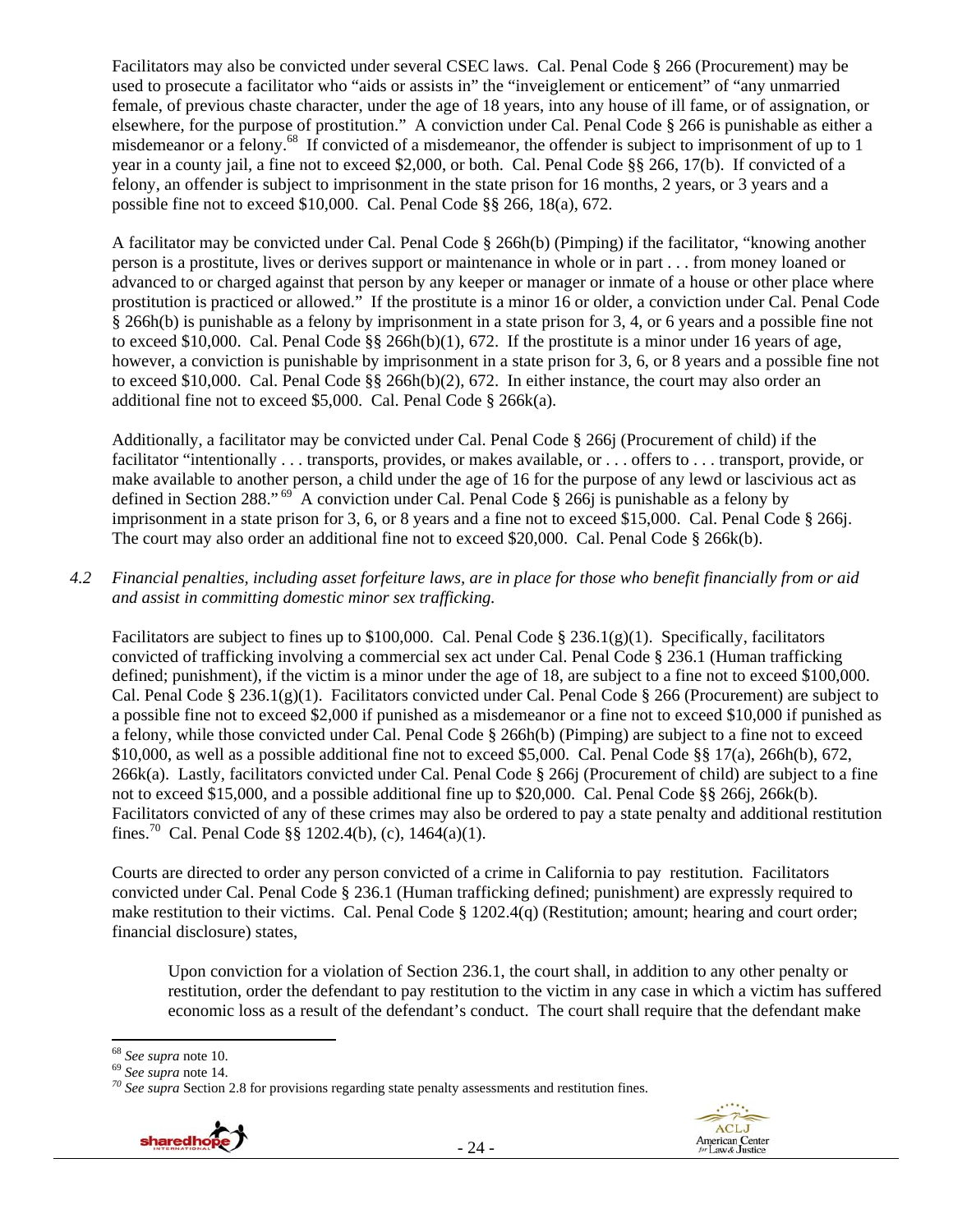restitution to the victim or victims in an amount established by court order, based on the amount of loss claimed by the victim or victims or any other showing to the court. In determining restitution pursuant to this section, the court shall base its order upon the greater of the following: the gross value of the victim's labor or services based upon the comparable value of similar services in the labor market in which the offense occurred, or the value of the victim's labor as guaranteed under California law, or the actual income derived by the defendant from the victim's labor or services or any other appropriate means to provide reparations to the victim.

Regarding other trafficking convictions, Cal. Penal Code § 1202.4(f) requires a convicted defendant, presumably including facilitators, to make restitution to a victim who "has suffered economic loss as a result of the defendant's conduct," for "the amount of loss claimed by the victim or victims or any other showing to the court," and "[i]f the amount of loss cannot be ascertained at the time of sentencing," the court's restitution order shall provide that "the amount shall be determined at the direction of the court."

According to the California Control of Profits of Organized Crime Act, $^{71}$  defendants may be required to forfeit property and proceeds acquired through a "pattern of criminal profiteering activity."72 Pursuant to Cal. Penal Code § 186.2(a)(12), (28) (Definitions),<sup>73</sup>convictions under Cal. Penal Code § 266h(b) (Pimping) or § 236.1 (Human trafficking defined; punishment)are included within the definition of "criminal profiteering activity." Additionally, Cal Pen Code § 186.3 (Property subject to forfeiture) states,

(a) In any case in which a person is alleged to have been engaged in a pattern of criminal profiteering activity, upon a conviction of the underlying offense, the assets listed in subdivisions (b) and (c) shall be subject to forfeiture upon proof of the provisions of subdivision (d) of Section 186.5 [Claims to property; response to petition; hearing].

(b) Any property interest whether tangible or intangible, acquired through a pattern of criminal profiteering activity.

(c) All proceeds of a pattern of criminal profiteering activity, which property shall include all things of value that may have been received in exchange for the proceeds immediately derived from the pattern of criminal profiteering activity.

*4.3 Promoting and selling child sex tourism is illegal.* 

There is no specific provision in California's laws prohibiting child sex tourism.

- 4.3.1 Recommendation: Enact a law that prohibits selling or offering to sell travel services that include or facilitate travel for the purpose of engaging in commercial sexual exploitation or prostitution of a minor under the age of 18, if the offer or sale occurs in California or the travel occurs or is to occur in California.
- *4.4 Promoting and selling child pornography is illegal.*

Cal. Penal Code § 311.10(a) (Advertisement of obscene matters depicting minors) makes it illegal for a person to advertise "for sale or distribution any obscene matter knowing that it depicts a person under the age of 18 years personally engaging in or personally simulating sexual conduct, as defined in Section 311.4."<sup>74</sup> A conviction under this statute is punishable as either a misdemeanor or felony. Cal. Penal Code § 17(a), (b). A misdemeanor conviction is punishable by imprisonment in a county jail up to 1 year, a fine not to exceed \$50,000, or both. Cal. Penal Code §§ 311.10(a), 17(b). A felony conviction is punishable by imprisonment in a state prison for 2, 3, or 4 years and a possible fine not to exceed \$50,000. Cal. Penal Code § 311.10(a). First

<sup>&</sup>lt;sup>73</sup> *See supra* note 62.<br><sup>74</sup> *See supra* Section 1.2 for the substantive provisions of Cal. Penal Code § 311.4.





<sup>&</sup>lt;sup>71</sup> See supra note 60.<br><sup>72</sup> See supra note 61.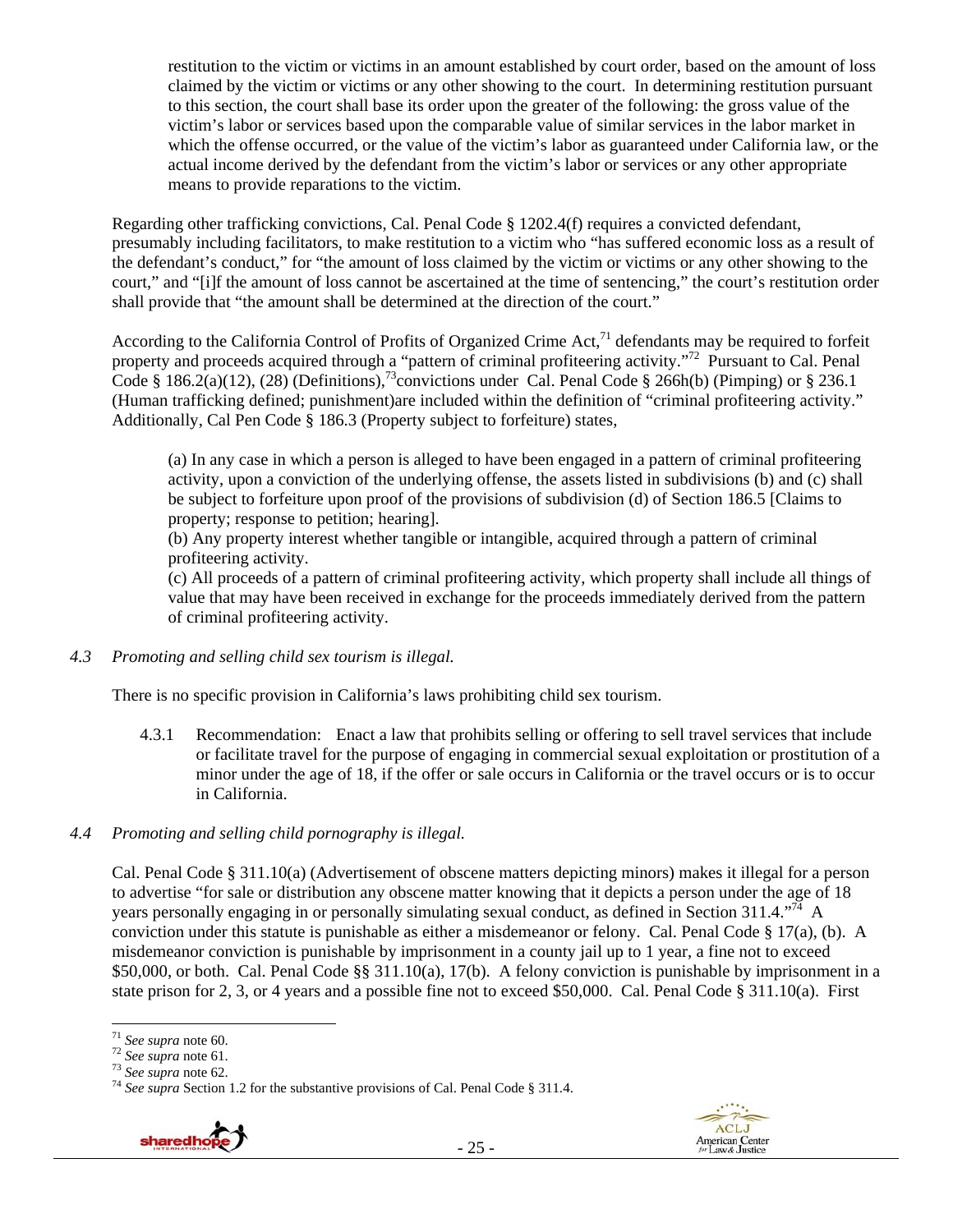time convictions are also subject to an additional mandatory fine of \$300 while subsequent convictions are subject to an additional mandatory fine of \$500, if the offender is able to pay. Cal. Penal Code §§ 290.3(a),  $290(c)$ .

Additionally, Cal. Penal Code § 311.1(a) (Sale or distribution of obscene matter depicting person under age of 18 years engaging sexual conduct)<sup>75</sup> makes distributing child pornography a specific crime. A conviction under this statute is punishable as either a misdemeanor or felony. Cal. Penal Code § 17(a), (b). A misdemeanor conviction is punishable by imprisonment in a county jail up to 1 year, a fine not to exceed \$1,000, or both. Cal. Penal Code §§ 311.1(a), 17(b). A felony conviction is punishable by imprisonment in a state prison for 16 months, 2 years, or 3 years and a possible fine not to exceed \$10,000. Cal. Penal Code §§ 311.1(a), 17(a), 18(a).

## **Framework Issue 5: Protective provisions for the child victims**

## *Legal Components:*

- *5.1 A victim of domestic minor sex trafficking or CSEC is defined as a victim for purposes of qualifying for crime victims' compensation and other victim benefits.*
- *5.2 The state sex trafficking statute expressly prohibits a defendant from raising consent of the minor to the commercial sex acts as a defense.*
- *5.3 Prostitution laws apply only to adults, making minors under 18 specifically immune from this offense.*
- *5.4 Commercially sexually exploited children are provided with a child protection response, including specialized shelter and services, and are not detained in juvenile detention facilities.*
- *5.5 Commercial sexual exploitation is identified as a type of abuse and neglect within child protection statutes.*
- *5.6 The definition of "caregiver" (or similar term) in the child welfare statutes is broad enough to include a trafficker who has custody or control of a child in order to bring a trafficked child into protection of child protective services.*
- *5.7 Crime victims' compensation is specifically available to a child victim of sex trafficking or CSEC without regard to ineligibility factors.*
- *5.8 Victim-friendly procedures and protections are provided in the trial process for minors under 18.*
- *5.9 Expungement or sealing of juvenile arrest or criminal records resulting from arrests or adjudications for prostitution-related offenses committed as a result of, or in the course of, the commercial sexual exploitation of a minor is available within a reasonable time after turning 18.*
- *5.10 Victim restitution and civil remedies are authorized by law for minor victims of sex trafficking or CSEC.*
- *5.11 Statutes of limitations for civil and criminal actions for child sex trafficking or CSEC offenses are eliminated or lengthened sufficiently to allow prosecutors and victims a realistic opportunity to pursue criminal actions and legal remedies.*

*\_\_\_\_\_\_\_\_\_\_\_\_\_\_\_\_\_\_\_\_\_\_\_\_\_\_\_\_\_\_\_\_\_\_\_\_\_\_\_\_\_\_\_\_\_\_\_\_\_\_\_\_\_\_\_\_\_\_\_\_\_\_\_\_\_\_\_\_\_\_\_\_\_\_\_\_\_\_\_\_\_\_\_\_\_\_\_\_\_\_\_\_\_* 

## *Legal Analysis:*

*5.1 A victim of domestic minor sex trafficking or CSEC is defined as a victim for purposes of qualifying for crime victims' compensation and other victim benefits.* 

For purposes of the California Evidence Code's provisions related to the Human Trafficking Caseworker-Victim Privilege, Cal. Evid. Code § 1038.2(a) (Definitions) defines a "victim" as "any person who is a 'trafficking victim' as defined in Section 236.1 [Human trafficking defined; punishment].<sup>76</sup>"

<sup>&</sup>lt;sup>76</sup> See supra Section 1.1 for the substantive provisions of Cal. Penal Code § 236.1.





<sup>&</sup>lt;sup>75</sup> See supra Section 3.2 for the substantive provisions of Cal. Penal Code § 311.1(a).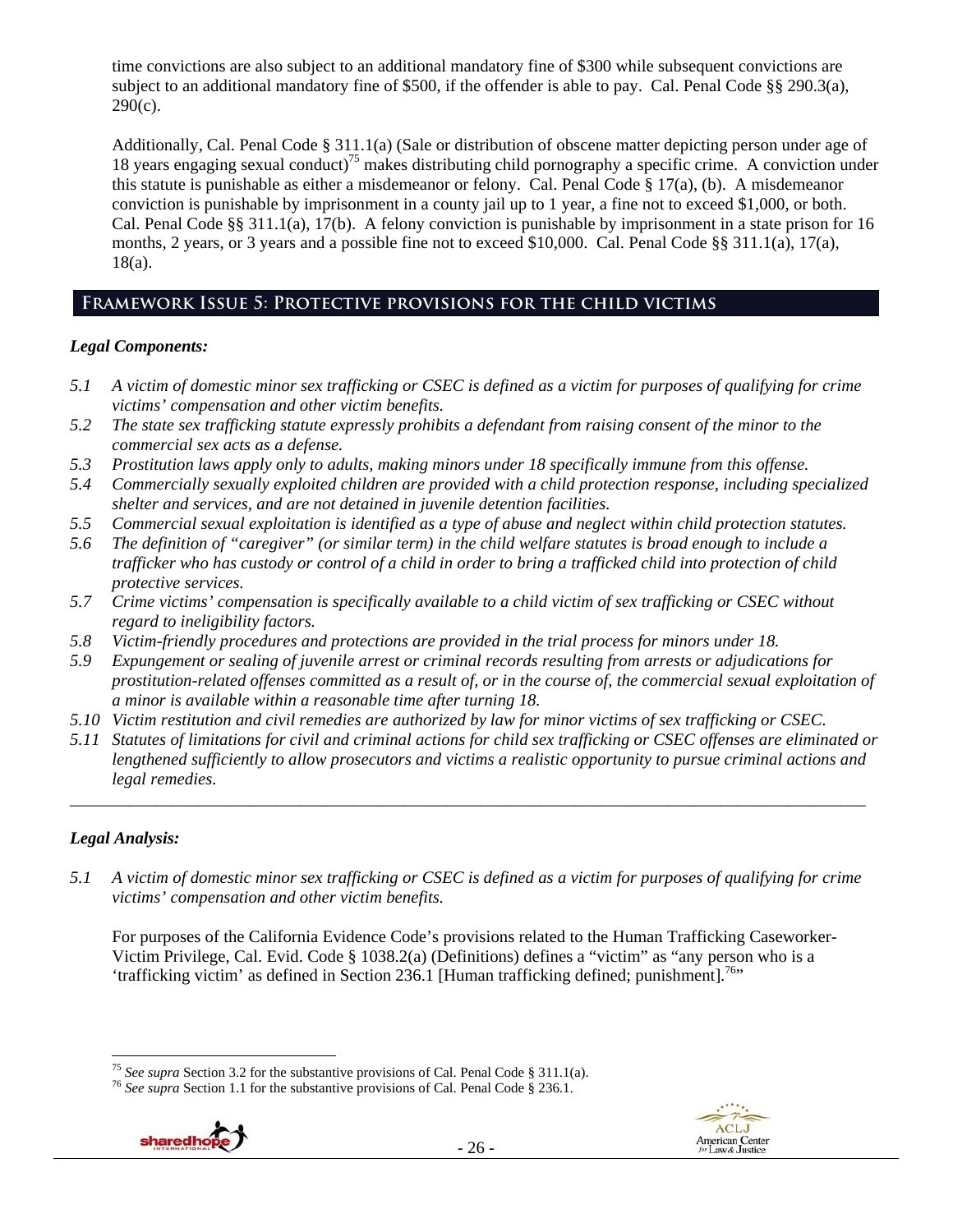Under Cal. Const., Art I, § 28(e) (Victims' bill of rights), "a 'victim' is a person who suffers direct or threatened physical, psychological, or financial harm as a result of the commission or attempted commission of a crime or delinquent act." Additionally, Cal. Gov't Code § 13951(g) (Definitions) defines a "victim" as "an individual who sustains injury or death as a direct result of a crime as specified in subdivision (e) of Section 13955 [Eligibility requirements]."

- 5.1.1 Recommendation: Amend Cal. Penal Code § 236.1 (Human trafficking defined; punishment) to expressly define a commercially sexually exploited child as a victim.
- *5.2 The state sex trafficking statute expressly prohibits a defendant from raising consent of the minor to the commercial sex acts as a defense.*

Cal. Penal Code § 236.1(f) (Human trafficking defined; punishment), § 266 (Procurement), § 266h(b) (Pimping), § 311.1(a) (Sale or distribution of obscene matter depicting person under age of 18 years engaging sexual conduct), § 311.3(a) (Sexual exploitation of child), and § 311.4 (Employment of minor in sale or distribution of obscene matter or production of pornography) do not expressly state that a minor's consent to a commercial sex act or conduct is not a defense to the crime. The minor's consent is not a defense for convictions under Cal. Penal Code § 266i(b) (Pandering)<sup>77</sup> or § 267 (Abduction of minor for prostitution).<sup>78</sup> While not specifically a CSEC law, consent is not a defense for prosecutions under Cal. Penal Code § 266f (Selling prostitute). $^{79}$ 

- 5.2.1 Recommendation: Amend Cal. Penal Code § 236.1 (Human trafficking defined; punishment) and California's CSEC laws to expressly provide that the consent of a minor to a commercial sex act is not a defense to the crime.
- *5.3 Prostitution laws apply only to adults, making minors under 18 specifically immune from this offense.*

Cal. Penal Code § 647(b) (Disorderly conduct; restrictions on probation) is age-neutral, stating,

[E]very person who commits any of the following acts is guilty of disorderly conduct, a misdemeanor: . . . .

(b) Who solicits or who agrees to engage in or who engages in any act of prostitution. A person agrees to engage in an act of prostitution when, with specific intent to so engage, he or she manifests an acceptance of an offer or solicitation to so engage, regardless of whether the offer or solicitation was made by a person who also possessed the specific intent to engage in prostitution. No agreement to engage in an act of prostitution shall constitute a violation of this subdivision unless some act, in addition to the agreement, is done within this state in furtherance of the commission of an act of prostitution by the person agreeing to engage in that act. As used in this subdivision, "prostitution" includes any lewd act between persons for money or other consideration.

 $79$  Cal. Penal Code § 266f (Selling prostitute) states that "[e]very person who sells any person or receives any money or other valuable thing for or on account of his or her placing in custody, for immoral purposes, any person, whether with or without his or her consent, is guilty of a felony." A conviction under this statute is punishable as a felony by imprisonment in a state prison for 16 months, 2 years, or 3 years and a possible fine not to exceed \$10,000. Cal. Penal Code §§ 266f, 672.





 <sup>77</sup> *See* People v. Hobson, 63 Cal. Rptr. 320, 322–23 (Ct. App. 1967) ("Section 266i of the Penal Code has been construed to encompass any place where prostitution is allowed or encouraged. . . . A woman's consent to becoming a prostitute is immaterial.").

 $^{78}$  Although Cal. Penal Code § 267 states that the crime occurs where a person "takes away any other person under the age of 18 years from the father, mother, guardian, or other person having the legal charge of the other person, without their consent, for the purpose of prostitution," the requirement that the person be taken "without their consent" appears to refer to the consent of the parent and not the minor's consent. *See* People v. Fowler, 25 P. 1110, 1110 (1891) ("'The gist of the offense is the taking away of the child against the will of the person having lawful charge of her, for the purpose of prostitution.'"); People v. Lewis, 75 P. 189, (1904) (affirming a conviction under Cal. Penal Code § 267 due to the determination that the victim's father did not give his consent).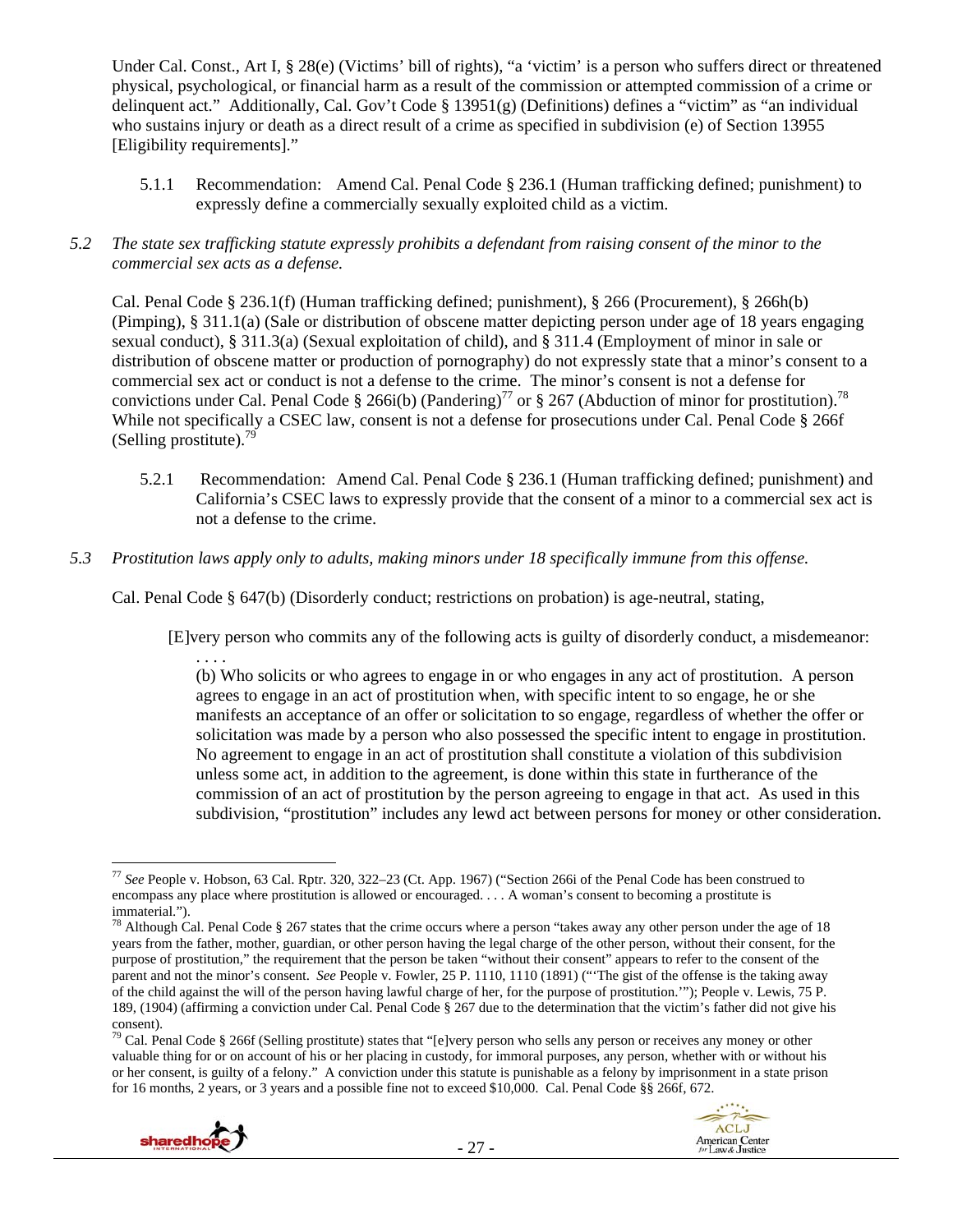First convictions under this statute are punishable as misdemeanors by imprisonment in a county jail up to 6 months, a fine not to exceed \$1,000, or both. Cal. Penal Code §§ 647(b), 672, 19. Second convictions under Cal. Penal Code § 647(b) are subject to a mandatory minimum of 45 days in a county jail, while subsequent convictions are subject to a mandatory minimum of 90 days in a county jail. Cal. Penal Code  $\S$  647(k). If a "violation of subdivision (b) . . . was committed within 1,000 feet of a private residence and with the use of a vehicle," the court may also suspend a buyer's driver's license up to  $30$  days.<sup>80</sup> Cal. Penal Code § 647(k). For any conviction under this statute, the court may also order an additional fine not to exceed \$70, if the defendant is able to pay. Cal. Penal Code § 647.1.

Cal. Penal Code § 653.22(a) (Loitering with intent to commit prostitution; determination of intent) is also ageneutral. That section states, "It is unlawful for any person to loiter in any public place with the intent to commit prostitution. This intent is evidenced by $^{81}$  acting in a manner and under circumstances which openly demonstrate the purpose of inducing, enticing, or soliciting prostitution, or procuring another to commit prostitution."

- 5.3.1 Recommendation: Amend Cal. Penal Code § 647(b) (Disorderly conduct; restrictions on probation) and § 653.22(a) (Loitering with intent to commit prostitution; determination of intent) to make minors under 18 immune from prosecution for prostitution offenses and to instead refer minors involved in prostitution to child protective services.
- *5.4 Commercially sexually exploited children are provided with a child protection response, including specialized shelter and services, and are not detained in juvenile detention facilities.*

Commercially sexually exploited children may be treated as dependent children or wards under California law.

Under Cal. Penal Code § 11166(a) (Duty to report; mandated reporters; punishment for violation), mandated reporters<sup>82</sup> must immediately report reasonably suspected<sup>83</sup> or known child abuse to a specified agency.<sup>84</sup> After a child abuse complaint is made and investigated, the agency that received the report will "forward to the Department of Justice a report in writing of every case it investigates of known or suspected child abuse or severe neglect that is determined to be substantiated, other than cases coming within subdivision (b) of Section 11165.2." Cal. Penal Code § 11169(a). The appropriate law enforcement agency will investigate the allegations and "shall inform the person required or authorized to report of the results of the investigation and of

(4) Circles an area in a motor vehicle and repeatedly beckons to, contacts, or attempts to contact or stop pedestrians or other motorists, indicative of soliciting for prostitution.

 $(5)$  Has engaged, within six months prior to the arrest under this section, in any behavior described in this subdivision, with the exception of paragraph  $(3)$ , or in any other behavior indicative of prostitution activi

<sup>82</sup> Under Cal. Penal Code § 11165.7 ("Mandated reporter"; training), "mandated reporters" include several individuals such as school staff and employees, social workers, counselors, religious personnel, law enforcement, a

 $83$  Cal. Penal Code  $\S 11166(a)(1)$  explains that "'reasonable suspicion' means that it is objectively reasonable for a person to entertain a suspicion, based upon facts that could cause a reasonable person in a like position, drawing, when appropriate, on his or her training and experience, to suspect child abuse or neglect."<br><sup>84</sup> Pursuant to Cal. Penal Code § 11165.9 (Reports to authorities), specified agencies include "any police department or sheriff's

department, not including a school district police or security department, county probation department, if designated by the county to receive mandated reports, or the county welfare department."



<sup>80</sup> *See supra* note 23. 81 Cal. Penal Code § 653.22(b) states,

Among the circumstances that may be considered in determining whether a person loiters with the intent to commit prostitution are that the person:

<sup>(1)</sup> Repeatedly beckons to, stops, engages in conversations with, or attempts to stop or engage in conversations with passersby, indicative of soliciting for prostitution.

<sup>(2)</sup> Repeatedly stops or attempts to stop motor vehicles by hailing the drivers, waving arms, or making any other bodily gestures, or engages or attempts to engage the drivers or passengers of the motor vehicles in conversation, indicative of soliciting for prostitution.

<sup>(3)</sup> Has been convicted of violating this section, subdivision (a) or (b) of Section 647, or any other offense relating to or involving prostitution, within five years of the arrest under this section.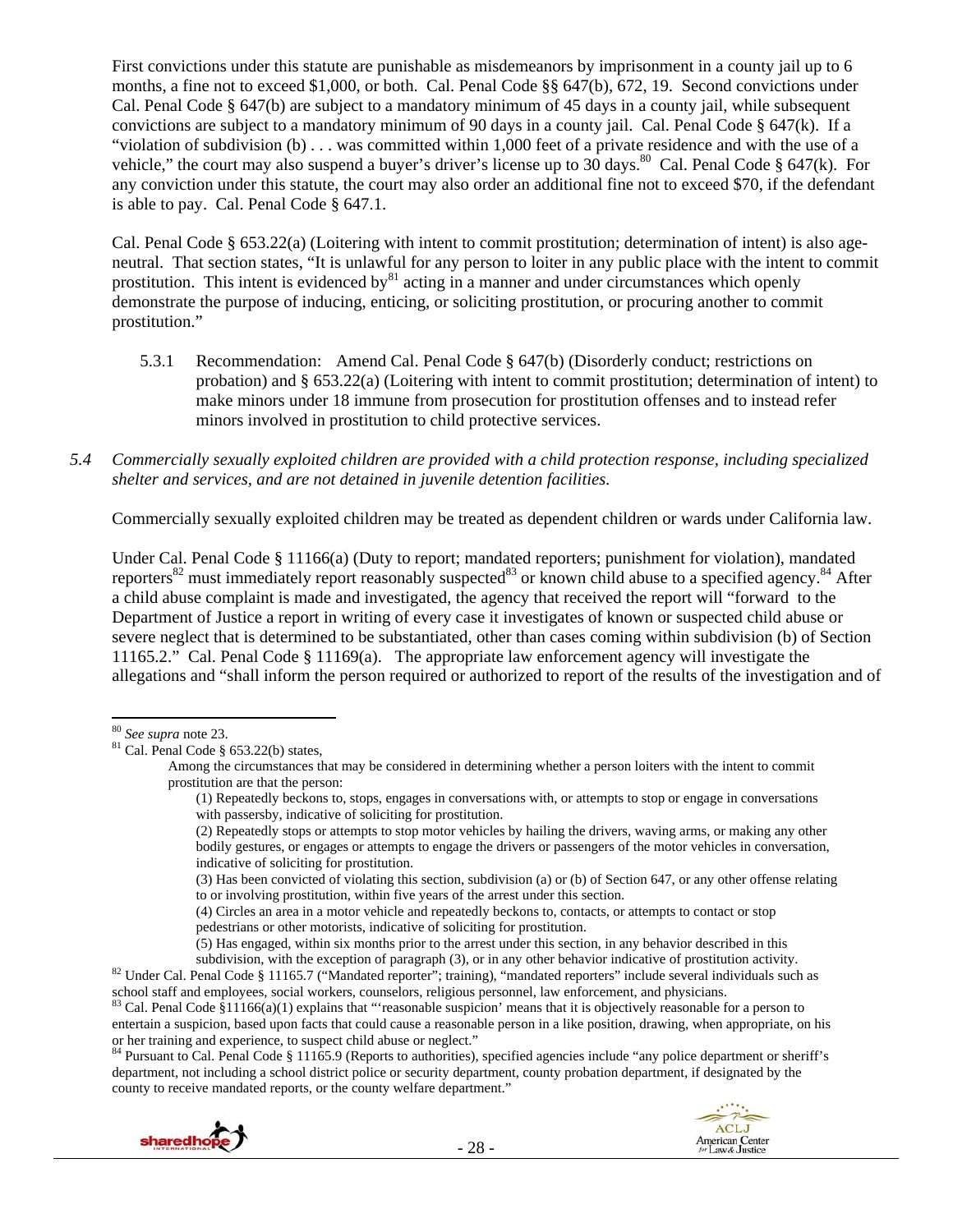any action the agency is taking with regard to the child or family." Cal. Penal Code §§ 11169(a), 11170(b)(2). Verified cases of abuse will lead to the involvement of the juvenile court, which, pursuant to Cal. Welf. & Inst. Code § 300 (Persons subject to jurisdiction of juvenile court), has jurisdiction over dependent children. Cal. Welf. & Inst. Code § 300(d) states,

Any child who comes within any of the following descriptions is within the jurisdiction of the juvenile court which may adjudge that person to be a dependent child of the court:

. . . . (d) The child has been sexually abused, or there is a substantial risk that the child will be sexually abused, as defined in Section 11165.1 ["Sexual abuse"; "sexual assault"; "sexual exploitation"] of the Penal Code, by his or her parent or guardian or a member of his or her household, or the parent or guardian has failed to adequately protect the child from sexual abuse when the parent or guardian knew or reasonably should have known that the child was in danger of sexual abuse.

Cal. Welf. & Inst. Code § 305(a) (Peace officer's taking minor into temporary custody without warrant) authorizes a law enforcement officer to take a child into temporary custody without a warrant if

the officer has reasonable cause for believing that the minor is a person described in Section 300, and, in addition, that the minor has an immediate need for medical care, or the minor is in immediate danger of physical or sexual abuse, or the physical environment or the fact that the child is left unattended poses an immediate threat to the child's health or safety.

After taking a child into custody pursuant to Cal. Welf. & Inst. Code § 305, a law enforcement officer may release the child, order the child and the child's parents to appear before a probation officer, or "deliver the minor into the custody of the probation officer." Cal. Welf. & Inst. Code § 307. Alternatively, pursuant to Cal. Welf. & Inst. Code § 307.5 (Delivery of minor to community service program for abused or neglected children), if a law enforcement officer "deems that it is in the best interest of the minor and the public," the officer may "take the minor to a community service program for abused or neglected children." Cal. Welf. & Inst. Code § 307.5.

When a child is delivered to the probation officer's custody and the "probation officer determines that the minor shall be retained in custody," the probation officer "must immediately file a petition pursuant to Section 332 [Petition to commence proceedings in juvenile court; verification; contents] with the clerk of the juvenile court who shall set the matter for hearing on the detention hearing calendar." Cal. Welf. & Inst. Code § 311(a). A detention hearing must be held "as soon as possible, but in any event before the expiration of the next judicial day after a petition to declare the minor a dependent child has been filed." Cal. Welf. & Inst. Code § 315. If no petition is filed, the child must be released within 48 hours of being taken into custody. Cal. Welf. & Inst. Code § 313(a).

Cal. Welf. & Inst. Code § 306(a)(1) (Authority of social worker to take temporary custody of minor) authorizes a "social worker in any county welfare department" to "[r]eceive and maintain" custody of a minor who is delivered by a peace officer and who is described in § 300. Cal. Welf. & Inst. Code § 306(a)(2) allows a social worker to take a child into temporary custody if the child "has been declared a dependent child of the juvenile court under Section 300" or the social worker has reasonable cause to believe the child meets the criteria of Cal. Welf. & Inst. Code § 300(b) or (g) and to believe that the child "is in immediate danger of physical or sexual abuse or the physical environment poses an immediate threat to the child's health or safety." A social worker, however, is expressly required to "consider whether the child can remain safely in his or her residence" before taking the child into temporary custody. Cal. Welf. & Inst. Code § 306(b). A social worker who takes a child into custody under Cal. Welf. & Inst. Code § 306 must "immediately investigate the circumstances of the child and the facts surrounding the child's being taken into custody and attempt to maintain the child with the child's family through the provision of services." Cal. Welf & Inst. Code § 309(a). If the social worker does not



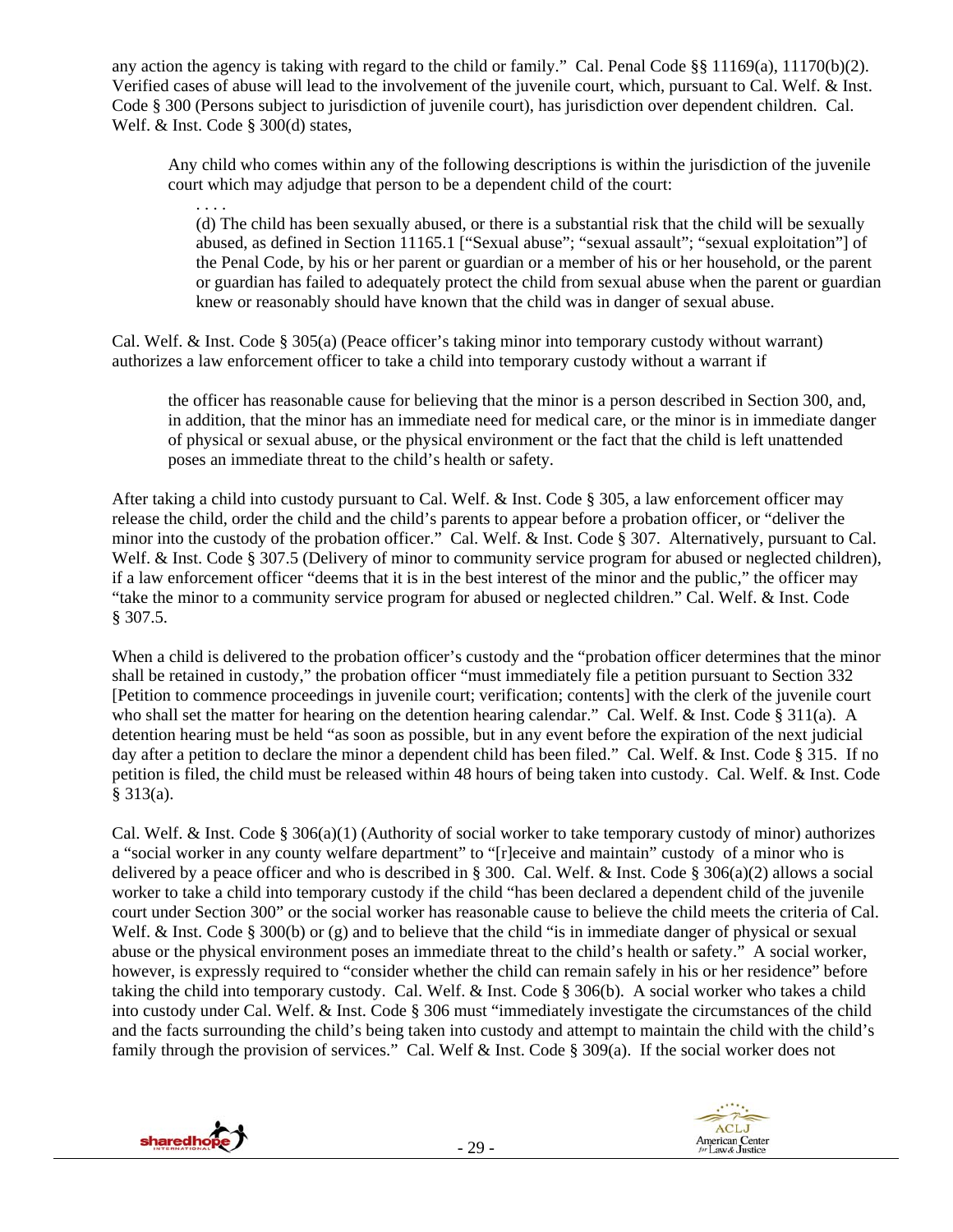release the child, "the child shall be deemed detained for purposes of [Chapter 2 (Juvenile court law)]." Cal. Welf. & Inst. Code § 309(c).

If a dependent child is removed from the custody of the child's parent or guardian under Cal. Welf. & Inst. Code § 361 (Limitations on control of parent or guardian; appointment of responsible adult or surrogate parent to make educational decisions; voluntary relinquishment; when child may be taken from custody of parents; efforts to prevent removal; required findings), the court may place the child with the child's noncustodial parent, a relative or nonrelative extended family member as defined in Cal. Welf. & Inst. Code § 362.7, a community care facility, or in foster care. Cal. Welf. & Inst. Code § 361.2(e)(1)–(6). Additionally, both Cal Welf. & Inst. Code § 2019 (Shelters for abused and neglected children) and § 2010 (Availability of funds) mandate that funds be provided to youth shelters for abused and neglected children.

Special protections are afforded to runaway youth who are often at high risk of commercial sexual exploitation. Pursuant to Cal. Welf.  $\&$  Inst. Code § 1788(a)–(c) (Services to be provided by projects),"[e]ach Runaway Youth and Families in Crisis Project" must include a number of protective services, such as food and temporary shelter, counseling, health care, family crisis resolution services, and transitional living services.

Alternatively, some commercially sexually exploited children may be treated as wards under California law. Cal. Welf. & Inst. Code § 601(a), (b) (Persons subject to jurisdiction of court as ward for refusal to obey orders of parents, violation of curfew, or truancy) states that a child under the age of 18 who "persistently or habitually refuses to obey the reasonable and proper orders or directions of his or her parents, guardian, or custodian," violates local or state curfews, or has "four or more truancies within one school year" may be adjudicated by the juvenile court to be "a ward of the court." Additionally, Cal. Welf. & Inst. Code § 602(a) (Persons subject to jurisdiction of juvenile court and to adjudication as ward for violation of law or ordinance defining crime; Persons subject to prosecution in criminal court) states that a minor who "violates any law of this state or of the United States or any ordinance of any city or county of this state defining crime other than an ordinance establishing a curfew based solely on age" may be adjudicated by the juvenile court to be "a ward of the court."

Cal. Welf. & Inst. Code § 625(a) (Peace officer's taking minor into temporary custody without warrant; when permitted) authorizes a law enforcement officer to take a child into temporary custody, without a warrant, where the officer "has reasonable cause for believing" that the child is within the provisions of Cal. Welf. & Inst. Code § 601 or § 602. Pursuant to Cal. Welf. & Inst. Code § 626 (Alternative procedures as to disposition of minor; governing consideration in selecting alternative),

An officer who takes a minor into temporary custody under the provisions of Section 625 may do any of the following:

(a) Release the minor.

(b) Deliver or refer the minor to a public or private agency with which the city or county has an agreement or plan to provide shelter care, counseling, or diversion services to minors so delivered. (c) . . . . require the minor or the minor's parent, guardian, or relative, or both, to sign a written promise to appear [before a probation officer] at the time and place designated in the notice. . . . (d) Take the minor without unnecessary delay before [a] probation officer . . . . In no case shall the officer delay the delivery of the minor to the probation officer for more than 24 hours if the minor has been taken into custody without a warrant on the belief that the minor has committed a misdemeanor.

Alternatively, if law enforcement officer "determines that the minor should be brought to the attention of the juvenile court," the officer can either "require the minor or his or her parent, guardian, or relative, or both, to sign a written promise that either or both will appear [before a probation officer] at the time and place designated in the notice" or immediately take the minor before a probation officer. Cal. Welf. & Inst. Code



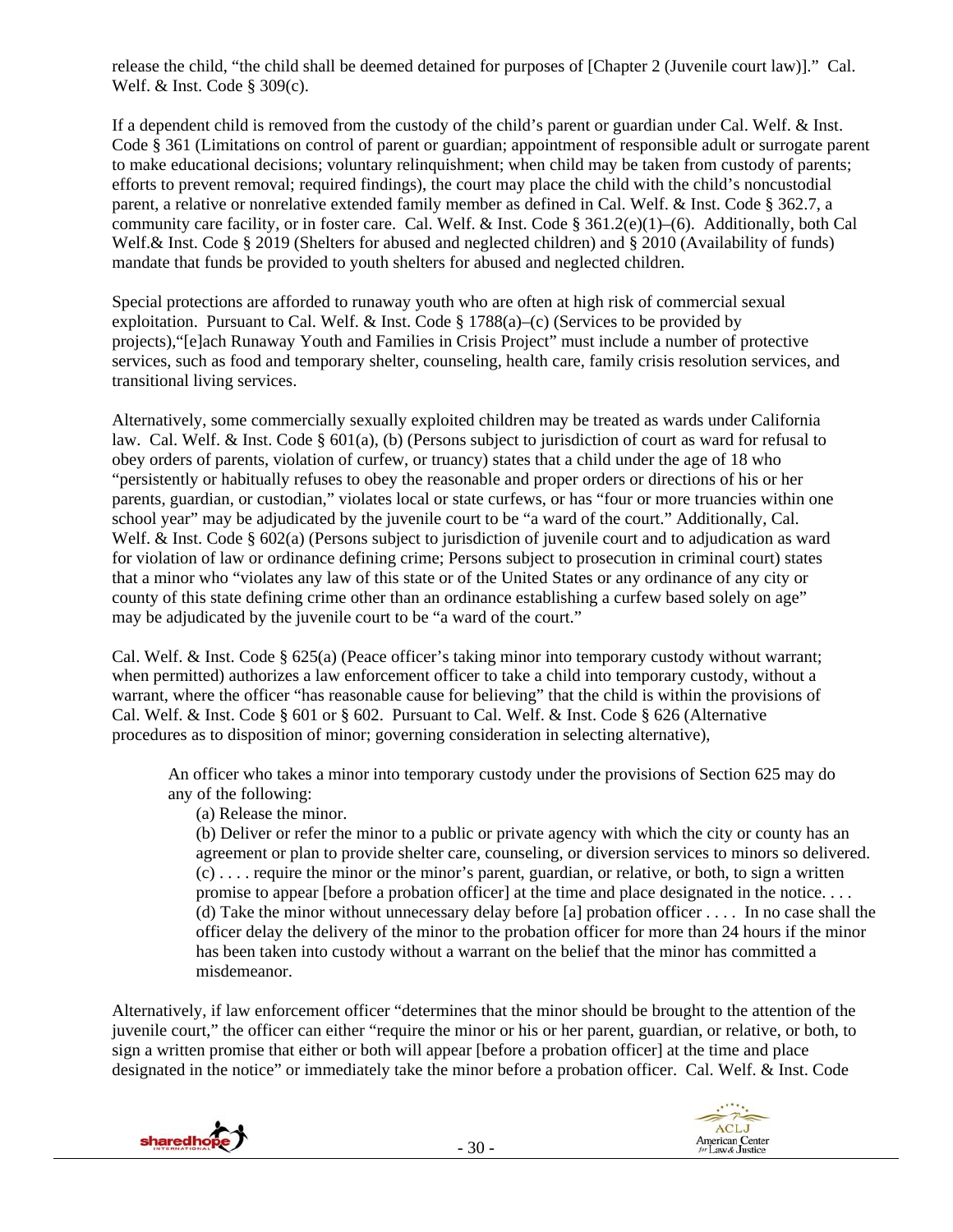§ 626.5. If the child was "taken into custody without a warrant on the belief that he or she has committed a misdemeanor," and the officer chooses to take the minor before a probation officer, the officer must do so within 24 hours of taking the child into custody. Cal.Welf. & Inst. Code § 626.5(b).

When a child is delivered to the custody of a probation officer, Cal. Welf. & Inst. Code § 628(a) (Action of probation officer when minor taken into temporary custody; investigation; release or further detention; prerequisites to further detention; compliance with other laws; identification and notification of relatives) states,

[T]he probation officer shall immediately investigate the circumstances of the minor and the facts surrounding his or her being taken into custody and shall immediately release the minor to the custody of his or her parent, legal guardian, or responsible relative unless it can be demonstrated upon the evidence before the court that continuance in the home is contrary to the minor's welfare and one or more of the following conditions exist:

(1) The minor is in need of proper and effective parental care or control and has no parent, legal guardian, or responsible relative; or has no parent, legal guardian, or responsible relative willing to exercise or capable of exercising that care or control; or has no parent, legal guardian, or responsible relative actually exercising that care or control.

(2) The minor is destitute or is not provided with the necessities of life or is not provided with a home or suitable place of abode.

(3) The minor is provided with a home which is an unfit place for him or her by reason of neglect, cruelty, depravity or physical abuse by either of his or her parents, or by his or her legal guardian or other person in whose custody or care he or she is entrusted.

(4) Continued detention of the minor is a matter of immediate and urgent necessity for the protection of the minor or reasonable necessity for the protection of the person or property of another.

(5) The minor is likely to flee the jurisdiction of the court.

. . . .

Even if a probation officer determines that one of the conditions under Cal. Welf. & Inst. Code § 628(a) exists, if the "probation officer believes that 24-hour secure detention is not necessary in order to protect the minor or the person or property of another, or to ensure that the minor does not flee the jurisdiction of the court, the probation officer shall . . . release such minor to his or her parent, guardian, or responsible relative on home supervision." Cal. Welf. & Inst. Code § 628.1. A minor's release to home supervision may be subject to a number of conditions such as school attendance, curfew, and mandatory court appearances. Cal. Welf. & Inst. Code § 628.1. If the probation officer decides to detain the child in custody, the probation officer must, "immediately proceed in accordance with Article 16 (commencing with Section 650) to cause the filing of a petition pursuant to Section 656 with the clerk of the juvenile court who shall set the matter for hearing on the detention calendar," and a detention hearing must be held to "determine whether the minor shall be further detained." Cal. Welf. & Inst. Code §§ 630(a), 632(a). If such a petition is not filed within 48 hours of taking the child into custody, or a detention hearing is not held within 48 hours for a child taken into custody "without a warrant on the belief that the minor has committed a misdemeanor that does not involve violence, the threat of violence, or possession or use of a weapon, and if the minor is not currently on probation or parole," the child must be released. Cal. Welf. & Inst. Code § 631(b).

If a court determines that the child falls within Cal. Welf. & Inst. Code § 601 or § 602, the court may either, "without adjudging the minor a ward of the court, place the minor on probation" up to 6 months, or adjudge the child a ward of the court. Cal. Welf. & Inst. Code § 725(a).

A ward removed from the custody of a parent or guardian "may not be held in physical confinement for a period in excess of the maximum term of imprisonment which could be imposed upon an adult convicted of the offense." Cal. Welf. & Inst. Code § 726(c). Under Cal. Welf. & Inst. Code § 731(a) (Treatment, restitution, fine, work program, commitment; recall; maximum period for confinement),



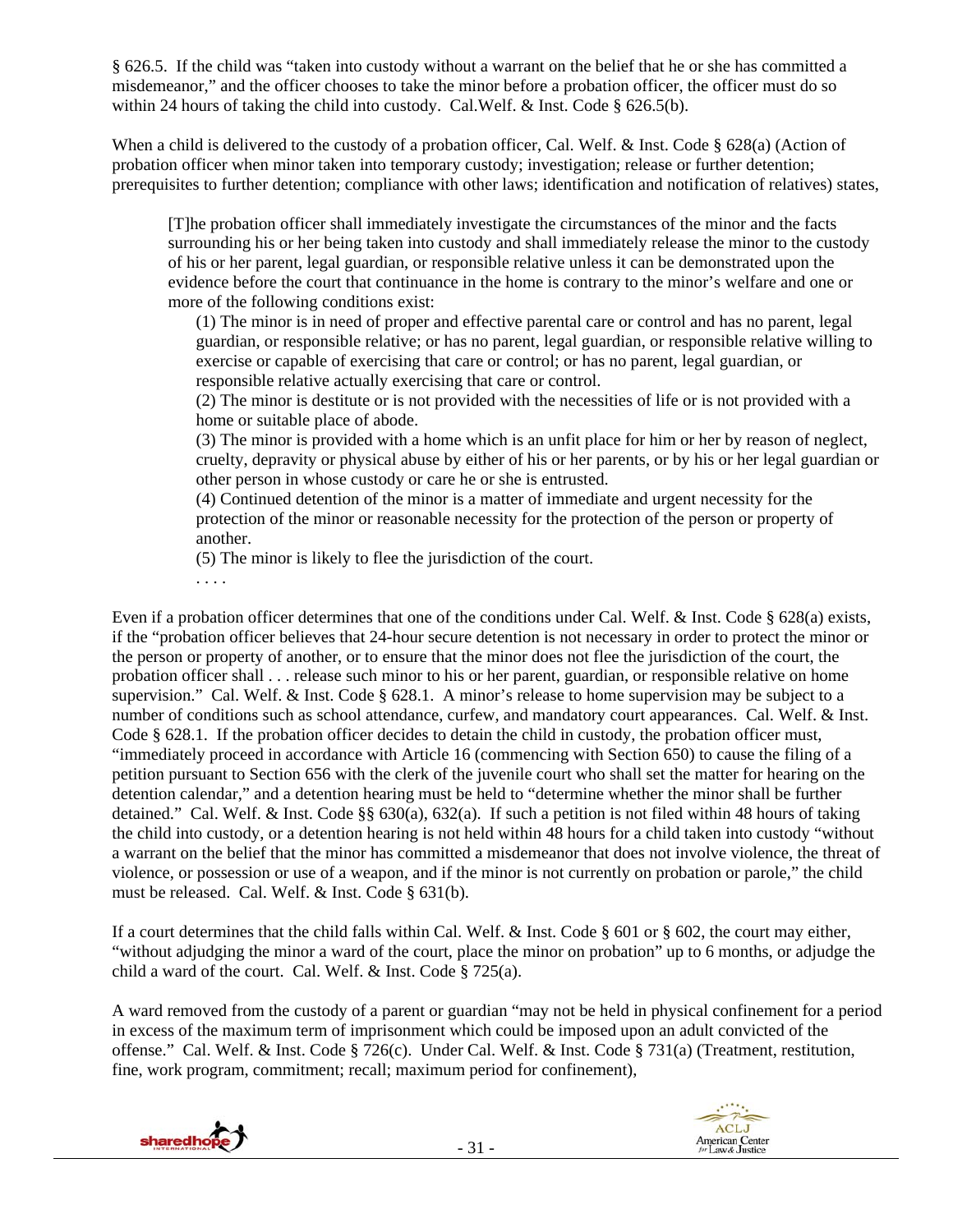If a minor is adjudged a ward of the court on the ground that he or she is a person described by Section 602, the court may order any of the types of treatment referred to in Sections 727 and 730 and, in addition, may do any of the following:

(1) Order the ward to make restitution, to pay a fine up to two hundred fifty dollars (\$250) for deposit in the county treasury if the court finds that the minor has the financial ability to pay the fine, or to participate in uncompensated work programs.

(2) Commit the ward to a sheltered-care facility.

(3) Order that the ward and his or her family or guardian participate in a program of professional counseling as arranged and directed by the probation officer as a condition of continued custody of the ward.

(4) Commit the ward to the Department of Corrections and Rehabilitation, Division of Juvenile Facilities, if the ward has committed an offense described in subdivision (b) of Section 707 and is not otherwise ineligible for commitment to the division under Section 733.

Cal. Welf. & Inst. Code § 207 (Places or facilities for care and detention) specifies the types of facilities where a ward may be detained. Specifically, Cal. Welf. & Inst. Code § 207 states,

(a) No minor shall be detained in any jail, lockup, juvenile hall, or other secure facility who is taken into custody solely upon the ground that he or she is a person described by Section 601 [Persons subject to jurisdiction of court as ward for refusal to obey orders of parents, violation of curfew, or truancy] or adjudged to be such or made a ward of the juvenile court solely upon that ground, except as provided in subdivision (b). If any such minor, other than a minor described in subdivision (b), is detained, he or she shall be detained in a sheltered-care facility or crisis resolution home as provided for in Section 654, or in a nonsecure facility provided for in subdivision (a), (b), (c), or (d) of Section 727.

(b) A minor taken into custody upon the ground that he or she is a person described in Section 601, or adjudged to be a ward of the juvenile court solely upon that ground, may be held in a secure facility, other than a facility in which adults are held in secure custody, in any of the following circumstances:

(1) For up to 12 hours after having been taken into custody for the purpose of determining if there are any outstanding wants, warrants, or holds against the minor in cases where the arresting officer or probation officer has cause to believe that the wants, warrants, or holds exist.

(2) For up to 24 hours after having been taken into custody, in order to locate the minor's parent or guardian as soon as possible and to arrange the return of the minor to his or her parent or guardian, with the exception of an out-of-state runaway who is being held pursuant to the Interstate Compact for Juveniles.

(c) Any minor detained in juvenile hall pursuant to subdivision (b) may not be permitted to come or remain in contact with any person detained on the basis that he or she has been taken into custody upon the ground that he or she is a person described in Section 602 or adjudged to be such or made a ward of the juvenile court upon that ground.

(d) Minors detained in juvenile hall pursuant to Sections 601 and 602 may be held in the same facility provided they are not permitted to come or remain in contact within that facility.

- . . . .
- 5.4.1 Recommendation: Establish a statutory protective response framework for victims of domestic minor sex trafficking to ensure appropriate services and shelter are provided.
- *5.5 Commercial sexual exploitation is identified as a type of abuse and neglect within child protection statutes.*

Some types of commercial sexual exploitation are expressly identified as a type of abuse and neglect within California's child protection laws and its laws relating to child abuse and neglect reporting. Cal. Welf. & Inst. Code § 300(d) (Persons subject to jurisdiction of juvenile court) brings "sexually abused"



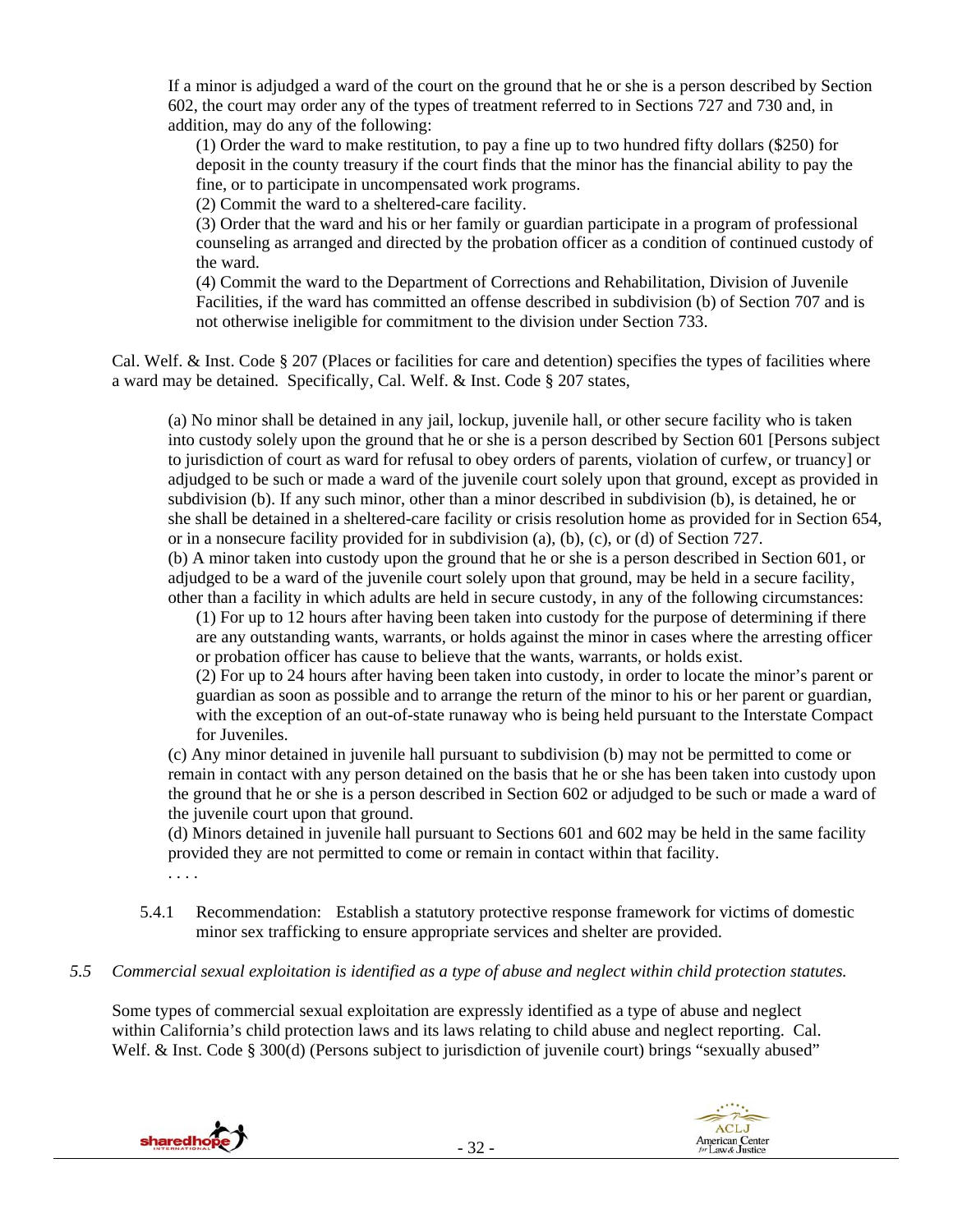children, "as defined in Section 11165.1 ["Sexual abuse"; "sexual assault"; "sexual exploitation"] of the Penal Code," within the juvenile court's jurisdiction as dependent children.

California's Child Abuse and Neglect Reporting Act<sup>85</sup> expressly states that "child abuse or neglect" includes "sexual abuse as defined in Section 11165.1." Cal. Penal Code § 11165.6. Cal. Penal Code § 11165.1 states,

"[S]exual abuse" means sexual assault or sexual exploitation as defined by the following:

(a) "Sexual assault" means conduct in violation of one or more of the following sections: Section 261 (rape), subdivision (d) of Section 261.5 (statutory rape), 264.1 (rape in concert), 285 (incest), 286 (sodomy), subdivision (a) or (b), or paragraph (1) of subdivision (c) of Section 288 (lewd or lascivious acts upon a child), 288a (oral copulation), 289 (sexual penetration ), or 647.6 (child molestation).

(b) Conduct described as "sexual assault" includes, but is not limited to, all of the following:

(1) Any penetration, however slight, of the vagina or anal opening of one person by the penis of another person, whether or not there is the emission of semen.

(2) Any sexual contact between the genitals or anal opening of one person and the mouth or tongue of another person.

(3) Any intrusion by one person into the genitals or anal opening of another person, including the use of any object for this purpose, except that, it does not include acts performed for a valid medical purpose.

(4) The intentional touching of the genitals or intimate parts (including the breasts, genital area, groin, inner thighs, and buttocks) or the clothing covering them, of a child, or of the perpetrator by a child, for purposes of sexual arousal or gratification, except that, it does not include acts which may reasonably be construed to be normal caretaker responsibilities; interactions with, or demonstrations of affection for, the child; or acts performed for a valid medical purpose. (5) The intentional masturbation of the perpetrator's genitals in the presence of a child.

(c) "Sexual exploitation" refers to any of the following:

(1) Conduct involving matter depicting a minor engaged in obscene acts in violation of Section 311.2 (preparing, selling, or distributing obscene matter) or subdivision (a) of Section 311.4 (employment of minor to perform obscene acts).

(2) Any person who knowingly promotes, aids, or assists, employs, uses, persuades, induces, or coerces a child, or any person responsible for a child's welfare, who knowingly permits or encourages a child to engage in, or assist others to engage in, prostitution or a live performance involving obscene sexual conduct, or to either pose or model alone or with others for purposes of preparing a film, photograph, negative, slide, drawing, painting, or other pictorial depiction, involving obscene sexual conduct. For the purpose of this section, "person responsible for a child's welfare" means a parent, guardian, foster parent, or a licensed administrator or employee of a public or private residential home, residential school, or other residential institution.

(3) Any person who depicts a child in, or who knowingly develops, duplicates, prints, or exchanges, any film, photograph, video tape, negative, or slide in which a child is engaged in an act of obscene sexual conduct, except for those activities by law enforcement and prosecution agencies and other persons described in subdivisions (c) and (e) of Section 311.3.

5.5.1 Recommendation: Amend Cal. Penal Code § 11165.6 ("Child abuse or neglect") and § 11165.6 ("Sexual abuse"; "sexual assault"; "sexual exploitation") to expressly include conduct in violation of Cal. Penal Code § 236.1 (Human trafficking defined; Punishment) and California's CSEC laws within the definition of "child abuse or neglect" and "sexual exploitation."

 85 Cal. Penal Code §§ 11164–11174.31.

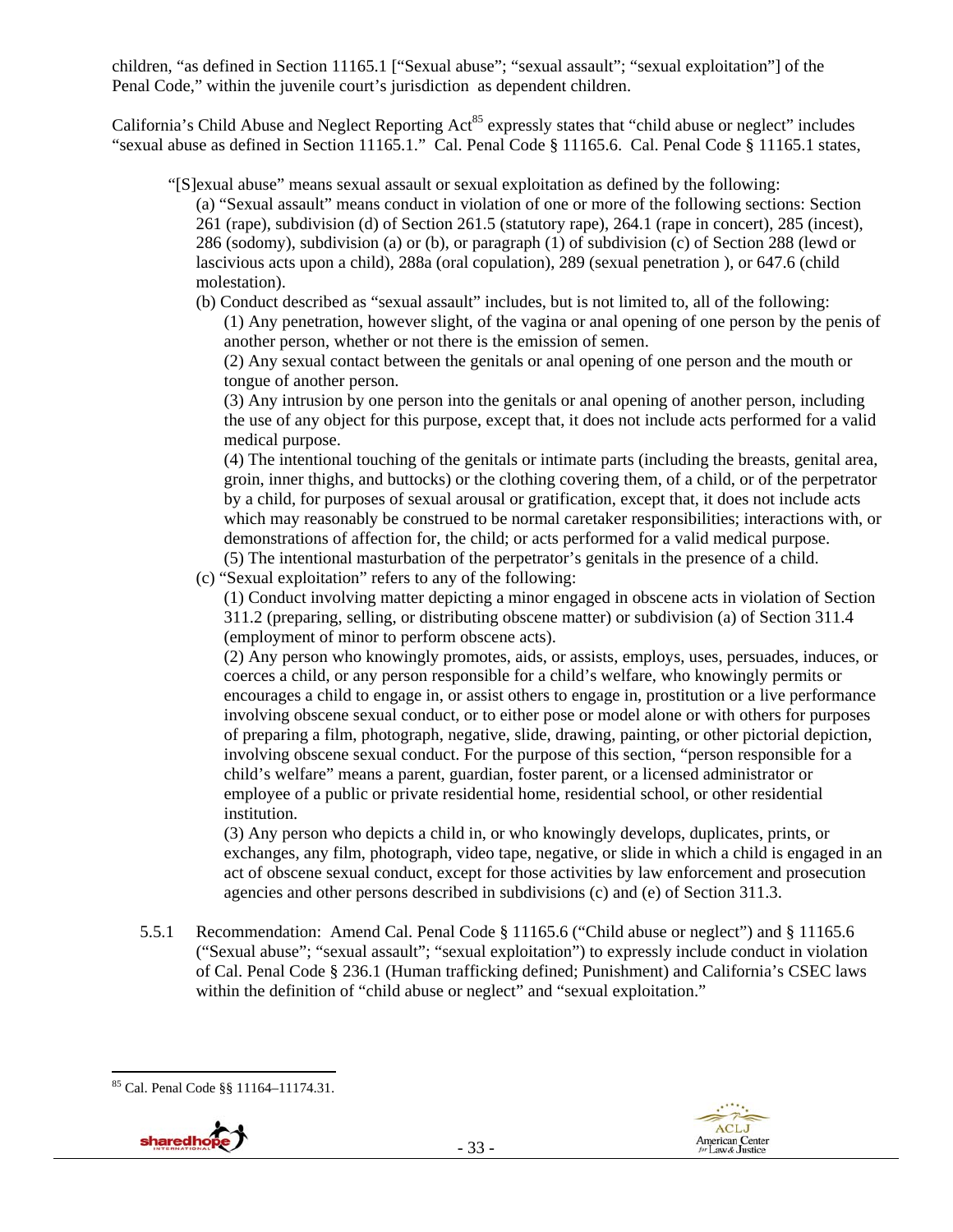*5.6 The definition of "caregiver" (or similar term) in the child welfare statutes is broad enough to include a trafficker who has custody or control of a child in order to bring a trafficked child into protection of child protective services.* 

The term "caregiver" is used in several provisions under California's child welfare statutes;<sup>86</sup> however, no definition is provided for that term under Division 2 (Children), Part 1 (Delinquents and wards of the juvenile court) of California's Welfare and Institutions Code. Although Cal. Welf. & Inst. Code § 727(a)(4)(A) (Order for care and custody of minor adjudged ward of court) refers to the definition of "caregiver" found in "paragraph (1) of subdivision (a) of Section 362.04 [Use of short-term babysitters],"87 this definition does not appear to be applicable to the term "caregiver" as used in other provisions of California's Welfare and Institutions Code, Division 2 (Children), Part 1 (Delinquents and wards of the juvenile court). However, Cal Wel & Inst Code § 362.7 (Evaluation of home for placement with nonrelative extended family member; "nonrelative extended family member") defines a "nonrelative extended family member" as

any adult caregiver who has an established familial or mentoring relationship with the child. The county welfare department shall verify the existence of a relationship through interviews with the parent and child or with one or more third parties. The parties may include relatives of the child, teachers, medical professionals, clergy, neighbors, and family friends.

- 5.6.1 Recommendation: Enact a law that defines "caregiver," as used in Division 2 (Children), Part 1 (Delinquents and wards of the juvenile court) of California's Welfare and Institutions Code, to include individuals in control of a child, such as a trafficker.
- *5.7 Crime victims' compensation is specifically available to a child victim of sex trafficking or CSEC without regard to ineligibility factors.*

To the extent that a commercially sexually exploited child suffers pecuniary loss and physical injury, emotional injury and a threat of physical injury, or only emotional injury from a specified crime, the child may be eligible to receive crime victims' compensation. Human trafficking victims are expressly exempted from certain, but not all ineligibility factors.

Cal. Gov't Code § 13953(a) (Time period for filing application) requires an application for victim compensation to be filed with the California Victim Compensation and Government Claims Board ("Board") within 1 year of the commission of the crime, within 1 year of the victim's 18th birthday or within 1 year of the time the victim knew or "could have discovered that an injury or death had been sustained as a direct result of crime, whichever is later." However, "[a]n application based on any crime eligible for prosecution under" Cal. Penal Code § 261, § 286, § 288, § 288.5, § 288a, § 289, or § 289.5 are allowed to be filed any time before the victim's 28th birthday. Cal. Gov't Code §§ 13953(a); Cal. Penal Code 801.1(a). If the Board finds good cause, however, it may grant an extension of time. Cal. Gov't Code § 13953(b) states that, in determining whether there is good cause to grant an extension, the Board will consider, among others, the following factors:

(1) A recommendation from the prosecuting attorney regarding the victim's or derivative victim's cooperation with law enforcement and the prosecuting attorney in the apprehension and prosecution of the person charged with the crime.

(2) Whether particular events occurring during the prosecution or in the punishment of the person convicted of the crime have resulted in the victim or derivative victim incurring pecuniary loss.

- 34 -





<sup>86</sup> *E.g.*, Cal. Welf. & Inst. Code § 290.1(a)(5) (Duty to file petition and give notice), § 290.2(a)(5) (Issuance and service of notice), § 291(a)(5), (8) (Notice following initial petition hearing; service; waiver), and § 292(a)(5) (Notice of dependency status review hearing when child not removed from parent's custody).

 $87$  Cal. Welf.  $\&$  Inst. Code  $\S 362.04$  (Use of short-term babysitters) defines "caregiver" as "any licensed or certified foster parent, approved relative caregiver, or approved nonrelative extended family member."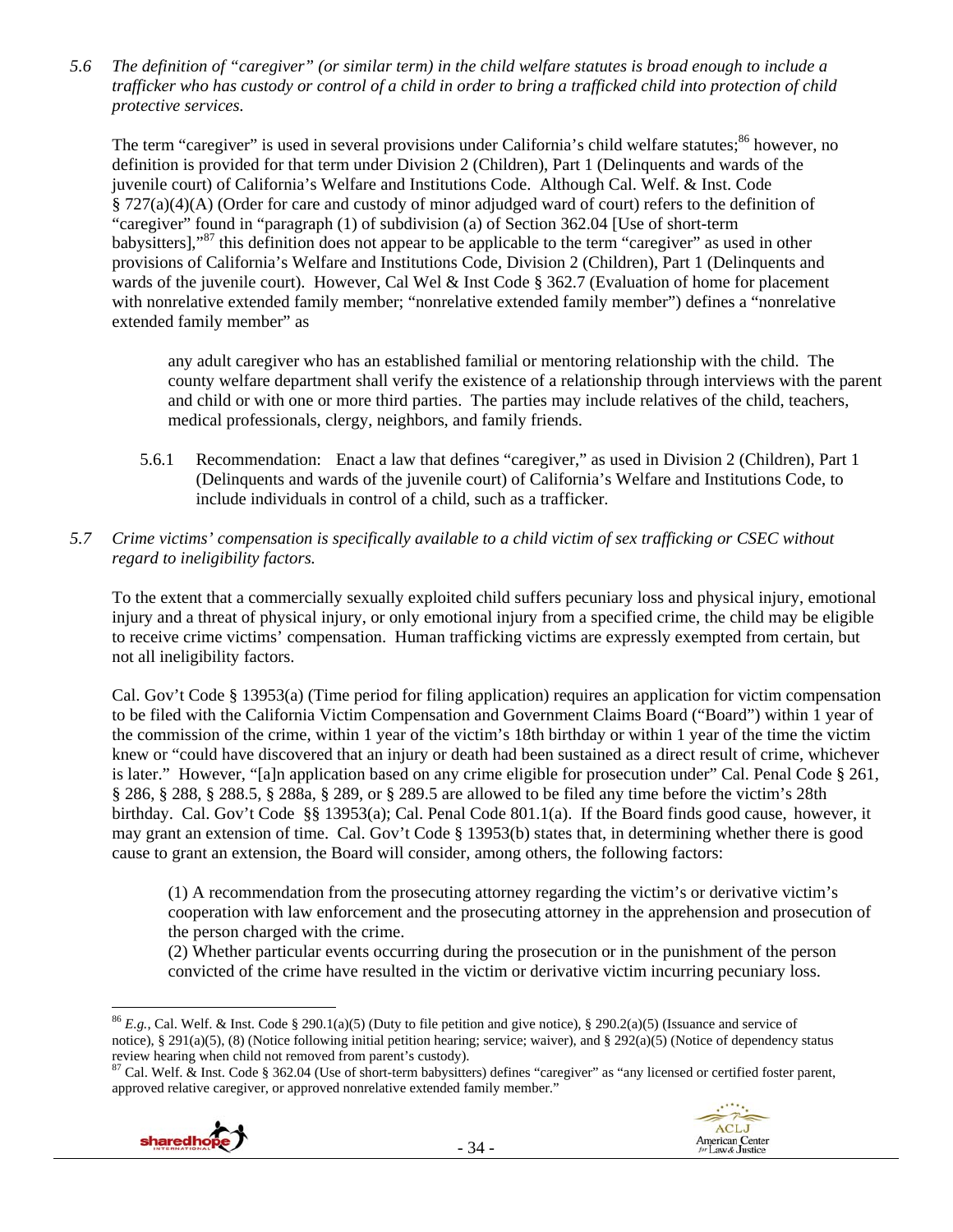(3) Whether the nature of the crime is such that a delayed reporting of the crime is reasonably excusable.

Under Cal. Gov't Code § 13956(a) (Non-eligible persons), a victim who "knowingly and willingly participated in the commission of the crime [other than a crime committed under Cal. Penal Code § 261 (Rape; "duress"; "menace"), § 262, § 273.5, or § 261.5(d) (Unlawful sexual intercourse with a minor; misdemeanor or felony violations; civil penalties)] that resulted in the pecuniary loss for which compensation is being sought" is not eligible to receive a victim compensation award. Cal. Gov't Code §13956(b)(1) also requires the Board to deny a victim's application if it finds that the victim "failed to cooperate reasonably with a law enforcement agency in the apprehension and conviction of a criminal committing the crime;" however, Cal. Gov't Code § 13956(b)(3) provides,

An application for a claim based on human trafficking as defined in Section 236.1 [Human trafficking defined; punishment] of the Penal Code may not be denied solely because no police report was made by the victim. The board shall adopt guidelines that allow the board to consider and approve applications for assistance based on human trafficking relying upon evidence other than a police report to establish that a human trafficking crime as defined in Section 236.1 has occurred. That evidence may include any reliable corroborating information approved by the board, including, but not limited to, the following:

(A) A Law Enforcement Agency Endorsement issued pursuant to Section 236.2 [Duty of law enforcement agencies to use due diligence to identify victims of human trafficking; indicators] of the Penal Code.

(B) A human trafficking caseworker as identified in Section 1038.2 [Definitions] of the Evidence Code, has attested by affidavit that the individual was a victim of human trafficking.

For a victim to receive a victim compensation award, Cal. Gov't Code § 13955(g) additionally requires that the "injury or death has resulted or may result in pecuniary loss."<sup>88</sup> Thus, proving a pecuniary loss may be a barrier to receiving victim compensation.

Under Cal. Gov't Code § 13959(a) (Hearing to contest denial of compensation), if a victim's application for compensation is denied, the victim may request a hearing to contest the denial. Pursuant to Cal. Gov't Code § 13960(a) (Filing petition for judicial review), if the Board again denies the application, the victim may seek judicial review.

- 5.7.1 Recommendation: Amend Cal. Gov't Code § 13953(a) (Time period for filing application) to eliminate any limitation on when a victim of Cal. Penal Code § 236.1 (Human trafficking defined; punishment) may file an application for compensation, or amend Cal. Gov't Code § 13953(b) to expressly require the Board to consider the special circumstances of a commercially sexually exploited child in determining whether good cause exists for the failure to file within the applicable filing deadlines.
- *5.8 Victim-friendly procedures and protections are provided in the trial process for minors under 18.*

Some victim-friendly protections are provided to victims of Cal. Penal Code § 236.1 (Human trafficking defined; punishment). Cal. Evid. Code § 1038(a) (Right to prevent disclosure of confidential communication between victim and caseworker; who may claim privilege; notice to victim) provides that "[a] trafficking victim,<sup>89</sup> whether or not a party to the action, has a privilege to refuse to disclose, and to prevent another from disclosing, a confidential communication between the victim and a human trafficking caseworker." Under Cal.

 $89$  Cal. Evid. Code § 1038.2(a) (Definitions) states that "[a]s used in this article, "victim" means any person who is a "trafficking victim" as defined in Section 236.1 [Human trafficking defined; Punishment]."





  $88$  Cal. Gov. Code § 13951(e) (Definitions) defines "pecuniary loss" as "an economic loss or expense resulting from an injury or death to a victim of crime that has not been and will not be reimbursed from any other source."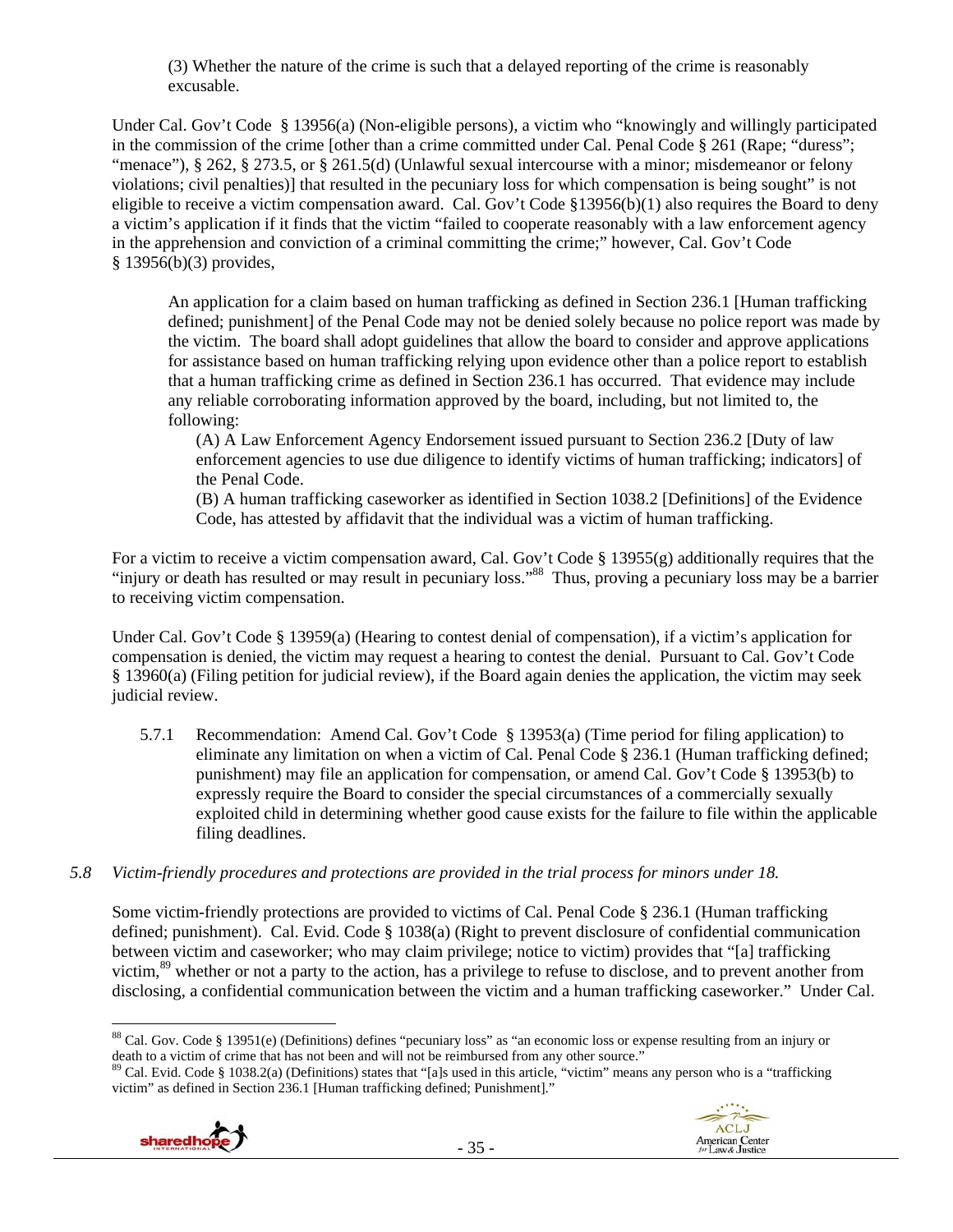Evid. Code § 1038.1(a) (When court may compel disclosure; ruling on claim of privilege), however, the court may compel disclosure of a trafficking victim's confidential communications. Additionally, Cal. Penal Code § 293(a) (Publication of information regarding victim of sex offense or human trafficking) states,

An employee of a law enforcement agency who personally receives a report from a person, alleging that the person making the report . . . was forced to commit an act of prostitution because he or she is the victim of human trafficking, as defined in Section 236.1, shall inform that person that his or her name will become a matter of public record unless he or she requests that it not become a matter of public record . . . .

Cal. Penal Code § 273.7(a) (Disclosure of trafficking or domestic violence shelter) helps ensure that the location of trafficking shelters is not disclosed, by providing that "[a]ny person who maliciously publishes, disseminates, or otherwise discloses the location of any trafficking shelter or domestic violence shelter or any place designated as a trafficking shelter or domestic violence shelter, without the authorization of that trafficking shelter or domestic violence shelter, is guilty of a misdemeanor."

Although several provisions in the California Evidence Code limit the admission of evidence related to a complaining witness's sexual conduct, Cal. Evid. Code § 782 (Evidence of sexual conduct of complaining witness; written motion; offer of proof; affidavit; procedure) and § 1106 (Specific instances of plaintiff's sexual conduct in civil action alleging sexual harassment) do not apply to victims of Cal. Penal Code § 236.1 (Human trafficking defined; punishment) or California's CSEC laws.

Additionally, minors under the age of 13 who are victims of sexual offenses, but not those who are victims of Cal. Penal Code § 236.1 (Human trafficking defined; Punishment) or California's CSEC laws, may provide testimony via closed circuit television pursuant to Cal. Penal Code § 1347(b)(1) (Testimony of minor witness by closed circuit television).

- 5.8.1 Recommendation: Amend Cal. Penal Code § 1347 (Testimony of minor witness by closed circuit television) to include victims of California's CSEC laws or Cal. Penal Code § 236.1 (Human trafficking defined; punishment) when a victim under the age of 18 is subjected to commercial sex acts.
- 5.8.2 Recommendation: Amend Cal. Evid. Code § 782 (Evidence of sexual conduct of complaining witness; written motion; offer of proof; affidavit; procedure) and § 1106 (Specific instances of plaintiff's sexual conduct in civil action alleging sexual harassment) to apply to testifying victims of Cal. Penal Code § 236.1 (Human trafficking defined; punishment) or California's CSEC laws.
- *5.9 Expungement or sealing of juvenile arrest or criminal records resulting from arrests or adjudications for prostitution-related offenses committed as a result of, or in the course of, the commercial sexual exploitation of a minor is available within a reasonable time after turning 18.*

A child who is adjudged a ward of the court<sup>90</sup> for violating Cal. Penal Code § 647(b) (Disorderly conduct; restrictions on probation) or § 653.22(a) (Loitering with intent to commit prostitution; determination of intent), or for being beyond the control of the child's parents, guardians, or custodians, or for being habitually truant may be able to have records related to their adjudication sealed pursuant to Cal. Welf. & Inst. Code § 781

 <sup>90</sup> Cal. Welf. & Inst. Code § 601(a), (b) (Persons subject to jurisdiction of court as ward for refusal to obey orders of parents, violation of curfew, or truancy) states that a child under the age of 18 who "persistently or habitually refuses to obey the reasonable and proper orders or directions of his or her parents, guardian, or custodian," violates local or state curfews, or has "four or more truancies within one school year" may be adjudicated by the juvenile court to be "a ward of the court." Additionally, Cal. Welf. & Inst. Code § 602(a) (Persons subject to jurisdiction of juvenile court and to adjudication as ward for violation of law or ordinance defining crime; persons subject to prosecution in criminal court) states that a child who "violates any law of this state or of the United States or any ordinance of any city or county of this state defining crime other than an ordinance establishing a curfew based solely on age" may be adjudicated by the juvenile court to be "a ward of the court."



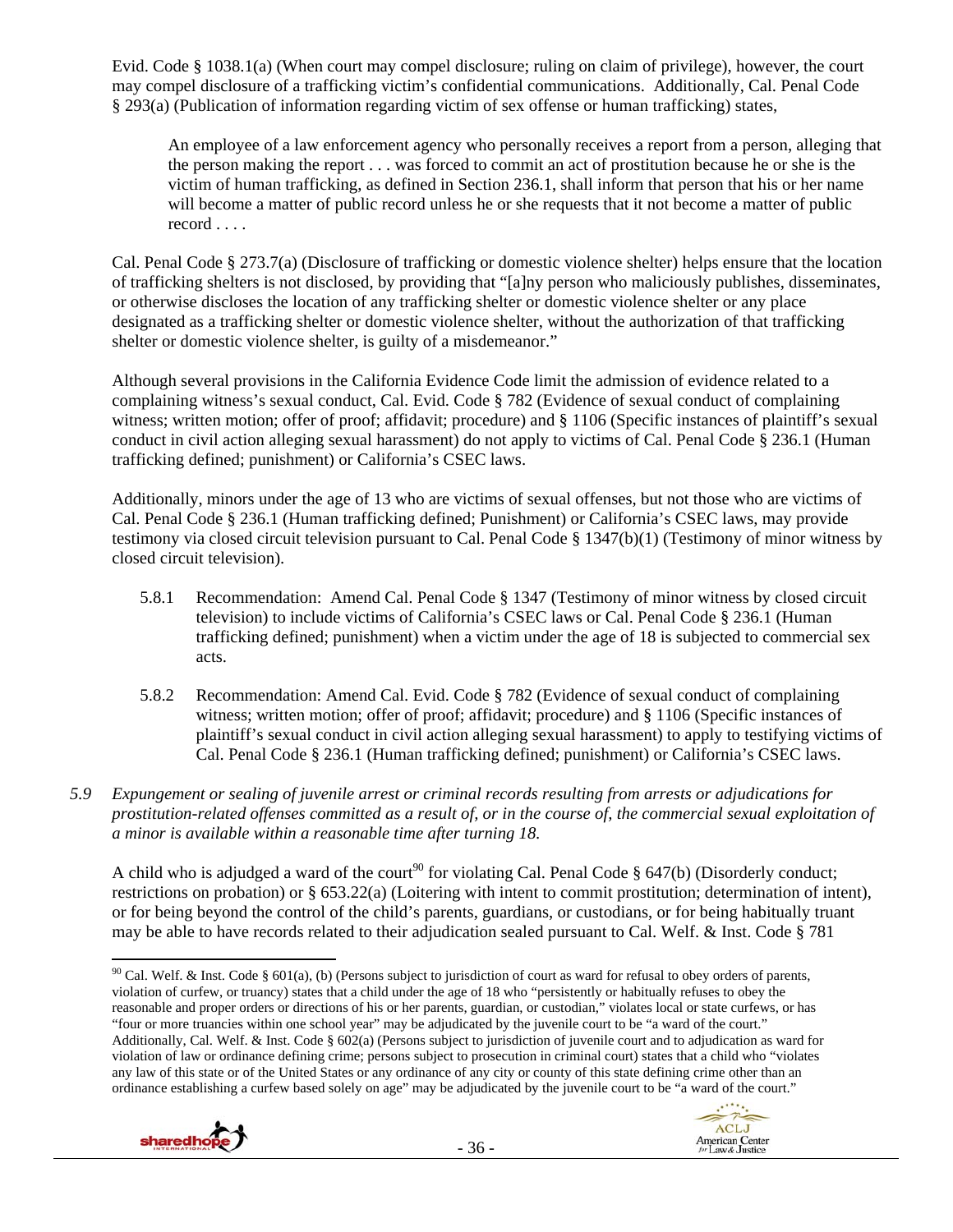(Sealing of records; admission of records in defamation actions; exception for DMV records; destruction of records; use of records to prove alleged enhancements).

Cal. Welf. & Inst. Code § 781(a) states,

In any case in which a petition has been filed with a juvenile court to commence proceedings to adjudge a person a ward of the court, in any case in which a person is cited to appear before a probation officer or is taken before a probation officer pursuant to Section 626 [Alternative procedures as to disposition of minor; Governing consideration in selecting alternative], or in any case in which a minor is taken before any officer of a law enforcement agency, the person or the county probation officer may, five years or more after the jurisdiction of the juvenile court has terminated as to the person, or, in a case in which no petition is filed, five years or more after the person was cited to appear before a probation officer or was taken before a probation officer pursuant to Section 626 or was taken before any officer of a law enforcement agency, or, in any case, at any time after the person has reached the age of 18 years, petition the court for sealing of the records, including records of arrest, relating to the person's case, in the custody of the juvenile court and probation officer and any other agencies, including law enforcement agencies, and public officials as the petitioner alleges, in his or her petition, to have custody of the records. . . . If, after hearing, the court finds that since the termination of jurisdiction or action pursuant to Section 626, as the case may be, he or she has not been convicted of a felony or of any misdemeanor involving moral turpitude and that rehabilitation has been attained to the satisfaction of the court, it shall order all records, papers, and exhibits in the person's case in the custody of the juvenile court sealed, including the juvenile court record, minute book entries, and entries on dockets, and any other records relating to the case in the custody of the other agencies and officials as are named in the order. . . . Once the court has ordered the person's records sealed, the proceedings in the case shall be deemed never to have occurred, and the person may properly reply accordingly to any inquiry about the events, the records of which are ordered sealed. . . .

Cal. Welf. & Inst. Code § 781(d) further provides that 5 years after a ward's records are sealed, "[u]nless for good cause the court determines that the juvenile court record shall be retained, the court shall order the destruction of a person's juvenile court records that are sealed." However, Cal. Welf. & Inst. Code § 781(f) states that "[t]his section shall not permit the sealing of a person's juvenile court records for an offense where the person is convicted of that offense in a criminal court pursuant to the provisions of Section 707.1 [Minor not dealt with under juvenile law; filing of accusatory pleading; detention; right to release on bail]."

Furthermore, Cal. Welf. & Inst. Code § 826(a) (Destruction of records) provides,

After five years from the date on which the jurisdiction of the juvenile court over a minor is terminated, the probation officer may destroy all records and papers in the proceedings concerning the minor. The juvenile court record, which includes all records and papers, any minute book entries, dockets and judgment dockets, shall be destroyed by order of the court as follows: when the person who is the subject of the record reaches the age of 28 years, if the person was alleged or adjudged to be a person described by Section 300 [Persons subject to jurisdiction of juvenile court], when the person who is the subject of the record reaches the age of 21 years, if the person was alleged or adjudged to be a person described by Section 601 [Persons subject to jurisdiction of court as ward for refusal to obey orders of parents, violation of curfew, or truancy], or when the person reaches the age of 38 years if the person was alleged or adjudged to be a person described by Section 602 [Persons subject to jurisdiction of juvenile court and to adjudication as ward for violation of law or ordinance defining crime; persons subject to prosecution in criminal court], unless for good cause the court determines that the juvenile record shall be retained, or unless the juvenile court record is released to the person who is the subject of the record pursuant to this section. . . .



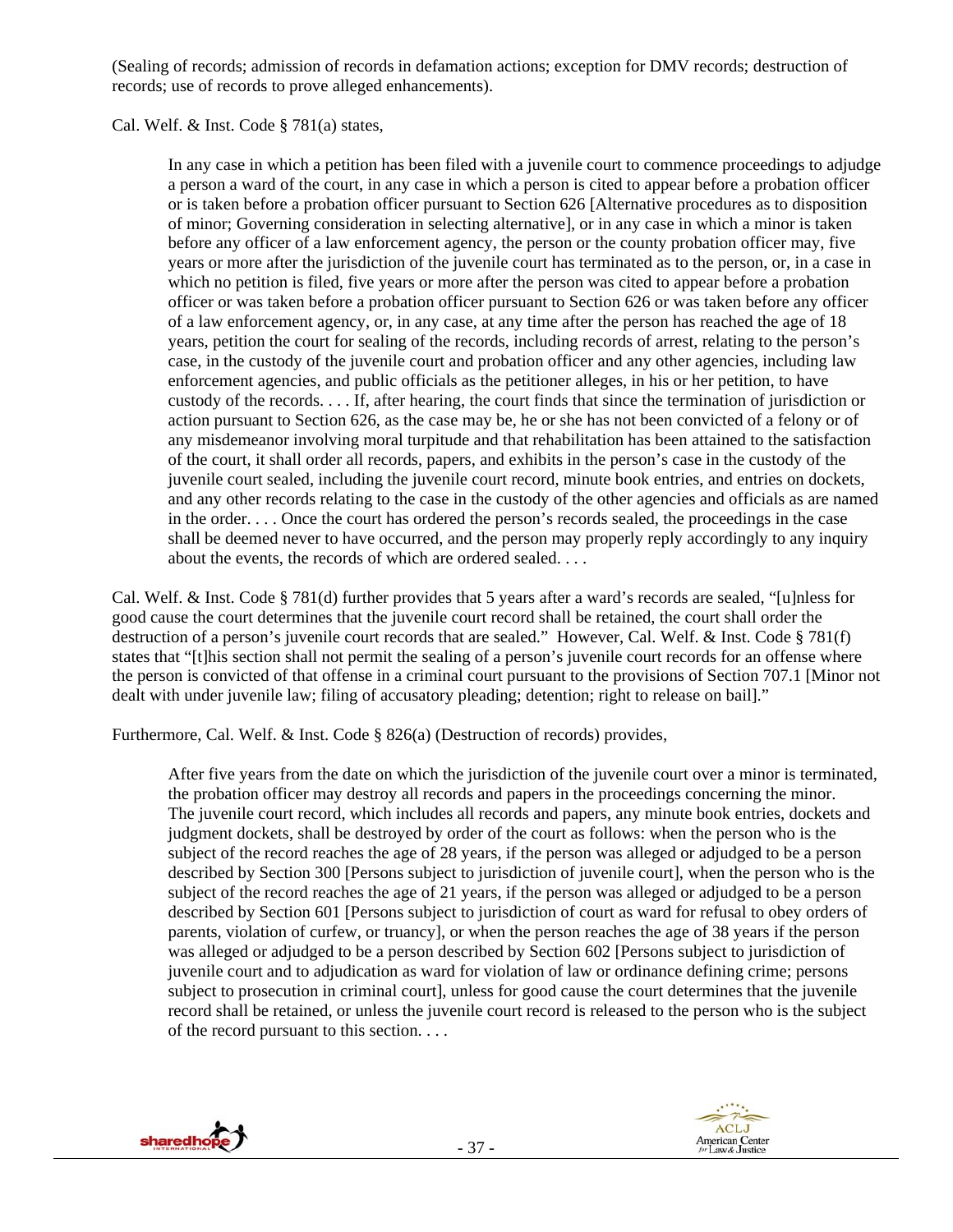#### *5.10 Victim restitution and civil remedies are authorized by law for minor victims of sex trafficking or CSEC.*

Cal. Civ. Code § 52.5(a), (f) (Action by victim of human trafficking) expressly states that victims of Cal. Penal Code § 236.1 (Human trafficking defined; punishment) "may bring a civil action for actual damages, compensatory damages, punitive damages, injunctive relief, any combination of those, or any other appropriate relief. A prevailing plaintiff may also be awarded attorney's fees and costs," as well as "litigation costs including, but not limited to, expert witness fees and expenses." Additionally, "the plaintiff may be awarded up to three times his or her actual damages or ten thousand dollars (\$10,000), whichever is greater," as well as "punitive damages . . . upon proof of the defendant's malice, oppression, fraud, or duress in committing the act of human trafficking." Cal. Civ. Code § 52.5(b).

Cal. Penal Code § 1202.4(q) (Restitution; amount; hearing and court order; financial disclosure)<sup>91</sup> expressly makes restitution available to a victim of Cal. Penal Code § 236.1 (Human trafficking defined; punishment), while restitution is available to domestic minor sex trafficking victims whose offenders are guilty of other crimes under Cal. Penal Code § 1202.4(f).<sup>92</sup> Specifically, Cal. Penal Code § 1202.4(f)(3) provides a nonexhaustive list stating that a victim may receive restitution for any of the following:

(A) Full or partial payment for the value of stolen or damaged property. . . .

(B) Medical expenses.

(C) Mental health counseling expenses.

(D) Wages or profits lost due to injury incurred by the victim, and if the victim is a minor, wages or profits lost by the minor's parent, parents, guardian, or guardians, while caring for the injured minor. Lost wages shall include any commission income as well as any base wages. Commission income shall be established by evidence of commission income during the 12-month period prior to the date of the crime for which restitution is being ordered, unless good cause for a shorter time period is shown. (E) Wages or profits lost by the victim, and if the victim is a minor, wages or profits lost by the minor's parent, parents, guardian, or guardians, due to time spent as a witness or in assisting the police or prosecution. Lost wages shall include any commission income as well as any base wages. Commission income shall be established by evidence of commission income during the 12-month period prior to the date of the crime for which restitution is being ordered, unless good cause for a shorter time period is shown.

(F) Noneconomic losses, including, but not limited to, psychological harm, for felony violations of Section 288 [Lewd or lascivious acts involving children].

(G) Interest, at the rate of 10 percent per annum, that accrues as of the date of sentencing or loss, as determined by the court.

(H) Actual and reasonable attorney's fees and other costs of collection accrued by a private entity on behalf of the victim.

(I) Expenses incurred by an adult victim in relocating away from the defendant, including, but not limited to, deposits for utilities and telephone service, deposits for rental housing, temporary lodging and food expenses, clothing, and personal items. Expenses incurred pursuant to this section shall be verified by law enforcement to be necessary for the personal safety of the victim or by a mental health treatment provider to be necessary for the emotional well-being of the victim.

(J) Expenses to install or increase residential security incurred related to a crime, as defined in subdivision (c) of Section 667.5 [Enhancement of prison terms for new offenses], including, but not limited to, a home security device or system, or replacing or increasing the number of locks. . . . .

<sup>&</sup>lt;sup>92</sup> *See supra* Section 2.8 for the provisions of Cal. Penal Code § 1202.4(f).





<sup>&</sup>lt;sup>91</sup> See supra Section 3.4 for the provisions of Cal. Penal Code § 1202.4(q).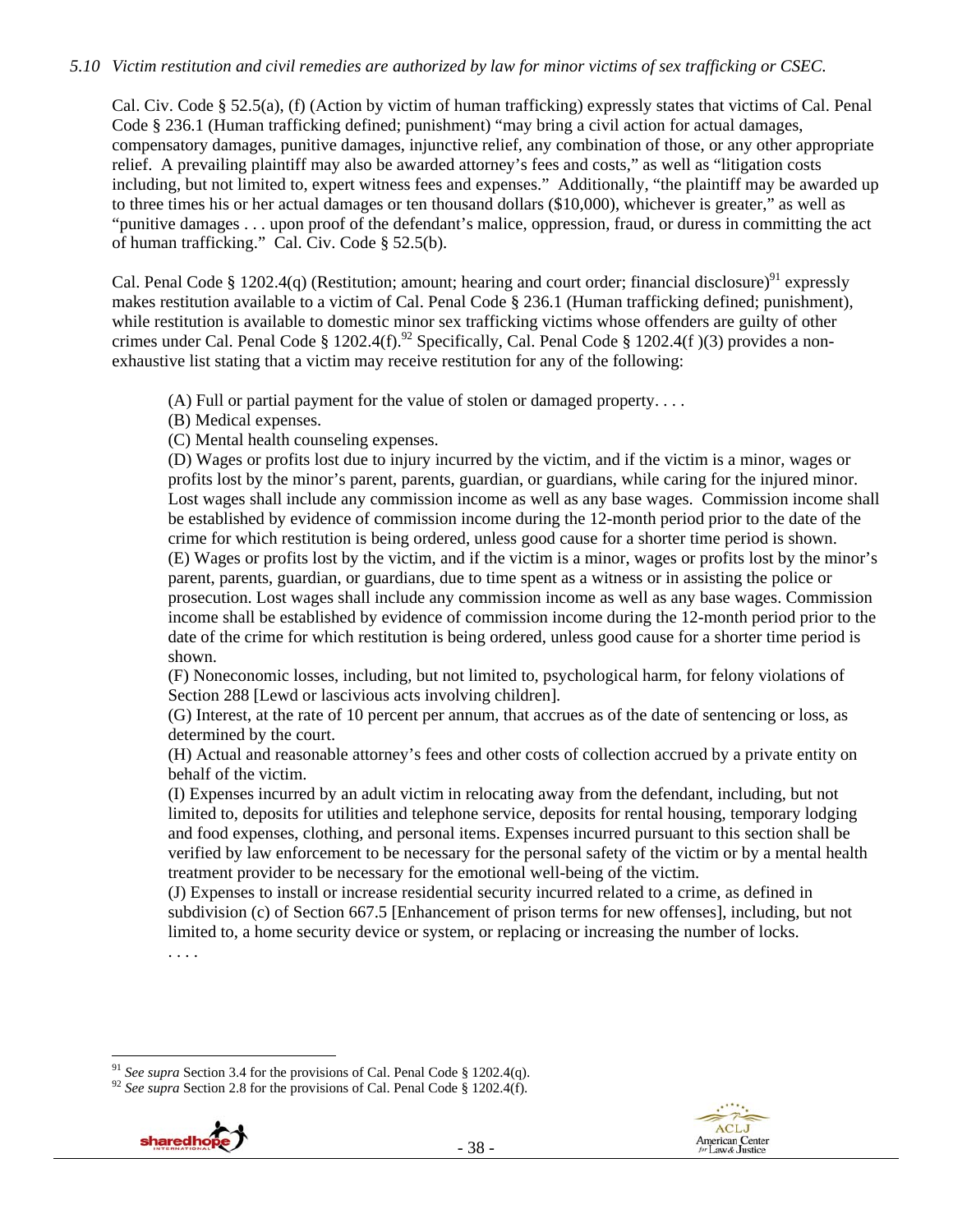*5.11 Statutes of limitations for civil and criminal actions for child sex trafficking or CSEC offenses are eliminated or lengthened sufficiently to allow prosecutors and victims a realistic opportunity to pursue criminal actions and legal remedies.* 

A civil action pursuant to Cal. Civ. Code § 52.5(a) (Action by victim of human trafficking) generally must commence "within five years of the date on which the trafficking victim was freed from the trafficking situation, or if the victim was a minor when the act of human trafficking against the victim occurred, within eight years after the date the plaintiff attains the age of majority." Cal. Civ. Code § 52.5(c). Pursuant to Cal. Civ. Code  $\S$  52.5(d), (e), however,

(d) If a person entitled to sue is under a disability at the time the cause of action accrues, so that it is impossible or impracticable for him or her to bring an action, then the time of the disability is not part of the time limited for the commencement of the action. Disability will toll the running of the statute of limitation for this action.

(1) Disability includes being a minor, insanity, imprisonment, or other incapacity or incompetence. . . . .

(3) A defendant is estopped to assert a defense of the statute of limitations when the expiration of the statute is due to conduct by the defendant inducing the plaintiff to delay the filing of the action, or due to threats made by the defendant causing duress upon the plaintiff.

(4) The suspension of the statute of limitations due to disability, lack of knowledge, or estoppel applies to all other related claims arising out of the trafficking situation.

(5) The running of the statute of limitations is postponed during the pendency of any criminal proceedings against the victim.

(e) The running of the statute of limitations may be suspended where a person entitled to sue could not have reasonably discovered the cause of action due to circumstances resulting from the trafficking situation, such as psychological trauma, cultural and linguistic isolation, and the inability to access services.

Cal. Penal Code § 801 (Offense punishable by imprisonment in state prison) establishes a 3-year statute of limitations "for an offense punishable by imprisonment in the state prison or pursuant to subdivision (h) of Section 1170," which includes Cal. Penal Code § 236.1 (Human trafficking defined; punishment). Cal. Penal Code § 236.1(c). Cal. Penal Code § 800 (Offenses punishable by imprisonment for eight years or more) establishes a 6-year statute of limitations for offenses "punishable by imprisonment in the state prison for eight years or more or by imprisonment pursuant to subdivision (h) of Section 1170 for eight years or more," while Cal. Penal Code § 799 (Offenses punishable by death or life imprisonment without parole; embezzlement of public money) allows prosecution for an offense punishable by "death or by imprisonment in the state prison for life or for life without the possibility of parole," to be "commenced at any time." Additionally, Cal. Penal Code § 801.2 (Time limitation for prosecution of use of minor in production of pornography) establishes a 10-year statute of limitations for a "prosecution for a violation of subdivision (b) of Section 311.4 [Employment of minor in sale or distribution of obscene matter or production of pornography]."

However, under Cal. Penal Code § 803(f) (Tolling or extension of time period generally; tolling until discovery of certain offenses; tolling where defendant is out of state; time limits for certain crimes against children and certain other crimes) and § 801.1(a) (Ten-year limitation for specified sex offenses; exception for minor victims), statutes of limitations related to specified sex offenses may be tolled where the victim was a minor at the time of the crime's commission. Specifically, although a 10-year statute of limitation generally applies to prosecutions for violations of Cal. Penal Code § 261 (Rape; "duress"; "menace"), § 286 (Sodomy), § 288 (Lewd or lascivious acts involving children), § 288a (Oral copulation), § 288.5 (Continuous sexual abuse of child), § 289 (Penetration by foreign object), and § 289.5 (Sex offender fleeing state), Cal. Penal Code § 801.1(b) allows a prosecution to commence "any time prior to the victim's 28th birthday" in instances where the victim was under 18 at the time of the offense. Cal. Penal Code § 801.1(a). Cal. Penal Code § 803(f)(1), (2) further provides,



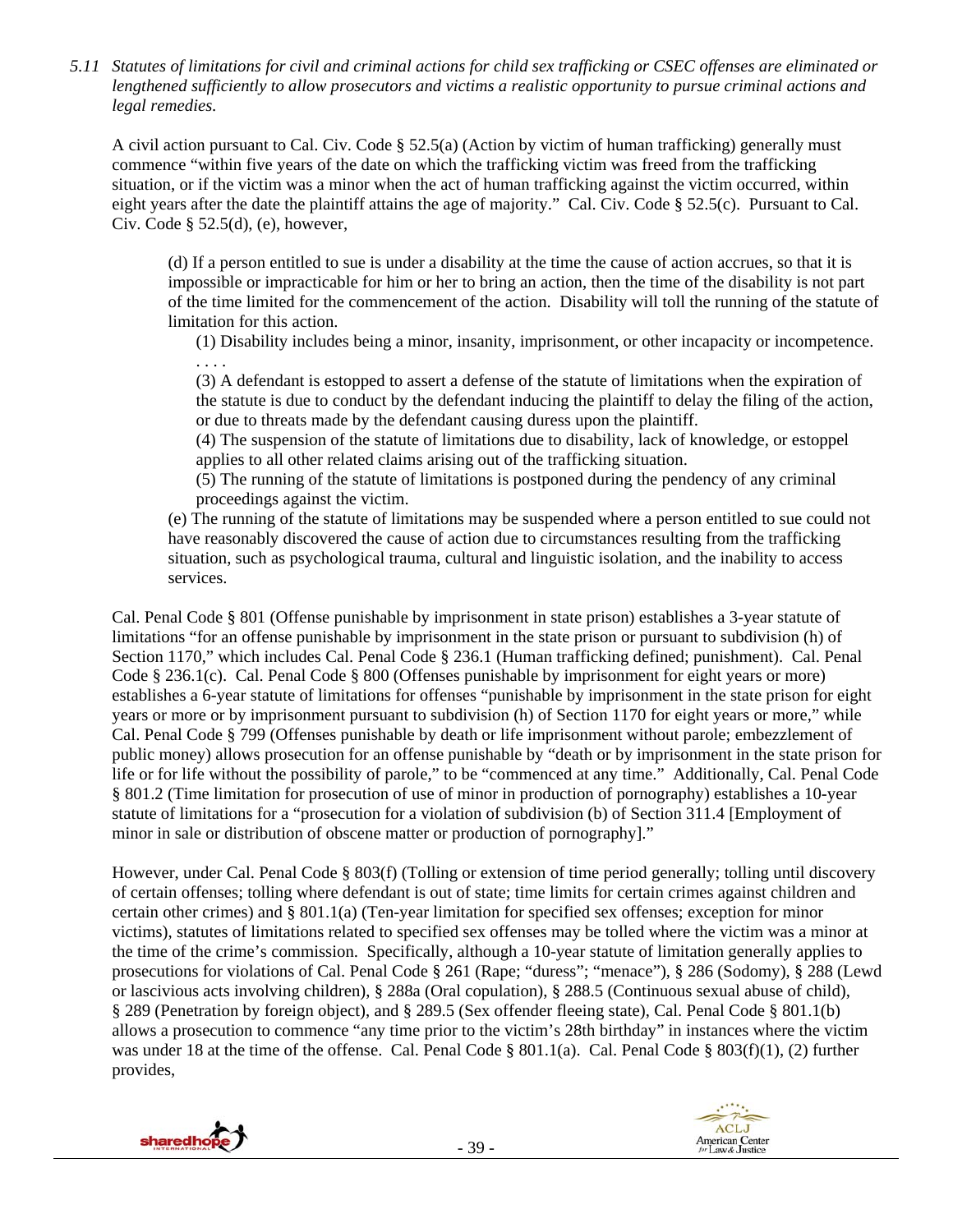(1) Notwithstanding any other limitation of time described in this chapter, a criminal complaint may be filed within one year of the date of a report to a California law enforcement agency by a person of any age alleging that he or she, while under the age of 18 years, was the victim of a crime described in Section 261 [Rape; "duress"; "menace"], 286 [Sodomy], 288 [Lewd or lascivious acts involving children], 288a [Oral copulation], 288.5 [Continuous sexual abuse of child], or 289 [Penetration by foreign object], or Section 289.5 [Sex offender fleeing state], as enacted by Chapter 293 of the Statutes of 1991 relating to penetration by an unknown object.

(2) This subdivision applies only if all of the following occur:

(A) The limitation period specified in Section 800, 801, or 801.1, whichever is later, has expired. (B) The crime involved substantial sexual conduct, as described in subdivision (b) of Section

1203.066, excluding masturbation that is not mutual.

(C) There is independent evidence that corroborate the victim's allegation. . . .

5.11.1 Recommendation: Eliminate or lengthen the statute of limitation applicable to a civil cause of action provided under Cal. Civ. Code § 52.5(a) (Action by victim of human trafficking).

## **Framework Issue 6: Criminal justice tools for investigation and prosecutions**

#### *Legal Components:*

- *6.1 Training on human trafficking and domestic minor sex trafficking for law enforcement is statutorily mandated.*
- *6.2 Single party consent to audiotaping is permitted in law enforcement investigations.*
- *6.3 Domestic minor sex trafficking investigations may use wiretapping to investigate the crime.*
- *6.4 Using a law enforcement decoy posing as a minor to investigate buying or selling of commercial sex acts is not a defense to soliciting, purchasing, or selling sex with a minor.*
- *6.5 Using the Internet to investigate buyers and traffickers is a permissible investigative technique.*
- *6.6 Law enforcement and child welfare agencies are mandated to promptly report missing and recovered children. \_\_\_\_\_\_\_\_\_\_\_\_\_\_\_\_\_\_\_\_\_\_\_\_\_\_\_\_\_\_\_\_\_\_\_\_\_\_\_\_\_\_\_\_\_\_\_\_\_\_\_\_\_\_\_\_\_\_\_\_\_\_\_\_\_\_\_\_\_\_\_\_\_\_\_\_\_\_\_\_\_\_\_\_\_\_\_\_\_\_\_\_\_\_*

## *Legal Analysis:*

*6.1 Training on human trafficking and domestic minor sex trafficking for law enforcement is statutorily mandated.* 

California provides enforcement officers opportunities to receive training on human trafficking; this training, however, is not mandatory. Cal. Penal Code § 13519.14 (Training and guidelines for handling human trafficking complaints) provides,

(a) The [Commission on Peace Officer Standards and Training ("commission")] shall implement by January 1, 2007, a course or courses of instruction for the training of law enforcement officers in California in the handling of human trafficking complaints and also shall develop guidelines for law enforcement response to human trafficking. The course or courses of instruction and the guidelines shall stress the dynamics and manifestations of human trafficking, identifying and communicating with victims, providing documentation that satisfy the law enforcement agency endorsement (LEA) required by federal law, collaboration with federal law enforcement officials, therapeutically appropriate investigative techniques, the availability of civil and immigration remedies and community resources, and protection of the victim. Where appropriate, the training presenters shall include human trafficking experts with experience in the delivery of direct services to victims of human trafficking. Completion of the course may be satisfied by telecommunication, video training tape, or other instruction.

. . . .



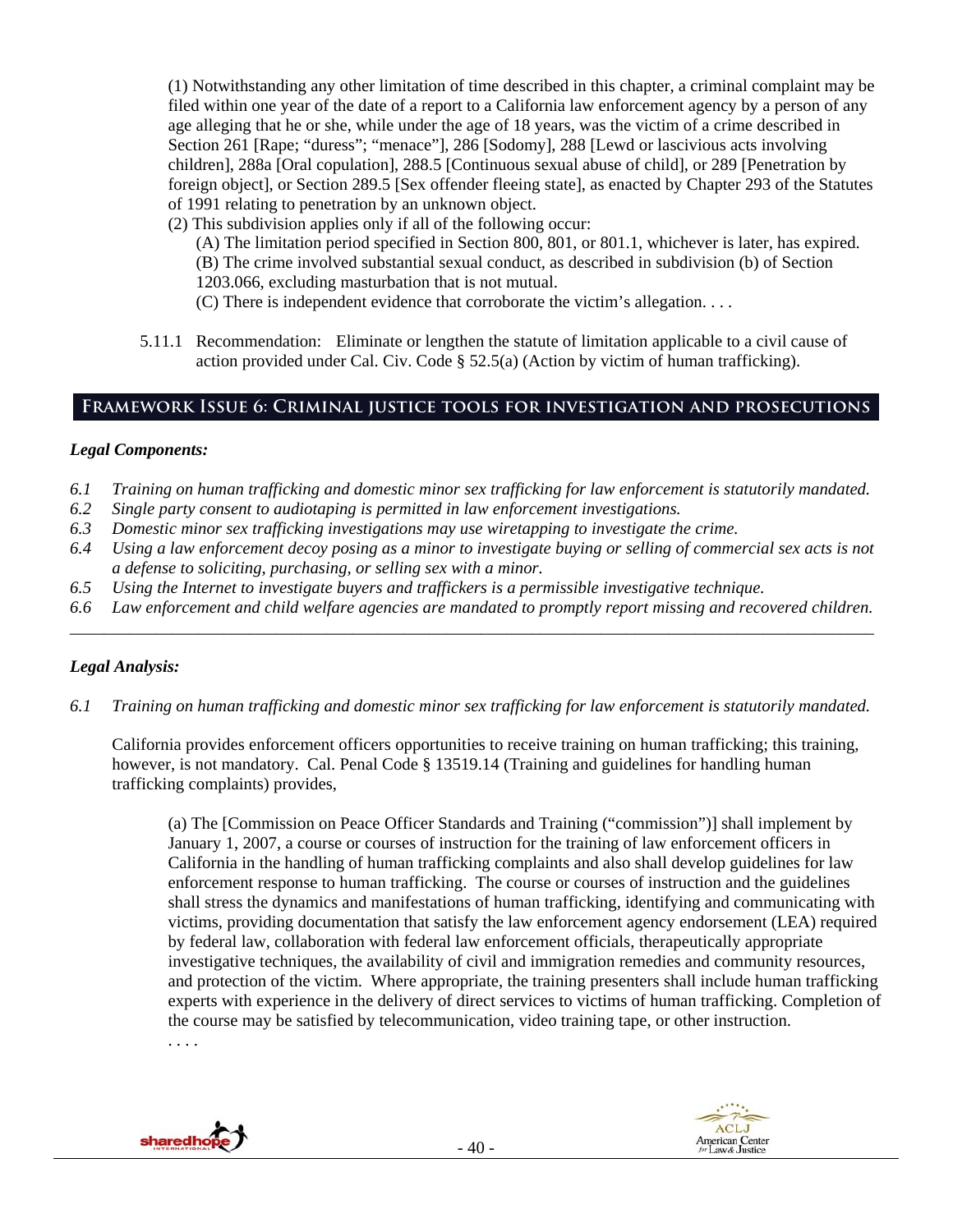(d) The commission, in consultation with these groups and individuals, shall review existing training programs to determine in what ways human trafficking training may be included as a part of ongoing programs.

(e) Participation in the course or courses specified in this section by peace officers or the agencies employing them is voluntary.

Under Cal. Penal Code § 13516(a) (Procedures to be followed in sexual assault, exploitation, and abuse cases), however, the commission shall provide police agencies "guidelines establishing standard procedures" to be followed in investigating "sexual assault cases, and cases involving the sexual exploitation<sup>93</sup>or sexual abuse<sup>94</sup> of children, including, police response to, and treatment of, victims of these crimes." Cal. Penal Code § 13510.5 (Minimum standards for training) further mandates that the commission establish minimum training standards for law enforcement officers.

Cal. Penal Code § 13516(b) states that "[t]he course of training leading to the basic certificate issued by the commission shall, on and after July 1, 1977, include adequate instruction in the procedures" regarding cases involving the sexual exploitation or sexual abuse of children. Law enforcement officers' basic training courses<sup>95</sup> must also "include adequate instruction in the handling of missing person and runaway cases." Cal. Penal Code § 13519.1(b), (c).

6.1.1 Recommendation: Amend Cal. Penal Code § 13519.14(e) (Training and guidelines for handling human trafficking complaints) to make training on human trafficking a mandatory requirement for all law enforcement officers in California and to require training on domestic minor sex trafficking.

#### *6.2 Single party consent to audiotaping is permitted in law enforcement investigations.*

California allows single party consent for audiotaping under limited circumstances, none of which apply to the investigations of human trafficking or CSEC laws. Cal. Penal Code § 632(a) (Eavesdropping on confidential communication; punishment) makes it a crime if a person

intentionally and without the consent of all parties to a confidential communication,  $96$  by means of any electronic amplifying or recording device, eavesdrops upon or records the confidential communication, whether the communication is carried on among the parties in the presence of one another or by means of a telegraph, telephone, or other device, except a radio . . . .

Cal. Penal Code § 632(d) further provides that "[e]xcept as proof in an action or prosecution for violation of this section, no evidence obtained as a result of eavesdropping upon or recording a confidential communication in violation of this section shall be admissible in any judicial, administrative, legislative, or other proceeding."

Although Cal. Penal Code § 633.5 (Recording by party to communication) authorizes single-party consent under limited circumstances, none of the situations in which a recording is authorized under Cal. Penal Code § 633.5 are directly related to human trafficking or CSEC offenses. Specifically, Cal. Penal Code § 633.5 states,

any communication carried on in circumstances as may reasonably indicate that any party to the communication desires it to be confined to the parties thereto, but excludes a communication made in a public gathering or in any legislative, judicial, executive or administrative proceeding open to the public, or in any other circumstance in which the parties to the communication may reasonably expect that the communication may be overheard or recorded.





<sup>&</sup>lt;sup>93</sup> See supra Section 5.6 for the definition of "sexual exploitation."<br><sup>94</sup> See supra Section 5.6 for the definition of "sexual abuse."

<sup>&</sup>lt;sup>95</sup> Pursuant to Cal. Code Regs. tit. 11, § 9070(f) (Professional certificates—peace officers), to receive the basic certificate award, law enforcement officers must satisfy basic training requirements and complete a proba <sup>96</sup> As used in Cal. Penal Code § 632(a), Cal. Penal Code § 632(c) defines a "confidential communication" as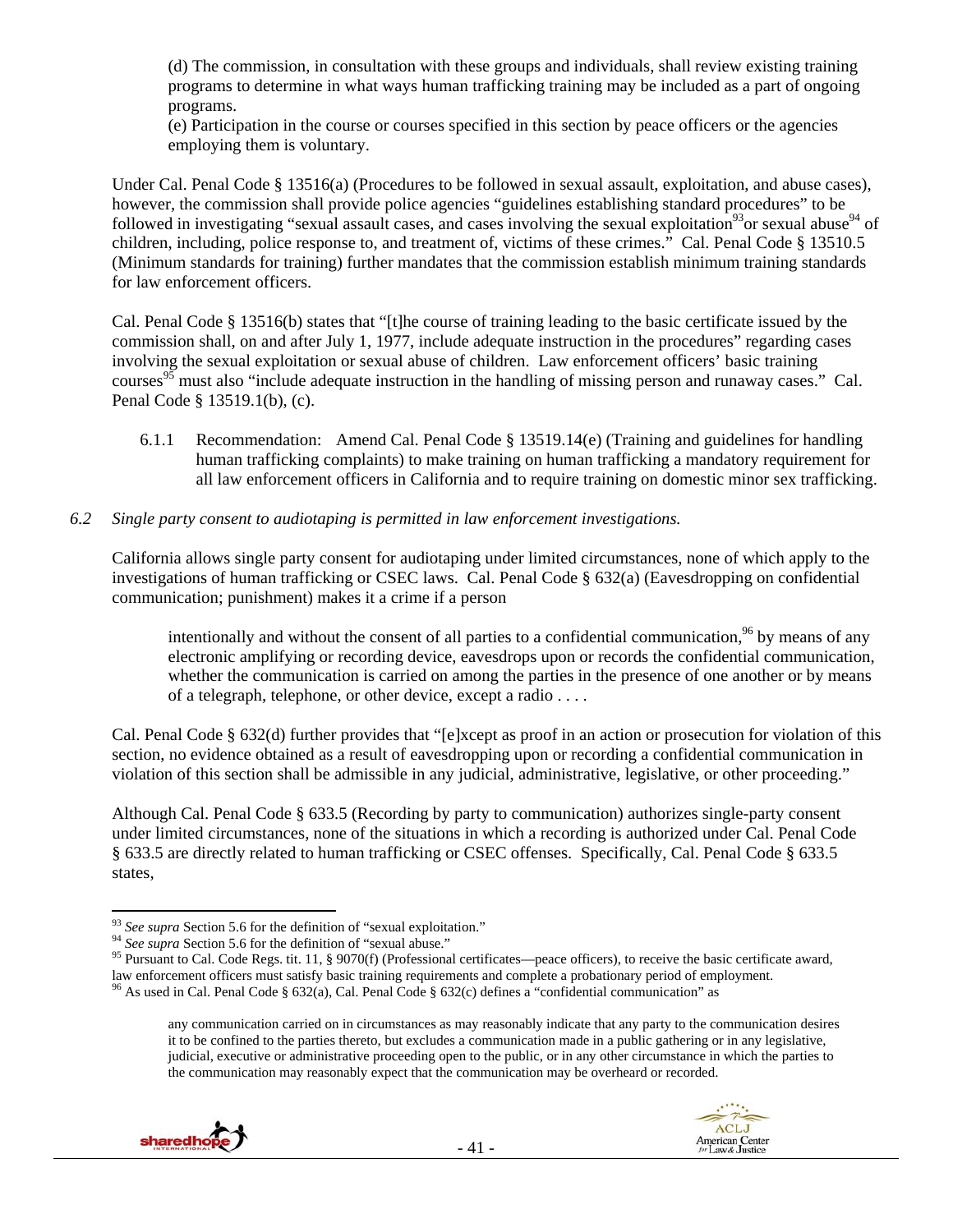Nothing in Section 631 [Unauthorized wiretaps; punishment], 632 [Eavesdropping on confidential communication; punishment], 632.5 [Interception of cellular radio telephone communications; punishment], 632.6 [Eavesdropping on confidential communication transmitted between cordless telephones; punishment], or 632.7 [Eavesdropping on and recording of communications transmitted between cellular or cordless telephones; punishment] prohibits one party to a confidential communication from recording the communication for the purpose of obtaining evidence reasonably believed to relate to the commission by another party to the communication of the crime of extortion, kidnapping, bribery, any felony involving violence against the person, or a violation of Section 653m. Nothing in Section 631 [Unauthorized wiretaps; Punishment], 632 [Eavesdropping on confidential communication],632.5 [Interception of cellular radio telephone communications; Punishment], 632.6 [Eavesdropping on confidential communication transmitted between cordless telephones; Punishment], or 632.7 [Eavesdropping on and recording of communications transmitted between cellular or cordless telephones; Punishment] renders any evidence so obtained inadmissible in a prosecution for extortion, kidnapping, bribery, any felony involving violence against the person, a violation of Section 653m, or any crime in connection therewith.

Cal. Penal Code § 632.7 (Eavesdropping on and recording of communications transmitted between cellular or cordless telephones; punishment), § 632.6 (Eavesdropping on confidential communication transmitted between cordless telephones; punishment), and § 632.5 (Interception of cellular radio telephone communications; punishment) apply to specified forms of communication, including communications transmitted via cellular or cordless telephones, but each requires the consent of all parties to the communication.

- 6.2.1 Recommendation: Amend Cal. Penal Code § 633.5 (Recording by party to communication) to expressly enumerate Cal. Penal Code § 236.1 (Human trafficking defined; punishment) and California's CSEC laws as offenses for which an exception exists to the two-party consent requirement for recording communications.
- *6.3 Domestic minor sex trafficking investigations may use wiretapping to investigate the crime.*

Cal. Penal Code § 629.52 (Ex parte order for interception) allows, until January 1, 2015, a judge to enter an ex parte order authorizing the interception of electronic communications in certain situations, none of which include offenses related to CSEC or human trafficking.

- 6.3.1 Recommendation: Amend Cal. Penal Code § 629.52(a) (Ex part order for interception) to include Cal. Penal Code § 236.1 (Human trafficking defined; punishment) and California's CSEC laws.
- *6.4 Using a law enforcement decoy posing as a minor to investigate buying or selling of commercial sex acts is not a defense to soliciting, purchasing, or selling sex with a minor.*

California's laws do not expressly authorize the use of a decoy by law enforcement in investigating prostitution, CSEC, or sex trafficking. Case law does indicate, however, that the use of police decoys in the investigation of prostitution is permissible and does not amount to entrapment.<sup>97</sup>

 <sup>97</sup> See People v. Barraza, 591 P.2d 947, 955 (Cal. 1979) ("Official conduct that does no more than offer that opportunity to the suspect for example, a decoy program—is therefore permissible; but it is impermissible for the police or their agents to pressure the suspect by overbearing conduct such as badgering, cajoling, importuning, or other affirmative acts likely to induce a normally law-abiding person to commit the crime."). *See also* Reyes v. Municipal Court, 173 Cal. Rptr. 48, 51 (Cal. Ct. App. 1981) (holding a defendant's conviction under Cal. Penal Code § 647(b) (Disorderly conduct; restrictions on probation) when the defendant solicited an undercover police officer).

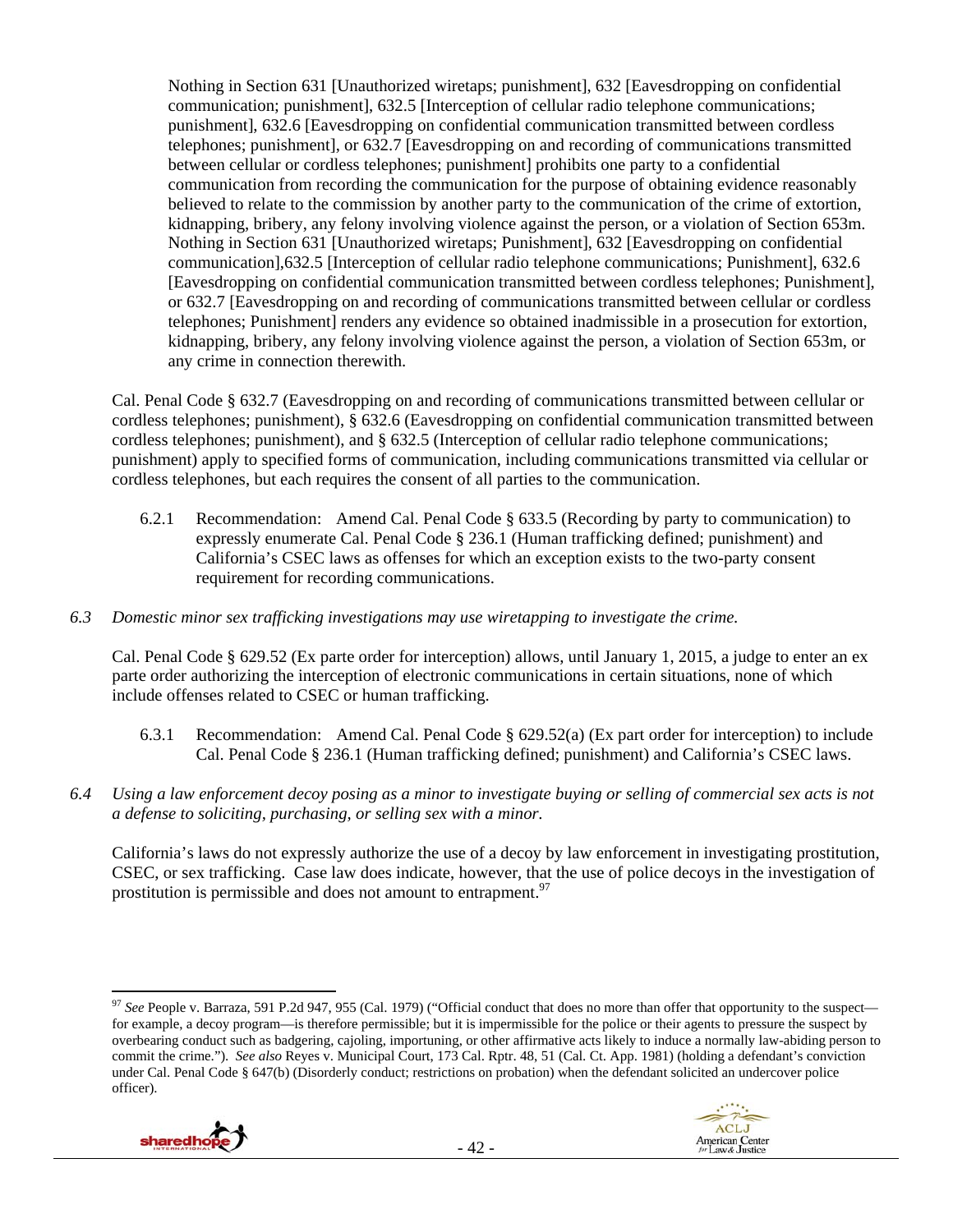6.4.1 Recommendation: Enact a law specifically authorizing the use of a decoy by law enforcement in investigating prostitution-related offenses involving minors under the age of 18, Cal. Penal Code § 236.1 (Human trafficking defined; punishment), and any California CSEC law.

#### *6.5 Using the Internet to investigate buyers and traffickers is a permissible investigative technique.*

California law does not expressly authorize the use of the Internet to investigate buyers and traffickers. Case law does suggest, however, that Cal. Penal Code § 288.2 (Sending harmful matter to minor by telephone messages, electronic mail, Internet, or commercial online service; defenses; exemption of carrier, broadcaster, or transmitter) has been used, along with an attempted violation of Cal. Penal Code § 288 (Lewd or lascivious acts involving children), to prosecute offenders who use the Internet to communicate with people they believed to be minors with the intent to commit a lewd or lascivious act, where the person was actually an adult.<sup>98</sup>

- 6.5.1 Recommendation: Enact a law specifically authorizing the use of the Internet to investigate human trafficking and CSEC offenses.
- *6.6 Law enforcement and child welfare agencies are mandated to promptly report missing and recovered children.*

Pursuant to Cal. Penal Code § 14205 (Missing person reports; persons under 16 and persons at risk), operative until January 1,  $2012,99$ 

(a) All local police and sheriffs' departments shall accept any report, including any telephonic report, of a missing person, including runaways, without delay and shall give priority to the handling of these reports over the handling of reports relating to crimes involving property. . . . In cases of reports involving missing persons, including, but not limited to, runaways, the local police or sheriff's department shall immediately take the report and make an assessment of reasonable steps to be taken to locate the person. If the missing person is under 16 years of age, or there is evidence that the person is at risk, the department shall broadcast a "Be On the Look-Out" bulletin, without delay, within its jurisdiction.

(b) If the person reported missing is under 16 years of age, or if there is evidence that the person is at risk, the local police, sheriff's department, or the California Highway Patrol shall submit the report to the Attorney General's office within four hours after accepting the report. After the California Law Enforcement Telecommunications System online missing person registry becomes operational, the reports shall be submitted, within four hours after accepting the report, to the Attorney General's office through the use of the California Telecommunications System.

(c) In cases where the report is taken by a department, other than that of the city or county of residence of the missing person or runaway, the department, or division of the California Highway Patrol taking the report shall, without delay, and, in the case of children under 16 years of age or where there was evidence that the missing person was at risk, within no more than 24 hours, notify, and forward a copy of the report to the police or sheriff's department or departments having jurisdiction of the residence address of the missing person or runaway and of the place where the person was last seen. The report shall also be submitted by the department or division of the California Highway Patrol which took the report to the center.

<sup>&</sup>lt;sup>99</sup> As of January 1, 2012, Cal. Penal Code § 14205 will be renamed "Missing person reports; Persons under specified age and persons at risk" and Cal. Penal Code § 14205(b) will be revised to make the section applicable when the person reported missing is under 21 rather than under 16 years of age.



 98 People v. Hsu, 99 Cal. Rptr. 2d 184 (Cal. Ct. App. 2000) (affirming a defendant's conviction for an attempted violation of Cal. Penal Code § 288.2 where a defendant communicated on the Internet with a law enforcement officer, whom the defendant believed to be a 14 year-old child, and offered to meet to engage in sexual acts); People v. Federico, 120 Cal. Rptr. 3d 349 (Cal. Ct. App. 2011) (affirming a defendant's conviction for attempting to commit a lewd act with a child under the age of 14 and attempting to send harmful matter to a minor with the intent of seducing the minor for the defendant's Internet interactions with a non-law enforcement individual posing as a 12-year-old girl).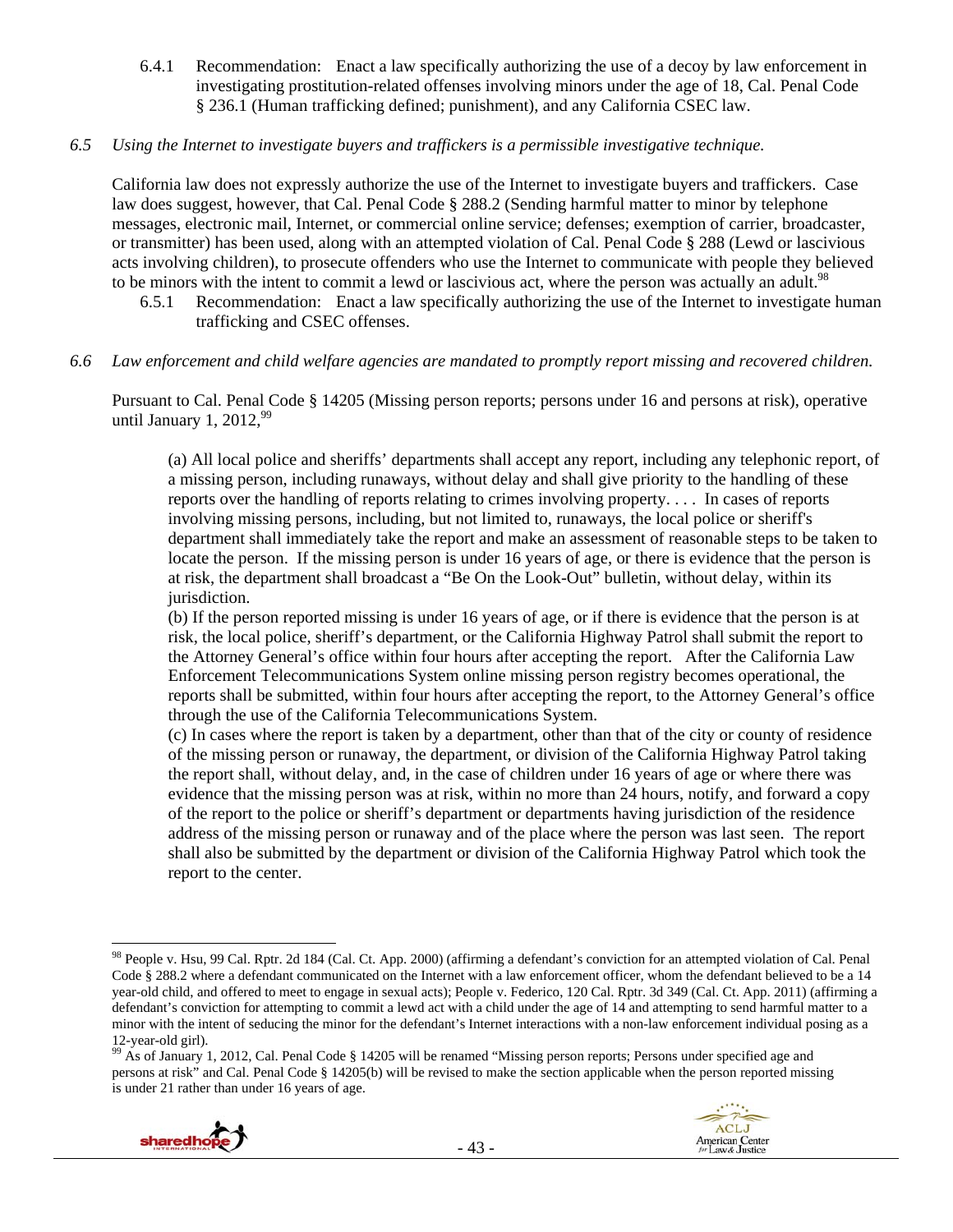Cal. Penal Code § 14201.5(b) (Missing and exploited children's recovery network) provides for the creation of the Missing and Exploited Children's Recovery Network, which consists of

an automated computerized system that shall have the capability to electronically transmit to all state and local law enforcement agencies, and all cooperating news media services, either by facsimile or computer modem, a missing child poster that includes the name, personal description data, and picture of the missing child. The information contained in this poster shall include, but not be limited to, the child's date of birth, color of eyes and hair, sex, height, weight, race, the time and date he or she was reported missing, the reporting agency, including contact person at reporting agency if known, and any other data pertinent to the purpose of locating missing persons.

Additionally, pursuant to Cal. Penal Code § 14201.6(a)(2) (Internet information), the California Department of Justice must "maintain a publicly accessible computer internet directory of information relating to ... [c]ritical missing children." Cal. Penal Code § 14201.6(d) defines a "critical missing child" to include "any case of a missing child for which there is evidence or indications that the child is at risk, as specified in subdivision (b) of Section 14213 [Definitions].<sup>100</sup><sup>,</sup> A director within the Department of Justice will "coordinat[e] California's response to missing persons," to "assist law enforcement agencies, at their request, with the timely search and recovery of at-risk abducted children . . . [and] maintain up-to-date knowledge and expertise of those protocols, best practices, and technologies that are most effective for recovering missing children in a timely manner." Cal. Penal Code § 14201.8(a)(1), (2). Additionally, Cal. Penal Code § 14202(a) (Investigative support unit and automated violent crime method of operation system; files; contents; duties) requires the Attorney General to establish an "investigative support unit and an automated violent crime method of operation system . . . . responsible for identifying perpetrators of violent felonies collected from the center and analyzing and comparing data on missing persons in order to determine possible leads which could assist local law enforcement agencies."

As of January 1, 2012, pursuant to Cal. Penal Code § 14201.3 (Accessibility of information regarding missing or unidentified persons),

The [California Violent Crime Information Center ("center")] shall make accessible to the National Missing and Unidentified Persons System specific information authorized for dissemination and as determined appropriate by the center that is contained in law enforcement reports regarding missing or unidentified persons. The information shall be accessible in a manner and format approved by the center and shall be used to assist in the search for the missing person or persons. The center shall not permit the transmission or sharing of information, or portions of information, to the National Missing and Unidentified Persons System unless the reporting agency, as specified in Section 14205 , or the reporting party, with respect to the information submitted to the center, submits authorization to the center to transmit or share that information.

Cal. Penal Code § 14207(a) (Report of finding missing person) requires the law enforcement agency that locates the missing person to "immediately report that information to the Attorney General's office." Cal. Penal Code § 14207(b), (c) further provides,

 <sup>(5)</sup> The person missing is mentally impaired.





  $100$  Cal. Penal Code § 14213(b) provides,

As used in this title, "evidence that the person is at risk" includes, but is not limited to, evidence or indications of any of the following:

 <sup>(1)</sup> The person missing is the victim of a crime or foul play.

 <sup>(2)</sup> The person missing is in need of medical attention.

 <sup>(3)</sup> The person missing has no pattern of running away or disappearing.

 <sup>(4)</sup> The person missing may be the victim of parental abduction.